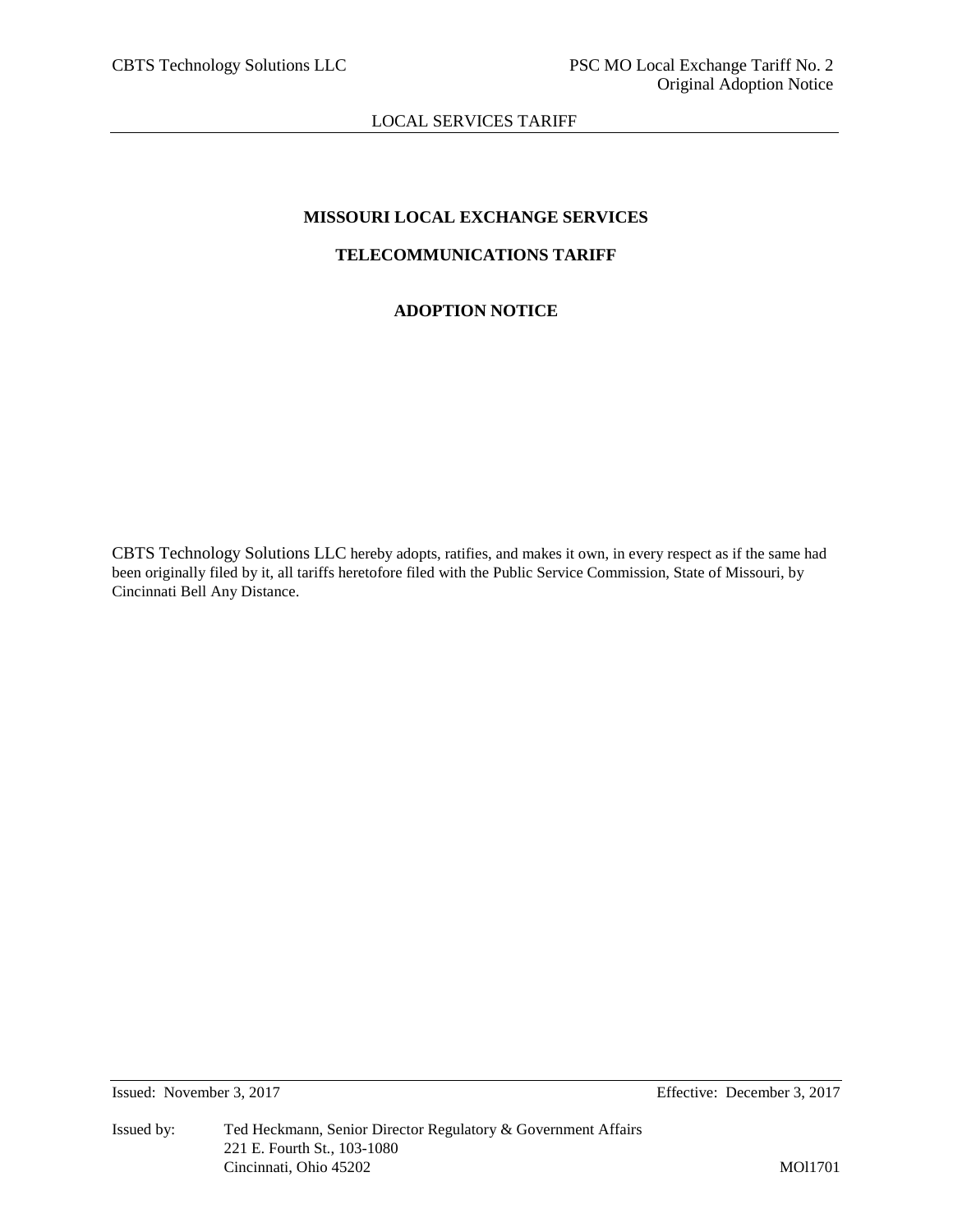### **TITLE PAGE**

### **MISSOURI LOCAL EXCHANGE SERVICES TELECOMMUNICATIONS TARIFF**

#### **OF**

# **CBTS Technology Solutions LLC**

This tariff contains the regulations, rates and charges applicable to the provision of business, local telecommunications services by CBTS Technology Solutions LLC, within the State of Missouri, subject to the jurisdiction of the Missouri Public Service Commission. (T) (T)

This tariff is on file with the Missouri Public Service Commission, and copies may be inspected, during normal business hours, at the main office of Cincinnati Bell Any Distance Inc., located at 221 E. Fourth St., 103-1080, Cincinnati, Ohio 45202. (T) (T)

Issued: November 3, 2017 Effective: December 3, 2017

(T)

(T)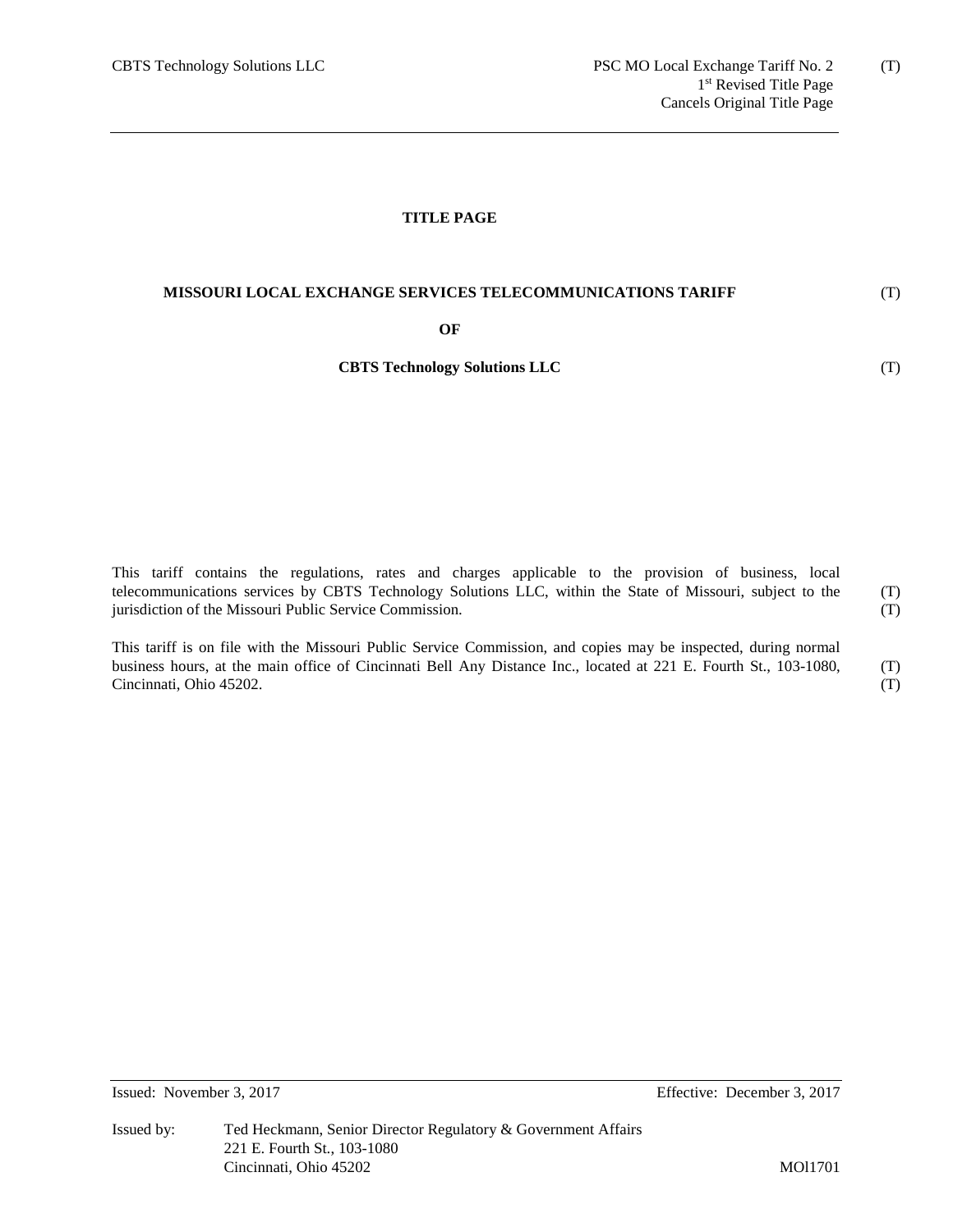### TABLE OF CONTENTS

| SECTION | <b>TITLE</b>                          |
|---------|---------------------------------------|
| 1       | Application of Tariff and Definitions |
| 2       | Regulations                           |
| 3       | Directory Listings                    |
| 4       | Directory Assistance Service          |
| 5       | <b>Operator Assistance Service</b>    |
| 6       | <b>Business Exchange Service</b>      |
| 7       | <b>PRI</b> Service                    |
| 8       | <b>Exchange Areas</b>                 |
| 9       | Promotions                            |
|         |                                       |

Issue Date: May 6, 2010 Effective Date: June 6, 2010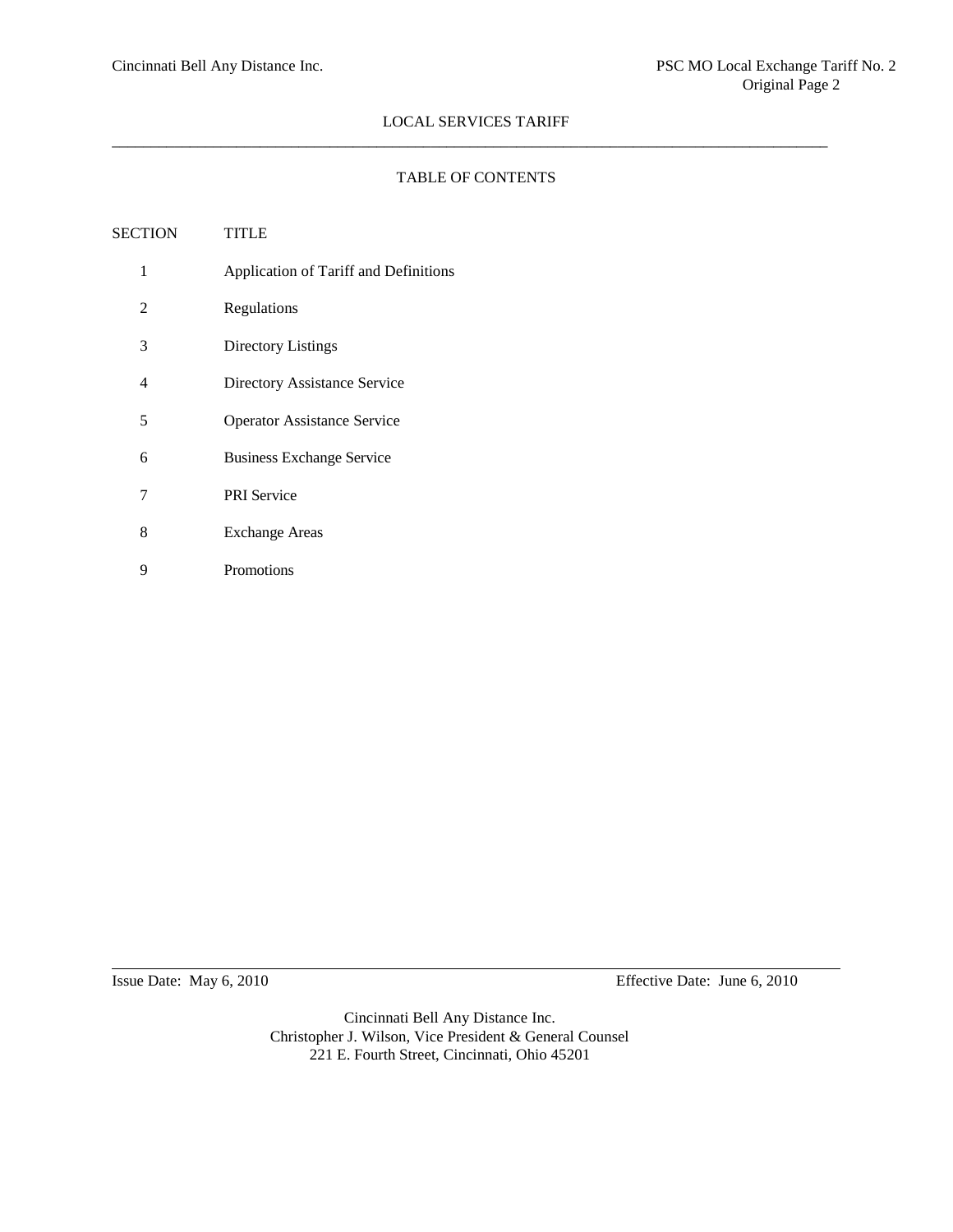# **LOCAL SERVICES TARIFF**

### $\ensuremath{\mathsf{INDEX}}$

| Subject                                                                          | Section | Page           |
|----------------------------------------------------------------------------------|---------|----------------|
|                                                                                  |         | 18             |
|                                                                                  |         | 18             |
|                                                                                  |         | 3              |
|                                                                                  |         | 7              |
|                                                                                  |         | 2              |
|                                                                                  |         | 1              |
|                                                                                  |         | $\overline{c}$ |
| Connections of Customer-Provided Terminal Equipment and Communications Systems 2 |         | 5              |
|                                                                                  |         | 3              |
|                                                                                  |         | 2              |
|                                                                                  |         | 11             |
|                                                                                  |         | $\mathbf{Q}$   |
|                                                                                  |         | 1              |
|                                                                                  |         | 17             |
|                                                                                  |         | 1              |
|                                                                                  |         | -1             |
|                                                                                  |         | 11             |
|                                                                                  |         | 18             |
|                                                                                  |         | 8              |
|                                                                                  |         | 15             |
|                                                                                  |         | 14             |
|                                                                                  |         | 11             |
|                                                                                  |         | 11             |
|                                                                                  |         | $\overline{2}$ |

Issue Date: May 6, 2010

Effective Date: June 6, 2010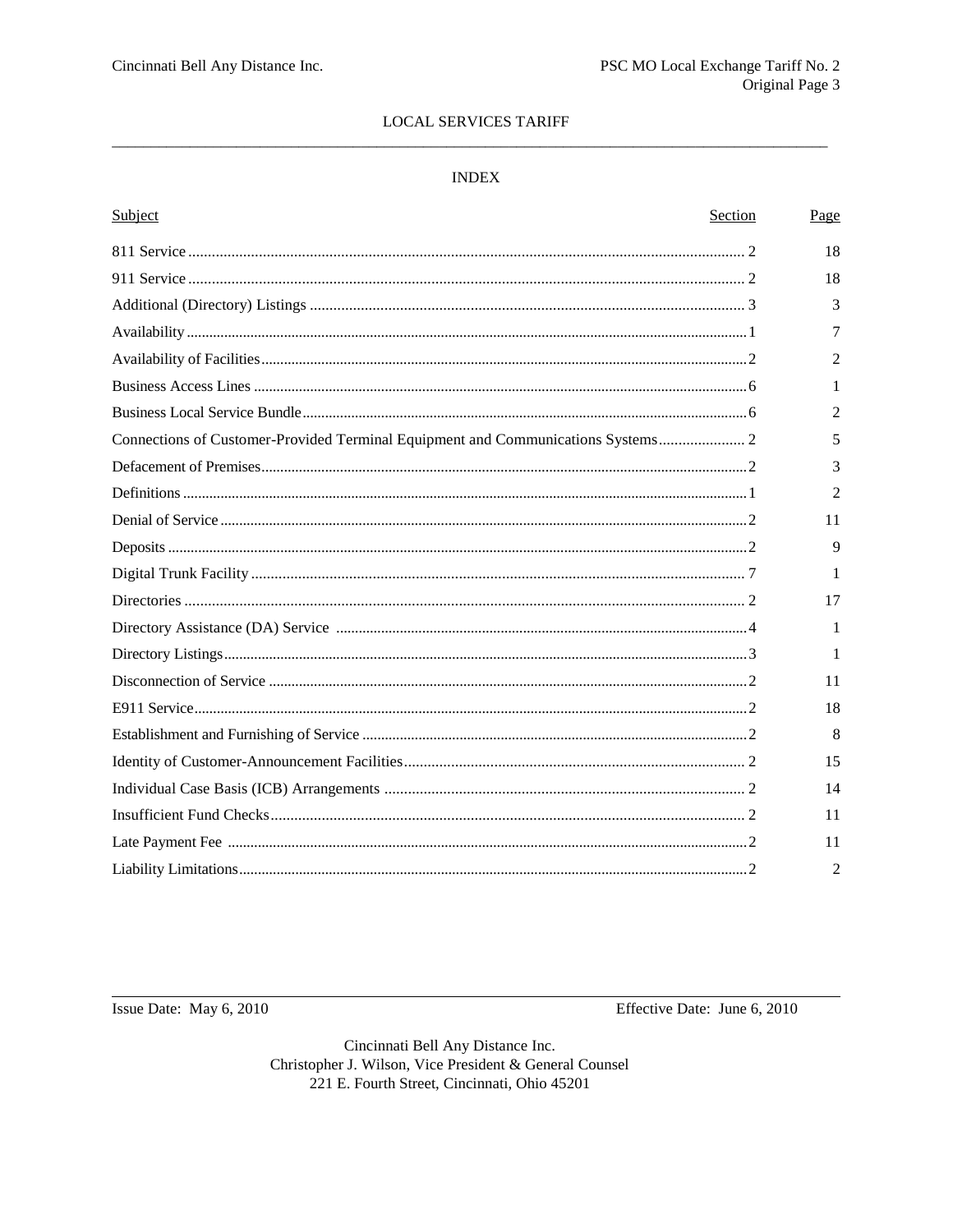# **LOCAL SERVICES TARIFF**

### $\ensuremath{\mathsf{INDEX}}$

| Subject<br>Section | Page           |
|--------------------|----------------|
|                    |                |
|                    |                |
|                    | 13             |
|                    | 5              |
|                    | $\mathfrak{D}$ |
|                    | 1              |
|                    |                |
|                    | 14             |
|                    | $\overline{4}$ |
|                    | 10             |
|                    | 1              |
|                    | 2              |
|                    | 16             |
|                    | 3              |
|                    | 3              |
|                    | 4              |
|                    | 8              |
|                    | 15             |
|                    |                |

Issue Date: May 6, 2010

Effective Date: June 6, 2010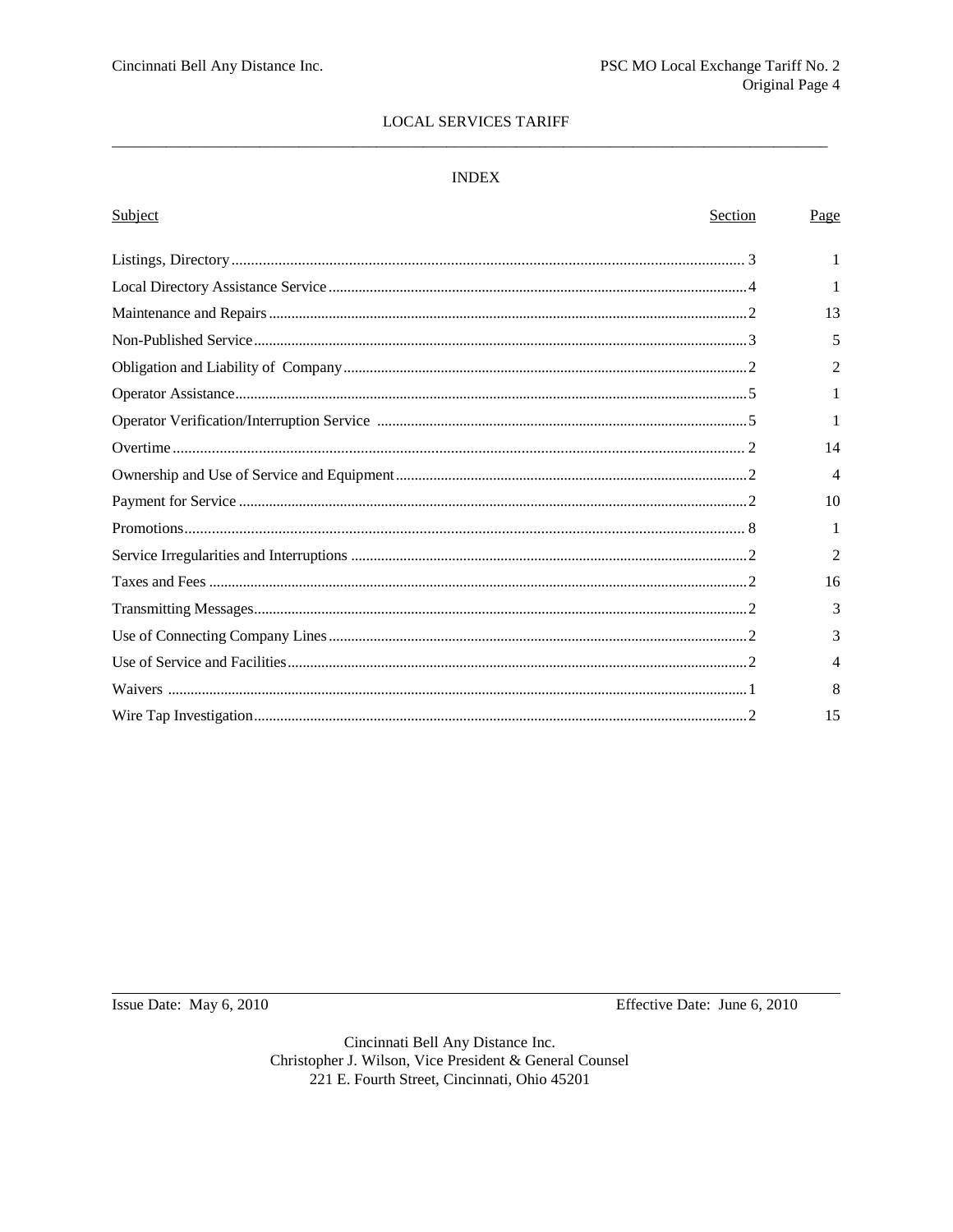# EXPLANATION OF SYMBOLS USED IN THIS TARIFF

The following symbols are used in this tariff for the purpose indicated below:

- C To signify changed regulation.
- D To signify discontinued rate or regulation.
- I To signify increased rate.
- M To signify a move in the location of text.
- N To signify new rate or regulation.
- R To signify reduced rate.
- T To signify a change in text but no change in rate or regulation.

2010

Issue Date: May 6, 2010 Effective Date: June 6,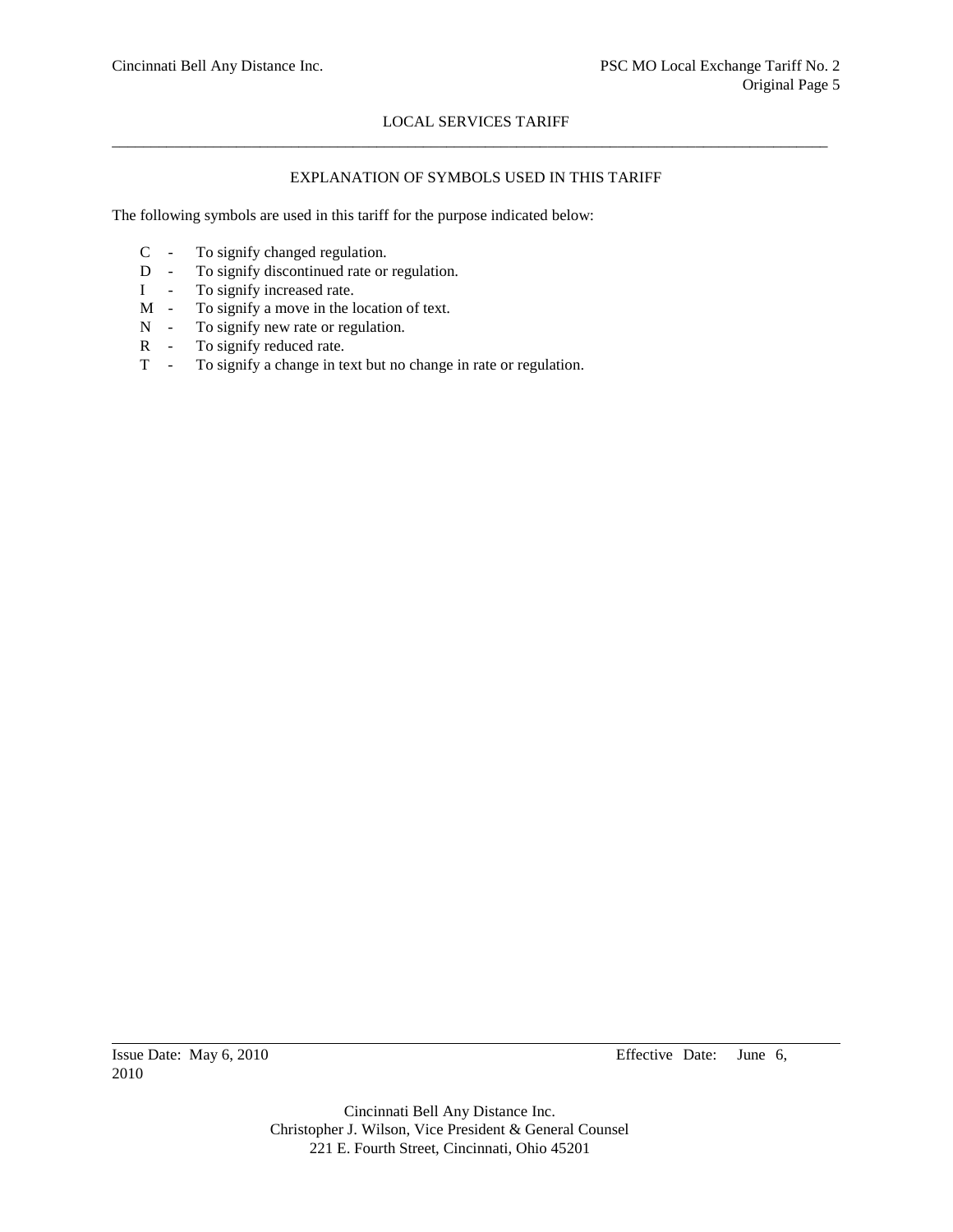# SECTION 1 - APPLICATION OF TARIFF AND DEFINITIONS

# A. APPLICATION OF TARIFF

This tariff sets forth the service offerings, rates, terms and conditions applicable to the furnishing of intrastate communications service by Cincinnati Bell Any Distance Inc. to customers within the State of Missouri. Local exchange business services will be provided in the service areas of the facilitiesbased Carriers with whom a resale agreement exists between such Carrier and Cincinnati Bell Any Distance Inc. The services in this tariff are only provided on a resale basis.

Issue Date: May 6, 2010 Effective Date: June 6, 2010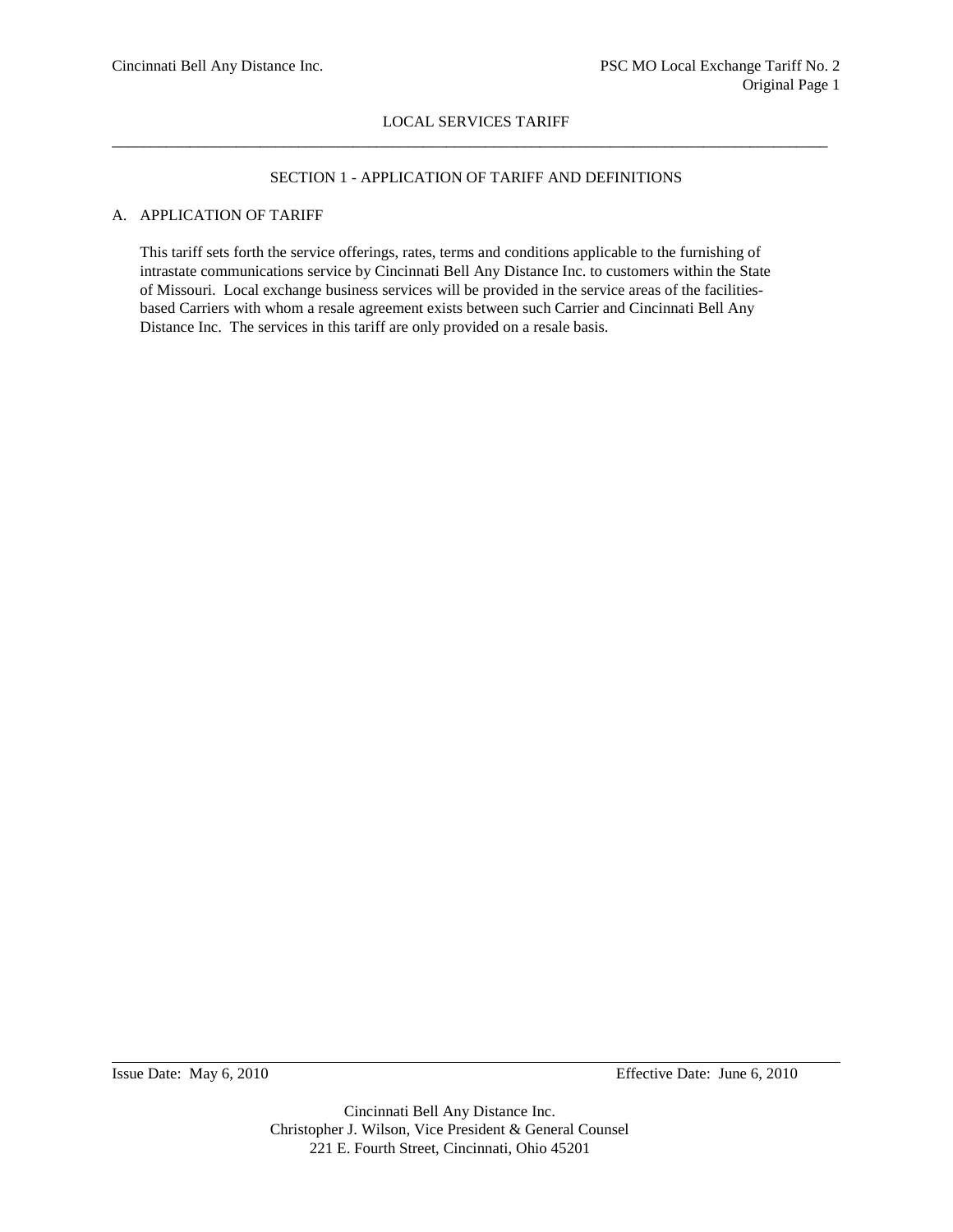# SECTION 1 - APPLICATION OF TARIFF AND DEFINITIONS

# B. DEFINITIONS

Certain terms used generally throughout this tariff are defined as follows.

1. Carrier

Refers to the underlying provider whose facilities CBAD uses to furnish service.

2. Central Office

A switching unit in a telecommunications system providing service to the general public, that has the necessary equipment and operating arrangements for terminating and interconnecting lines and trunks.

3. Central Office Line

A circuit used within a central office to connect to an individual line or any type of trunk.

4. Company

Cincinnati Bell Any Distance Inc. (CBAD) which is the issuer of this tariff. Also refers to the underlying provider whose facilities CBAD uses to furnish service.

5. Communication-Impaired Person

For purposes of this tariff, the definition of impaired refers to persons with communication impairments, including hearing impaired, deaf, deaf/blind, or speech impaired persons whose impairment prevents them from communicating over the telephone without the aid of a telecommunications device for the deaf or text telephone (TDD/TTY).

6. Commission

The Public Service Commission of the State of Missouri.

7. Contract

The agreement between a customer and the Company under which facilities for the customer's use are furnished, in accordance with the provisions of this tariff.

8. Customer

The person, firm, corporation or other entity that orders service and is responsible for the payment of charges and for compliance with the Company's tariff regulations.

Issue Date: May 6, 2010 Effective Date: June 6, 2010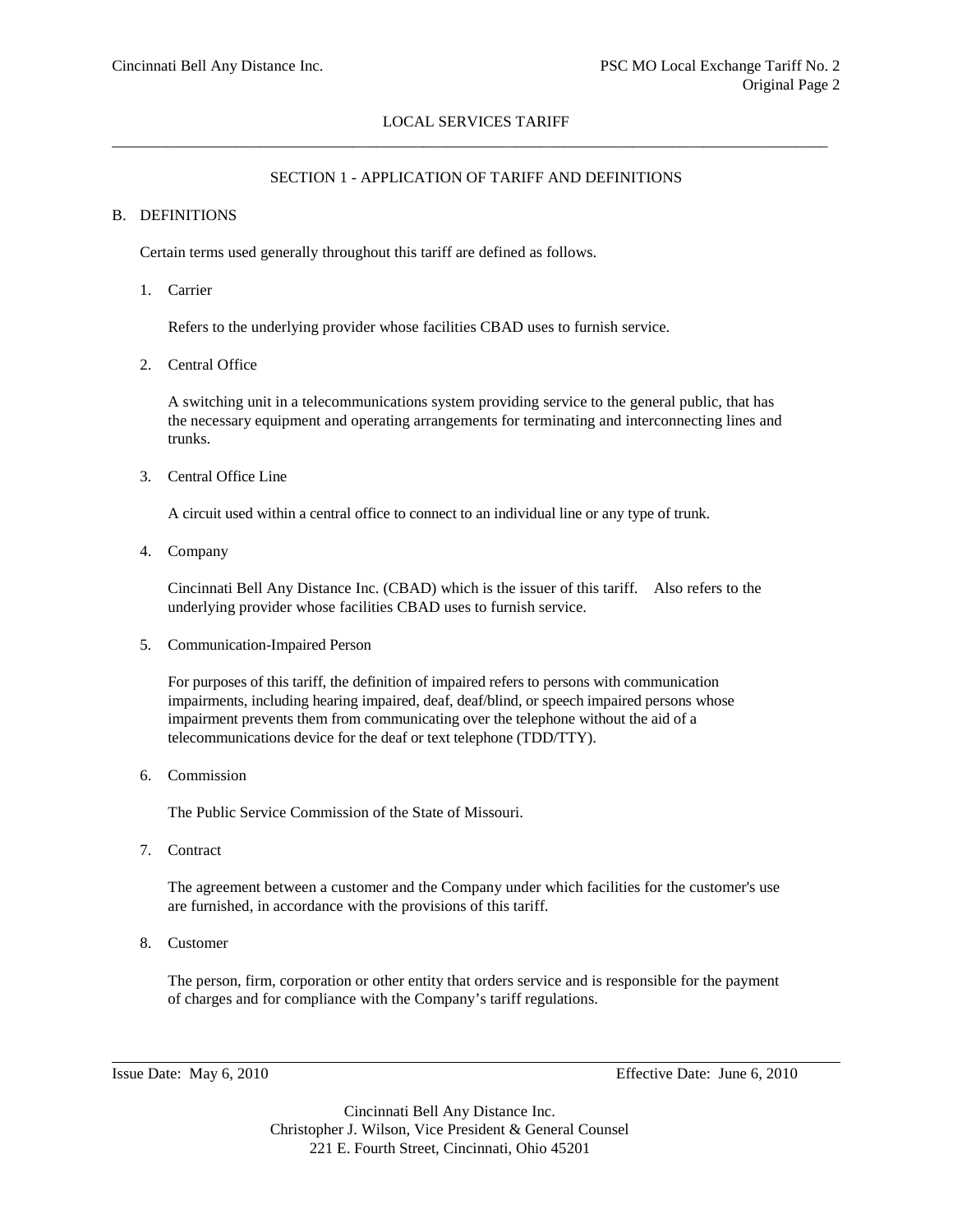# SECTION 1 - APPLICATION OF TARIFF AND DEFINITIONS

### B. DEFINITIONS (Continued)

9. Demarcation Point (Network Interface)

The point of demarcation and/or interconnection between Company communications facilities and terminal equipment, protective apparatus or wiring at a customer's premises. Company-installed facilities at or constituting the demarcation point will consist of wire or a jack conforming to Subpart F of Part 68 of the FCC's rules. "Premises" as used in this section generally means a dwelling unit, other building or a legal unit of real property such as a lot on which a dwelling unit is located, as determined by the Company's reasonable and nondiscriminatory standard operating practices. The "minimum point of entry" as used in this section will be either (1) the closest practicable point to where the wiring crosses a property line or  $(2)$  the closest practicable point to where the wiring enters a multiunit building or buildings.

The Company's reasonable and nondiscriminatory standard operating practices will determine which of (1) or (2) will apply. The Company is not precluded from establishing reasonable classifications of multiunit premises for purposes of determining which of (1) or (2) above will apply. Multiunit premises include, but are not limited to, commercial, shopping center and campus situations.

a. Single Unit Installations

For single unit installations existing as of December 27, 1991, and installations installed after that date, the demarcation point will be a point within twelve inches of the protector or, where there is no protector, within twelve inches of where the telephone wire enters the customer's premises.

- b. Multiunit Installations
	- 1. In multiunit premises existing as of December 27, 1991, the demarcation point will be determined in accordance with the Company's reasonable and nondiscriminatory standard operating practices; provided, however, that where there are multiple demarcation points within the multiunit premises, a demarcation point for a customer will not be further inside the customer's premises than a point twelve inches from where the wiring enters the customer's premises.
	- 2. In multiunit premises in which wiring is installed after December 27, 1991, including additions, modifications and rearrangements of wiring existing prior to that date, the multiunit premises owner will determine the location of the demarcation point or points. The multiunit premises owner will determine whether there will be a single demarcation point location for all customers or separate locations for each customer; provided, however, that where there are multiple demarcation points within the multiunit premises, a demarcation point for a customer will not be further inside the customer's premises than a point twelve inches from where the wiring enters the customer's premises.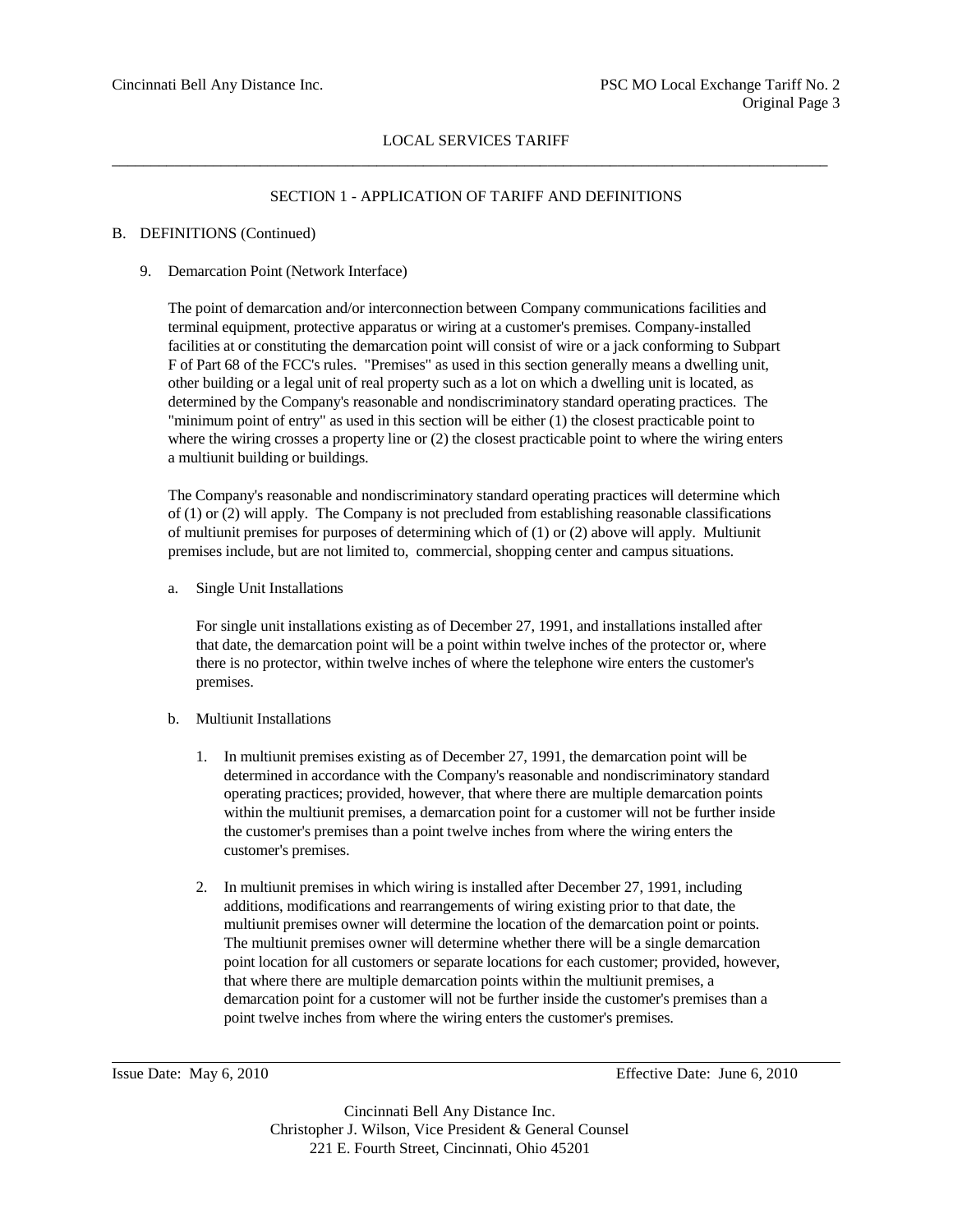## SECTION 1 - APPLICATION OF TARIFF AND DEFINITIONS

#### B. DEFINITIONS (Continued)

10. Direct Inward Dialing (DID)

A service attribute that routes incoming calls directly to stations, bypassing a central answering point.

#### 11. Directory Listing

The publication in the alphabetical directory of information pertaining to a customer's telephone number.

12. Exchange

A unit established for the administration of telecommunications service in a specified area, which usually embraces a city, town, or village and its environs. It consists of one or more central offices together with the associated plant used in furnishing telecommunications service within that area.

13. Individual Case Basis (ICB)

A service arrangement in which the regulations, rates and charges are developed based on the specific circumstances of the customer's situation

14. Initial Service Period

The minimum length of time a customer is obligated to pay for service whether or not the customer retains the service for the minimum length of time. Unless stated otherwise in this tariff, the minimum period is 30 days.

15. Local Calling

A completed call or telephonic communication between a calling station and any other station within the local service area of the calling station.

16. Local Exchange Service

Telephone service furnished between points located within an area where there is no toll charge. Unless otherwise specified, local calling areas in this tariff shall be the same as the local calling areas of the facilities-based Carriers with whom a resale agreement exists between such Carrier and Cincinnati Bell Any Distance Inc.

2010

Issue Date: May 6, 2010 Effective Date: June 6,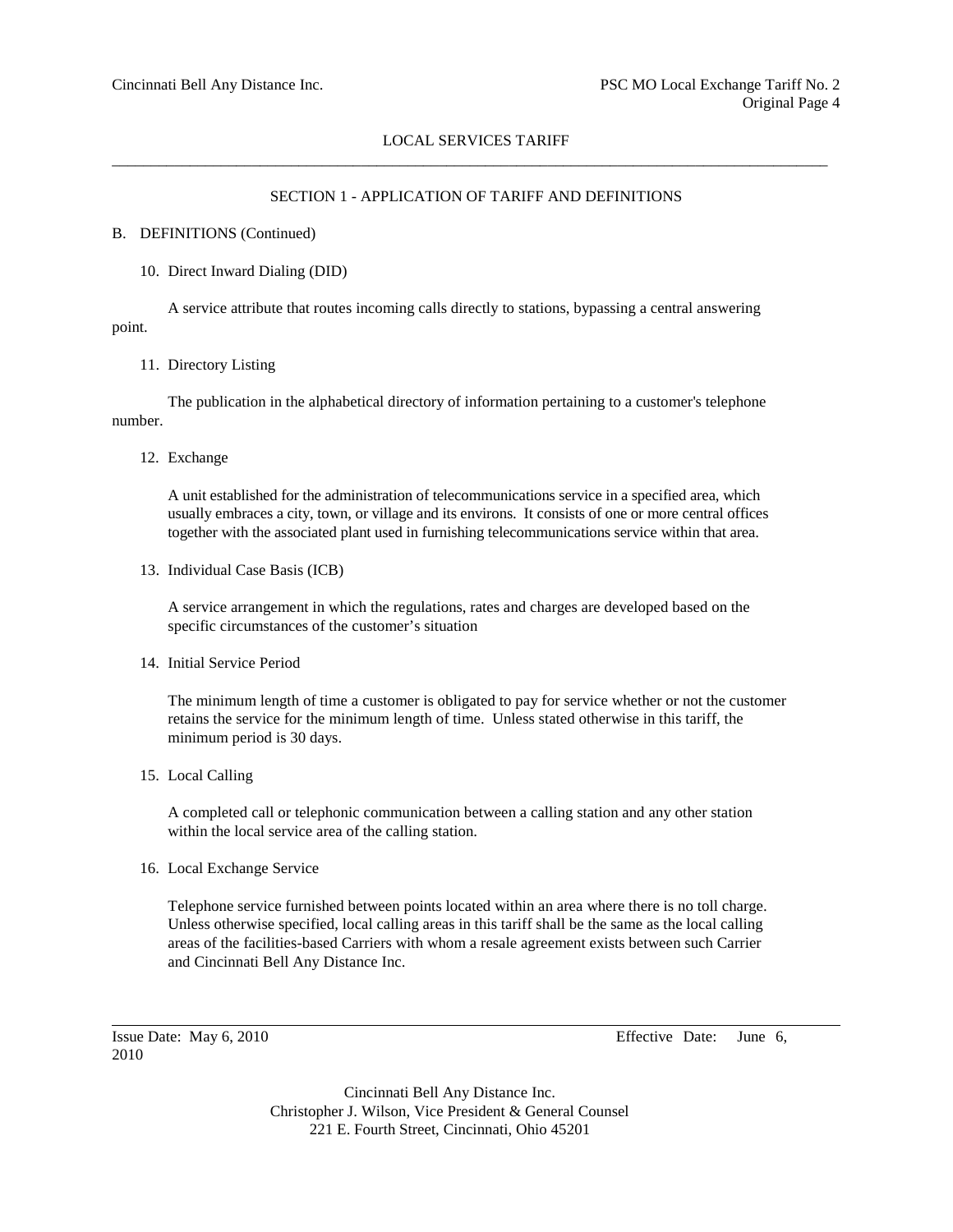## SECTION 1 - APPLICATION OF TARIFF AND DEFINITIONS

#### B. DEFINITIONS (Continued)

17. Network Interface Device (NID)

A jack conforming to Sub-part F of Part 68 of the FCC's rules provided by the Company as part of the LEC network. It will be located on the customer's premises and is considered to be the termination of the LEC network if installed by the Company. (See Demarcation Point)

18. Non-Recurring Charges

The one-time initial charges for service or facilities, including but not limited to charges for construction, installation, or special fees.

19. Private Branch Exchange (PBX)

An arrangement of equipment consisting of switchboards, dial switching equipment, wiring, telephone station apparatus, or a combination thereof. It provides for the interconnection of service lines associated with switching equipment located on a premises or extended to another premises relating to the same customer.

20. Recurring Charges

The monthly charges to the customer for services, facilities and equipment, which continue on the agreed upon duration of the service.

21. Resale of Services

Resale of services is available only to carriers which are certified by the Commission to provide intrastate local exchange services.

2010

Issue Date: May 6, 2010 Effective Date: June 6,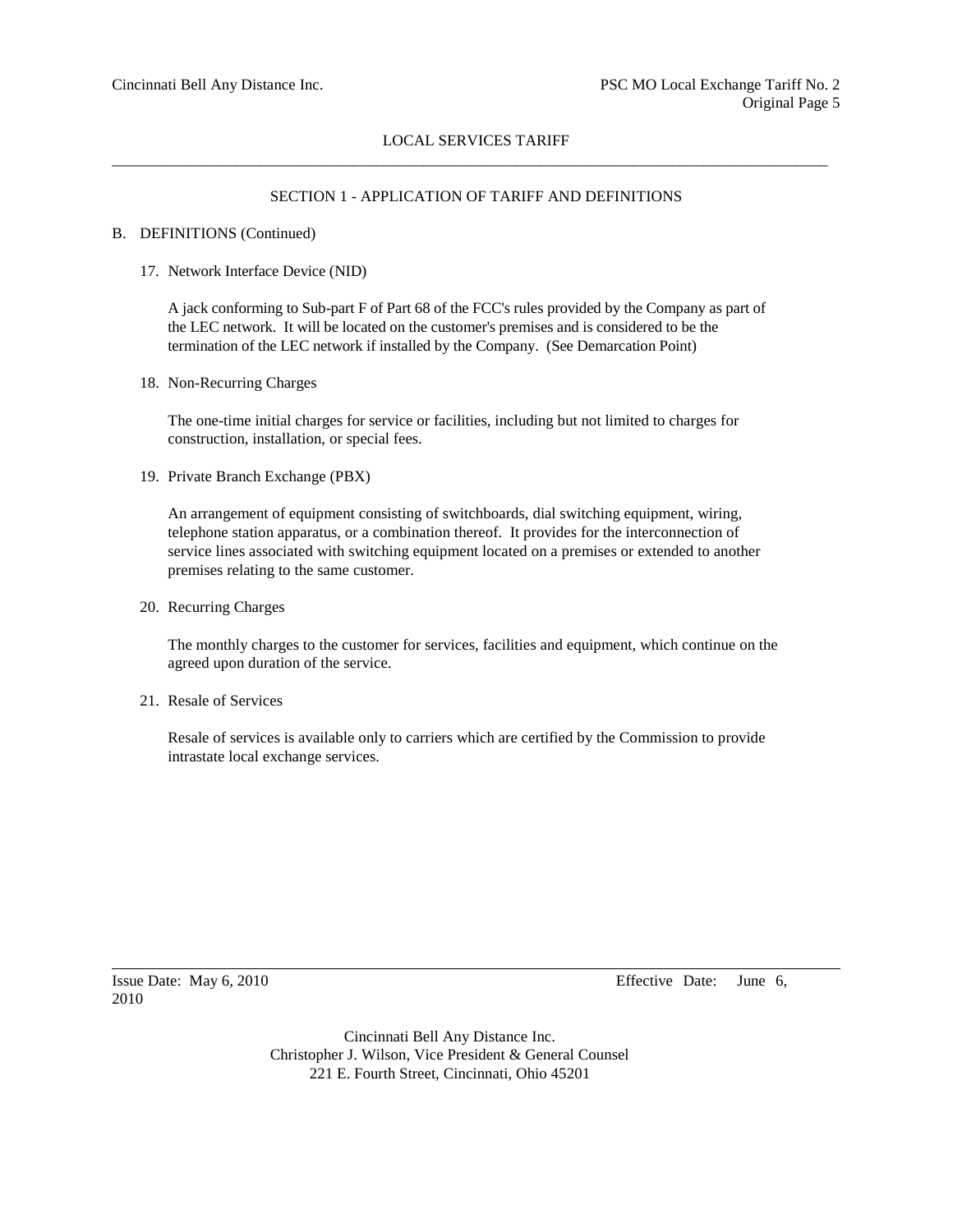## SECTION 1 - APPLICATION OF TARIFF AND DEFINITIONS

#### B. DEFINITIONS (Continued)

22. Service Commencement Date

The first day following the date on which the Company notifies the customer that the requested service or facility is available for use. This will be no later than five days following the request, unless extended by the customer's refusal to accept service which does not conform to standards set forth in the service order or this tariff, in which case the Service Commencement Date is the date of the customer's acceptance of service. The parties may mutually agree on a substitute Service Commencement Date.

### 23. Termination Charge

A charge applied to a customer when service is terminated before the expiration of the initial service period, or a charge applied where a basic termination charge is specified.

2010

Issue Date: May 6, 2010 Effective Date: June 6,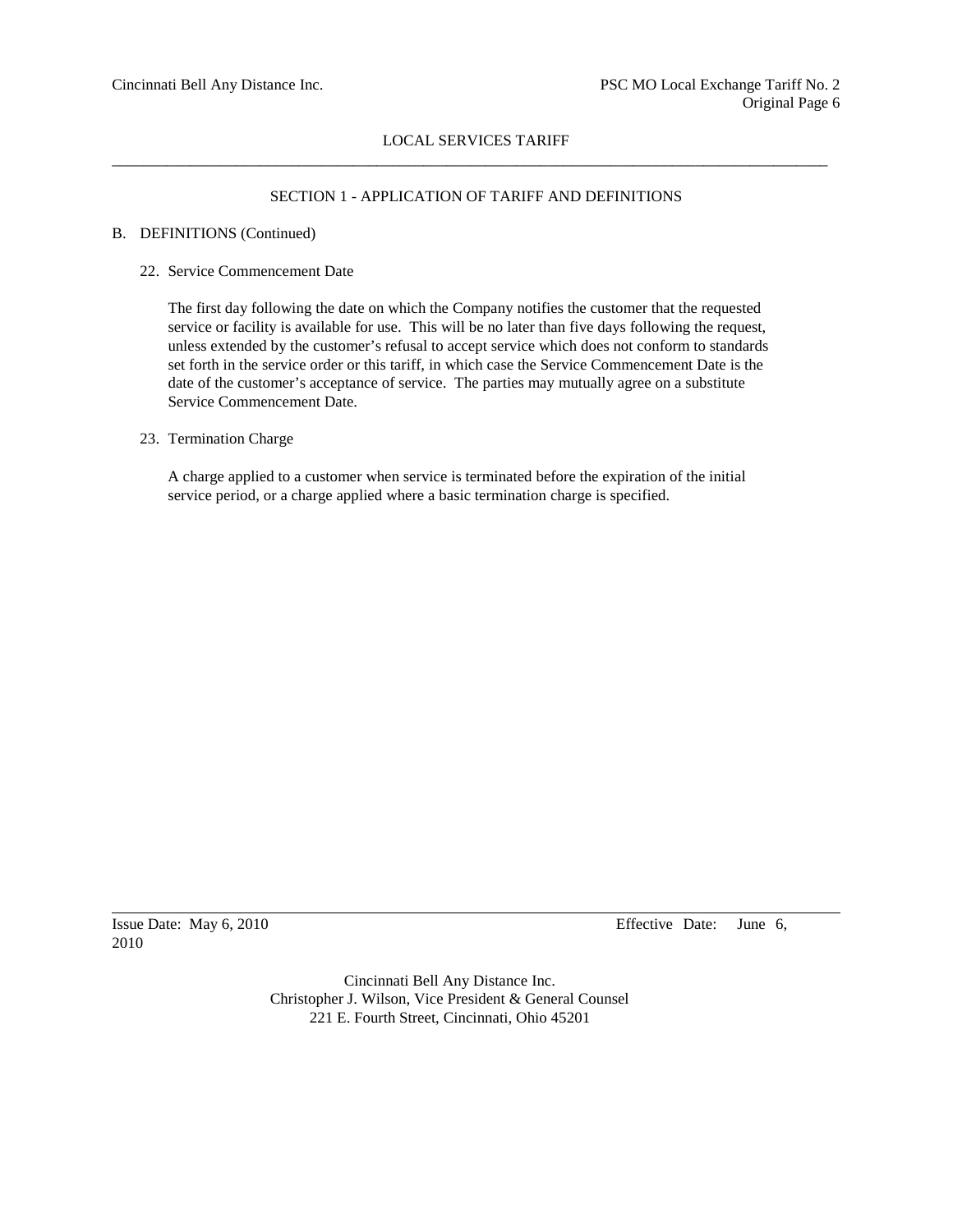## SECTION 1 - APPLICATION OF TARIFF AND DEFINITIONS

# C. AVAILABILITY

The furnishing of service under this tariff is subject to the availability on a continuing basis of all the necessary facilities and is limited to the capacity of the Company's facilities to furnish service from time to time as required at the sole discretion of the Company.

The Company shall not be liable for any act or omission of any other company or companies furnishing a portion of the service, or for damages associated with service, channels, or equipment which it does not furnish, or for damages which result from the operation of Customer-provided systems, equipment, facilities or services which are interconnected with Company services.

2010

Issue Date: May 6, 2010 Effective Date: June 6,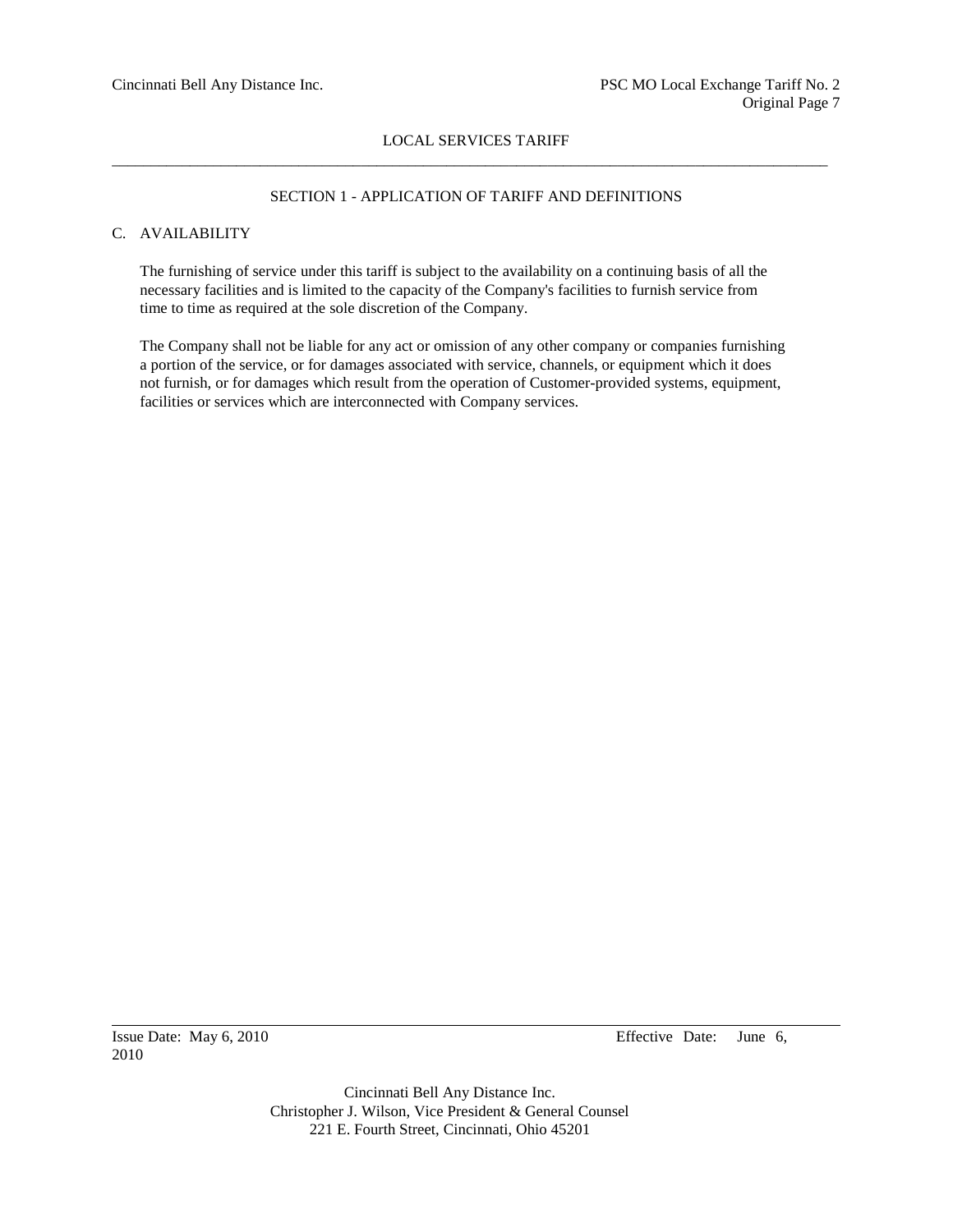## SECTION 1 - APPLICATION OF TARIFF AND DEFINITIONS

# D. WAIVERS

Cincinnati Bell Any Distance Inc. is classified as a competitive telecommunications company. Application of the following statutes and regulatory rules shall be waived:

### **Statutes**

|                 | - uniform system of accounts                 |
|-----------------|----------------------------------------------|
| $\sim 10^{-10}$ | rates-rentals-service & physical connections |
| $\sim 100$      | valuation of property (ratemaking)           |
| $\sim$          | depreciation accounts                        |
|                 | - issuance of securities                     |
| 392.300.2 -     | acquisition of stock                         |
|                 | stock and debt issuance                      |
|                 | stock dividend payment                       |
|                 | - issuance of securities, depts. And notes   |
|                 | reorganizations(s)                           |
|                 |                                              |

#### Commission Rules

| $4 \text{ CSR } 240 - 3.550(5)(C)$                            | - exchange boundary map      |
|---------------------------------------------------------------|------------------------------|
| 4 CSR 240-10.020                                              | - depreciation fund income   |
| 4 CSR 240-30.040                                              | - uniform system of accounts |
| $4 \text{ CSR } 240 - 3.510(1)(D)1.B-D$ - financial documents |                              |

2010

Issue Date: May 6, 2010 Effective Date: June 6,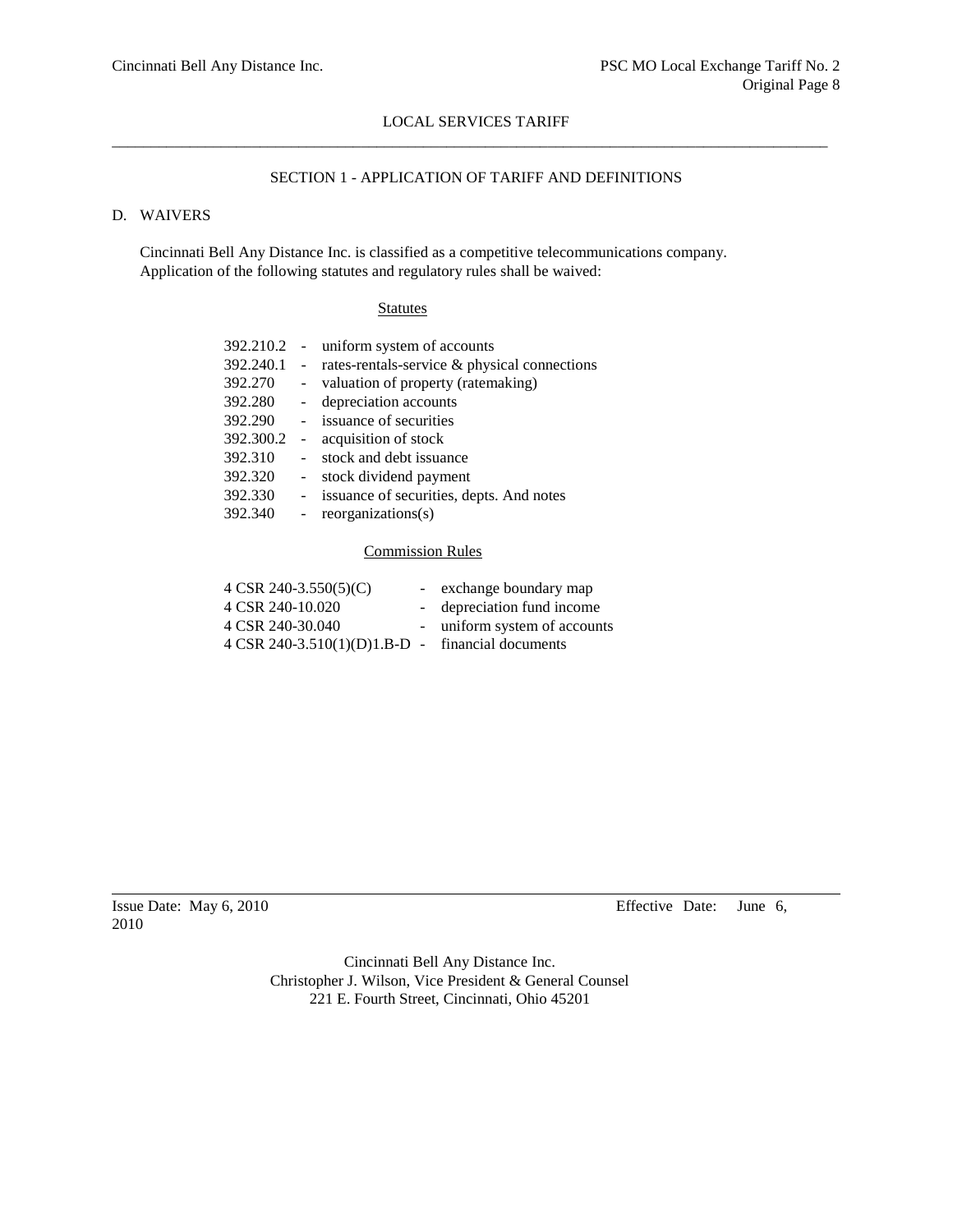## SECTION 2 - REGULATIONS

## A. GENERAL

- 1. The regulations in Section 2 apply to all services contained within this tariff unless otherwise noted.
- 2. Revisions to this tariff which affect neither the service to subscribers (customers) nor the rate, classification, or charge to subscribers (customers) are authorized without further Order of the Commission. These revisions will be made in accordance with the Order granting such authority.

Such revisions include:

- a. Additions, deletions, corrections or rearrangements of items listed under Table of Contents, Index, Explanation of Symbols, and Explanation of Abbreviations;
- b. Rearrangements or corrections in paragraph references, headings, or numerical designations;

and

c. Changes to reflect revisions in names of other companies and in the names of exchanges of other companies approved by this Commission in connection with applications filed by other telephone companies.

Each revision will be effective on the date to be shown on the revised tariff sheets covering the changes, the effective date to be one day after the date of filing copies of the revised sheets with the Commission.

3. A move to a different continuous property is charged for as new installation of service. A new initial period applies at the new location and a termination charge applies at the old location, except as provided for elsewhere in this tariff, if the move occurs prior to the expiration of the initial service period.

2010

Issue Date: May 6, 2010 Effective Date: June 6,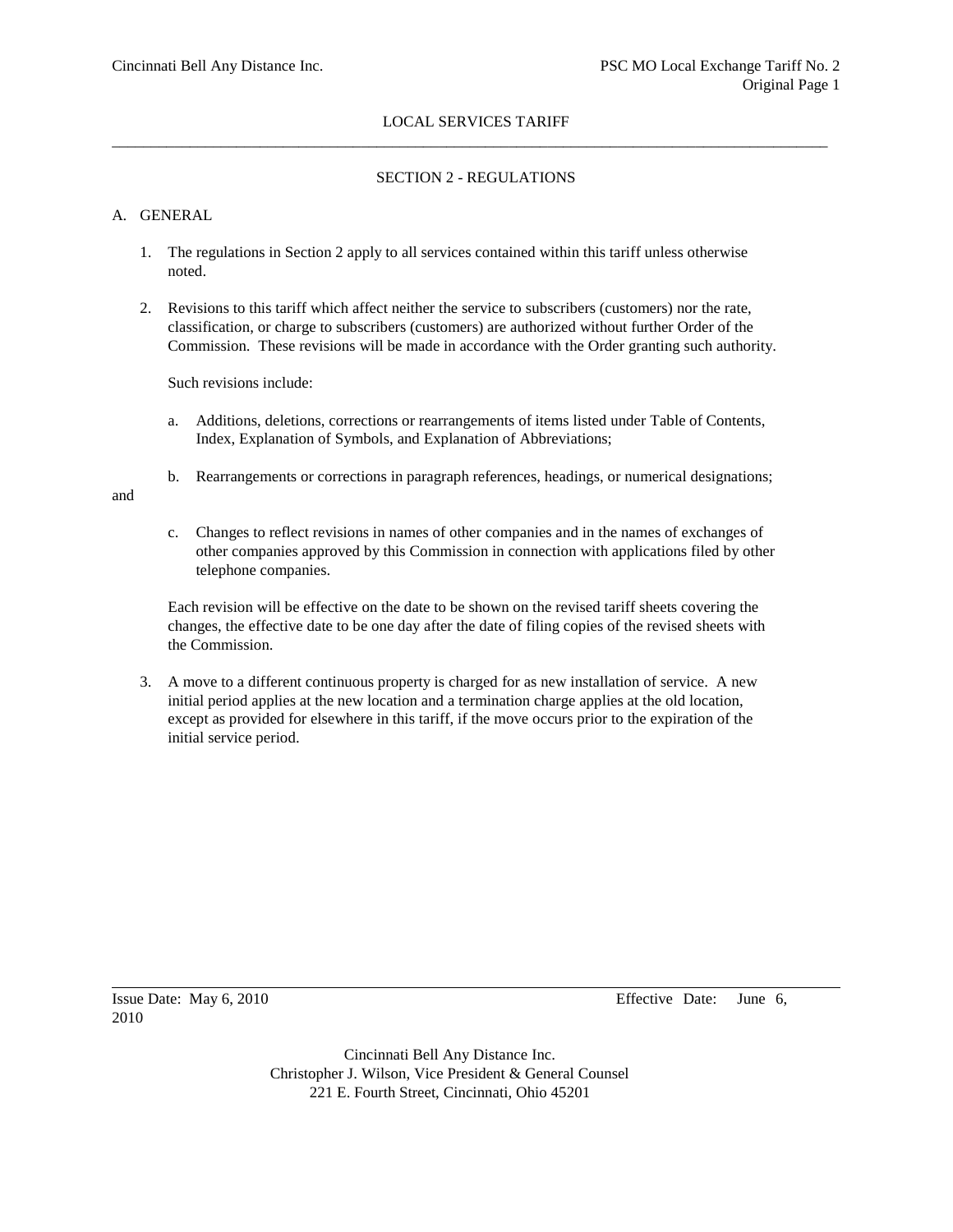## SECTION 2 - REGULATIONS

#### B. OBLIGATION AND LIABILITY OF COMPANY

#### 1. Liability Limitations

Approval of language contained in this tariff by the Commission does not constitute a determination by the Commission that the limitation of liability imposed by the Company should be upheld in a court of law. Approval by the Commission merely recognizes that since it is a court's responsibility to adjudicate negligence and consequent damage claims, it is also the court's responsibility to determine the validity of any exculpatory clauses.

#### 2. Availability of Facilities

The Company's obligation to furnish service or to continue to furnish service is dependent on its ability to obtain, retain, and maintain without unreasonable expense suitable rights and facilities, and to provide for the installation of those facilities required incident to the furnishing and maintenance of that service.

#### 3. Service Irregularities and Interruptions

In the event of an interruption to service which is not due to the negligence or willful act of the customer, there will be allowed a prorata adjustment of the monthly charges involved, for the service and facilities rendered useless and inoperative by reason of the interruption, during the time said interruption continues in excess of twenty-four hours from the time it is reported to the Telephone Company or detected by the Company. For the purpose of administering this regulation, every month is considered to have thirty days.

For the purpose of applying this provisions, the word "interruption" shall mean the inability to complete calls; incoming, outgoing, or both. "Interruption" does not include and no credit allowance shall be given for service difficulties such as slow dial tone, busy circuits, or other network and/or switching capacity shortages. Nor shall the credit allowance apply where service is interrupted by the negligence or willful act of the customer or the failure of facilities provided by the customer, or unlawful or improper use of the facilities or service.

No credit allowance will be made for interruptions due to electric power failure, where by the provisions of this tariff, the customer is responsible for providing electric power.

The liability of the Company for damages arising out of mistakes, omissions, interruptions, delays or errors, or defects in transmission occurring in the course of furnishing service or facilities, and not caused by the negligence of the customer, or of the Company in failing to maintain proper standards of maintenance and operation and to exercise reasonable supervision, will in no event exceed an amount equivalent to the proportionate charge to the customer for the period of service during which the mistake, omission, interruption, delay or error, or defect in transmission occurs.

2010

Issue Date: May 6, 2010 Effective Date: June 6,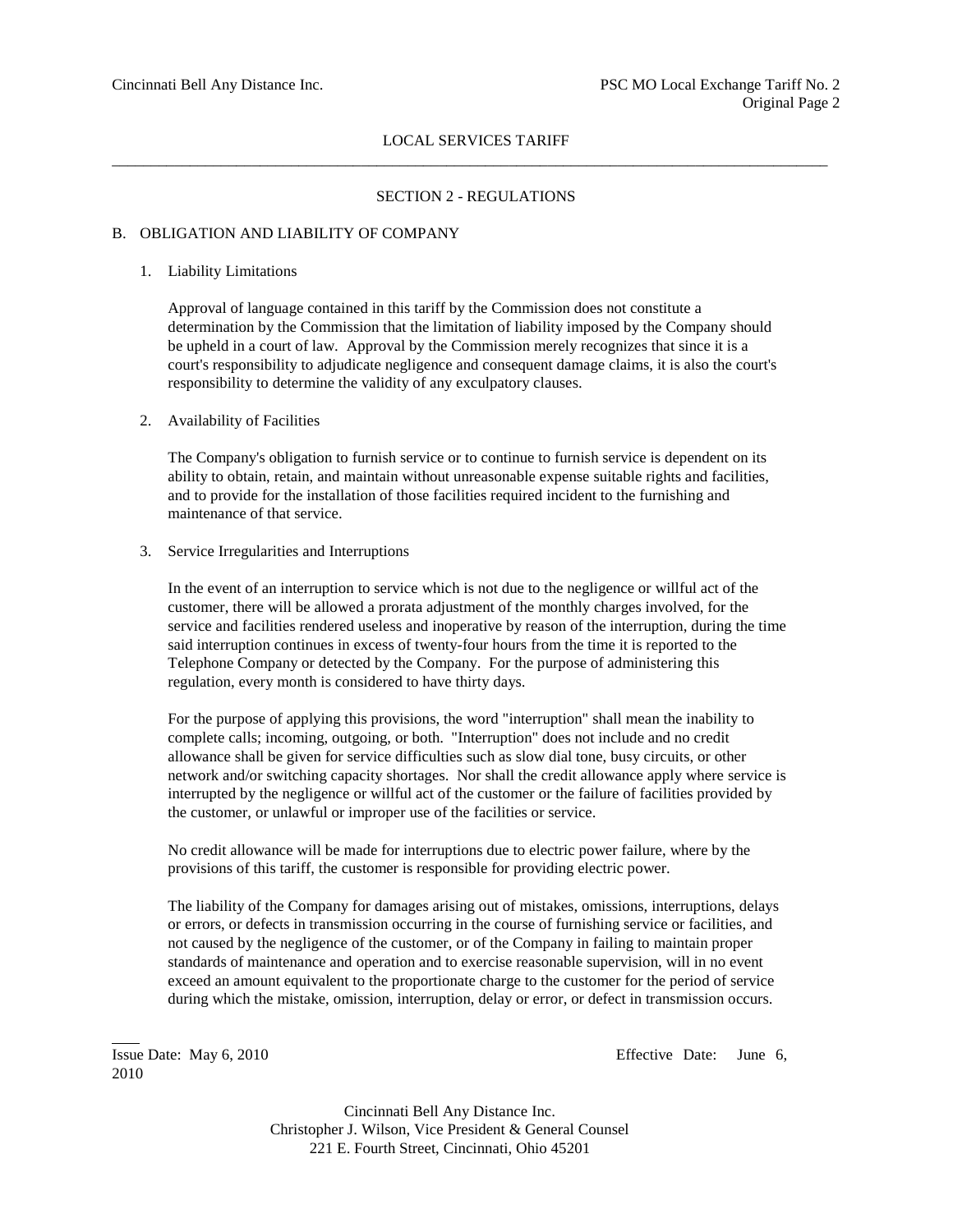# SECTION 2 - REGULATIONS

### B. OBLIGATION AND LIABILITY OF COMPANY (Continued)

3. Service Irregularities and Interruptions (Continued)

The customer indemnifies and saves the Company harmless against claims for libel, slander, or infringement of copyright arising from the material transmitted over its facilities; against claims for infringement of patents arising from combining with, or using in connection with, facilities of the Company, apparatus and systems of the customer; and against all other claims arising out of any act or omission of the customer in connection with the facilities provided by the Company; and against any and all losses from damage to the customer's facilities or equipment attached or connected to facilities furnished by the Company.

4. Transmitting Messages

The Company does not undertake to transmit messages but offers the use of its facilities for communications between its customers.

5. Use of Connecting Company Lines

When the lines of other companies are used in establishing connections to points not reached by the Company's lines, the Company is not liable for any act or omission of the other company or companies.

6. Defacement of Premises

The Company is not liable for any defacement or damage to the customer's premises resulting from the existence of the Company's equipment and associated wiring on such premises, or from the installation or removal thereof, when such defacement or damage is not the result of the Company's negligence.

When the customer is a tenant and requests an installation that could, in the opinion of the Company, result in damage to the property of the owner, the customer must obtain, prior to installation, a written release from the owner or his authorized agent absolving the Company of liability.

2010

Issue Date: May 6, 2010 Effective Date: June 6,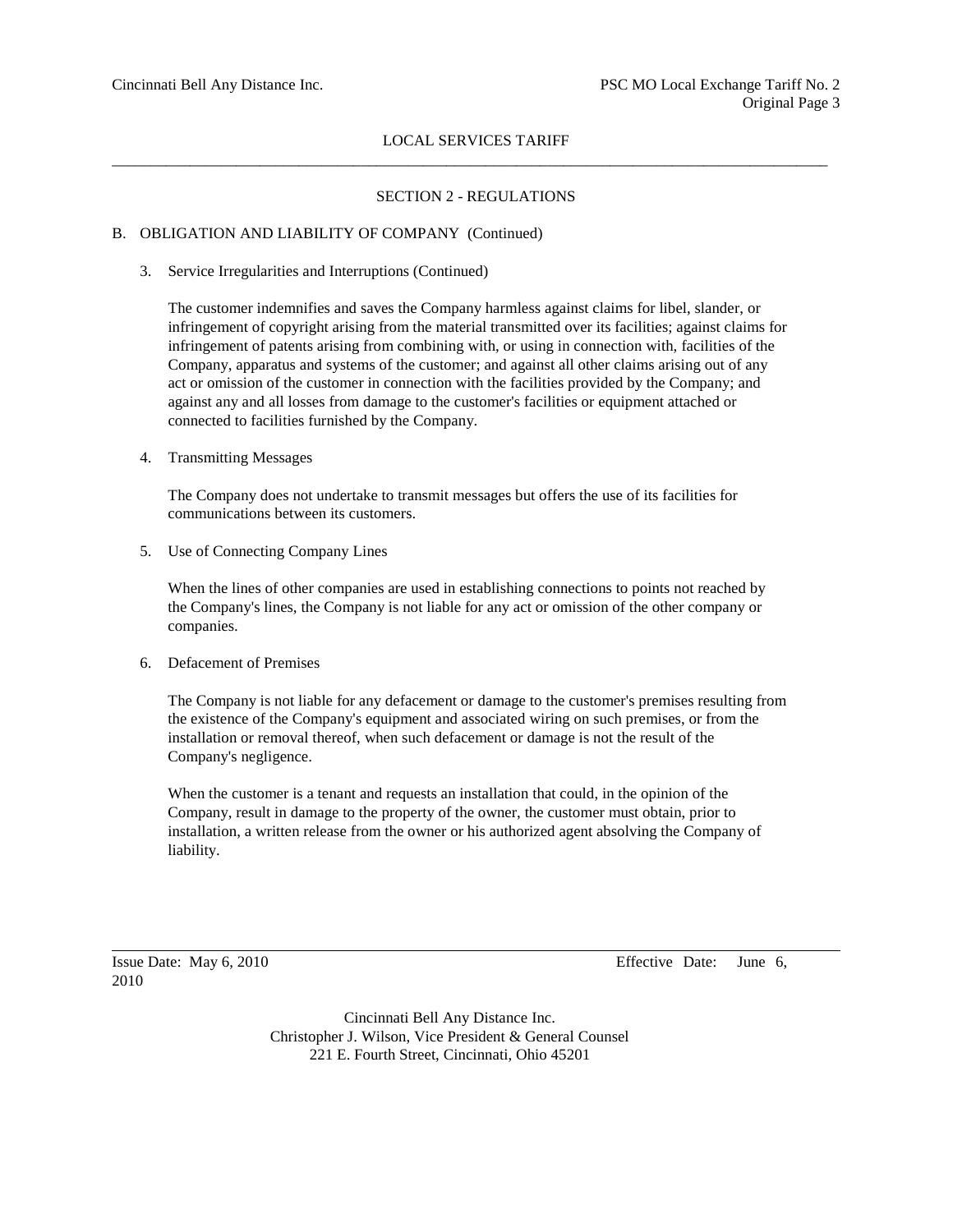## SECTION 2 - REGULATIONS

#### C. USE OF SERVICE AND FACILITIES

- 1. Ownership and Use of Service and Equipment
	- a. General

Equipment and lines furnished by the Company on the premises of a customer are the property of the Company, whose agents and employees have the right to enter the premises at any reasonable hour for the purpose of installing, inspecting, maintaining, or repairing the equipment and lines, or upon termination of the service, for the purpose of removing the equipment or lines.

Equipment furnished by the Company must, upon termination of service for any cause whatsoever, be returned to it in good condition, except for reasonable wear and tear.

Customer-provided equipment or protective circuitry may be connected to the telecommunications network in accordance with provisions of the Federal Communications Commission's registration program, as are now in effect or may become effective.

b. Resale

All services in this tariff are available for resale by Commission certified Competitive Local Exchange Carriers (CLECs) on a non-discriminatory basis at the rates and charges shown in this tariff, unless otherwise noted in this tariff.

2010

Issue Date: May 6, 2010 Effective Date: June 6,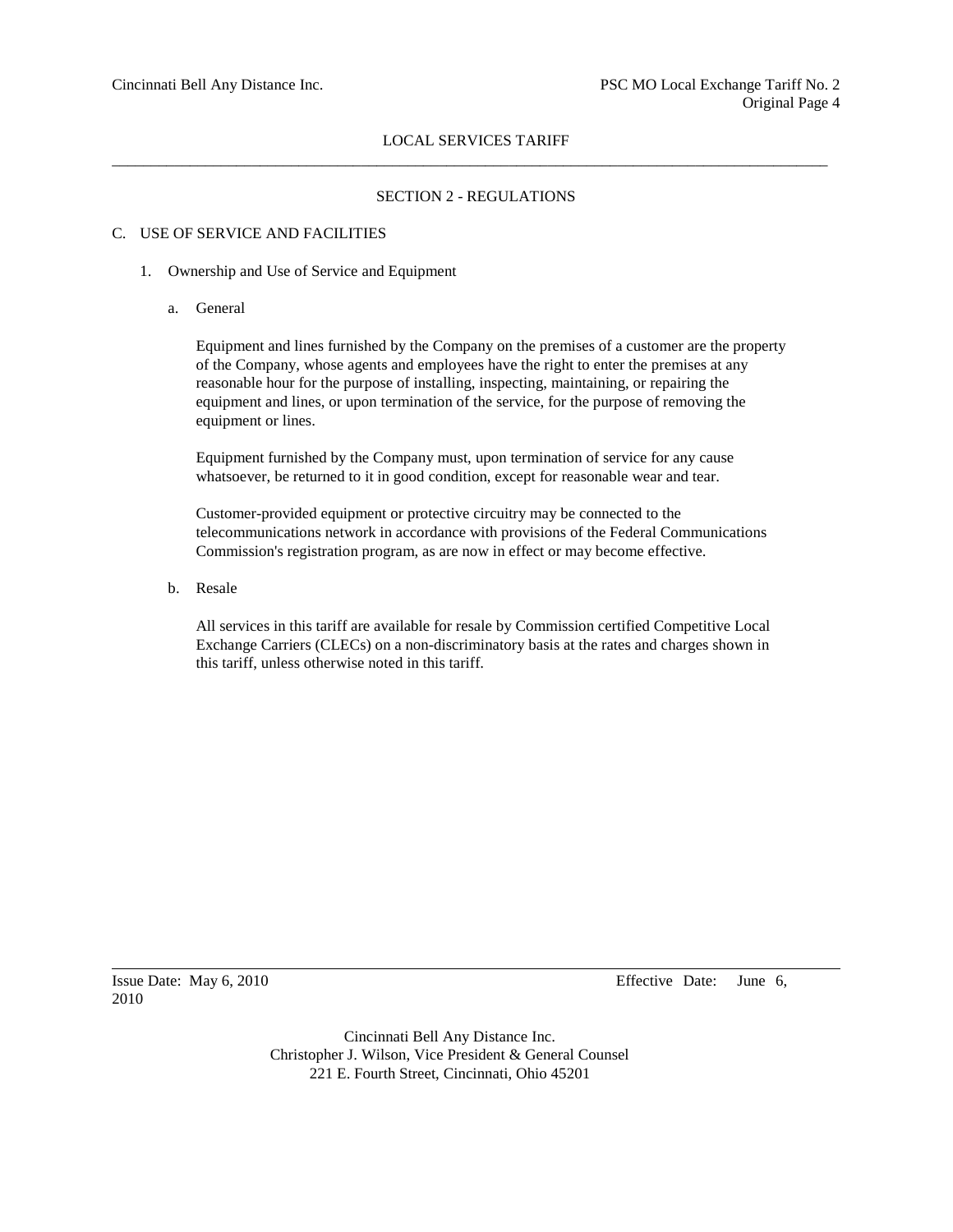### SECTION 2 - REGULATIONS

#### C. USE OF SERVICE AND FACILITIES (Continued)

- 2. Connections of Customer-Provided Terminal Equipment and Communications Systems
	- a. General Provisions
		- 1. General

Customer-provided terminal equipment and communications systems may be connected at the customer's premises to telecommunications services furnished by the Company, where the connections are made in accordance with the provisions of Part 68 of the Federal Communications Commission's (FCC's) Rules and Regulations, and any Company tariffs.

2. Responsibility of the Customer

The customer is responsible for the installation, operation and maintenance of any customer-provided terminal equipment or communications system. No customerprovided terminal equipment or communications systems or combinations thereof may require change in or alteration of the equipment or services of the Company, cause electrical hazards to Company personnel, damage to Company equipment, malfunction of Company billing equipment, or degradation of service to persons other than the user of the subject terminal equipment or communications system, the calling or called party. Upon notice from the Company that customer-provided terminal equipment or communications system is causing such a hazard, damage, malfunction or degradation of service, the customer must make whatever changes are necessary to remove or prevent the hazard, damage, malfunction or degradation of service.

The customer is responsible for the payment of a Maintenance of Service Charge as provided in Section 2, Paragraph 6 of this tariff for visits by a Company employee to the customer's premises when a service difficulty or trouble report results from the use of customer-provided terminal equipment or communications system.

2010

Issue Date: May 6, 2010 Effective Date: June 6,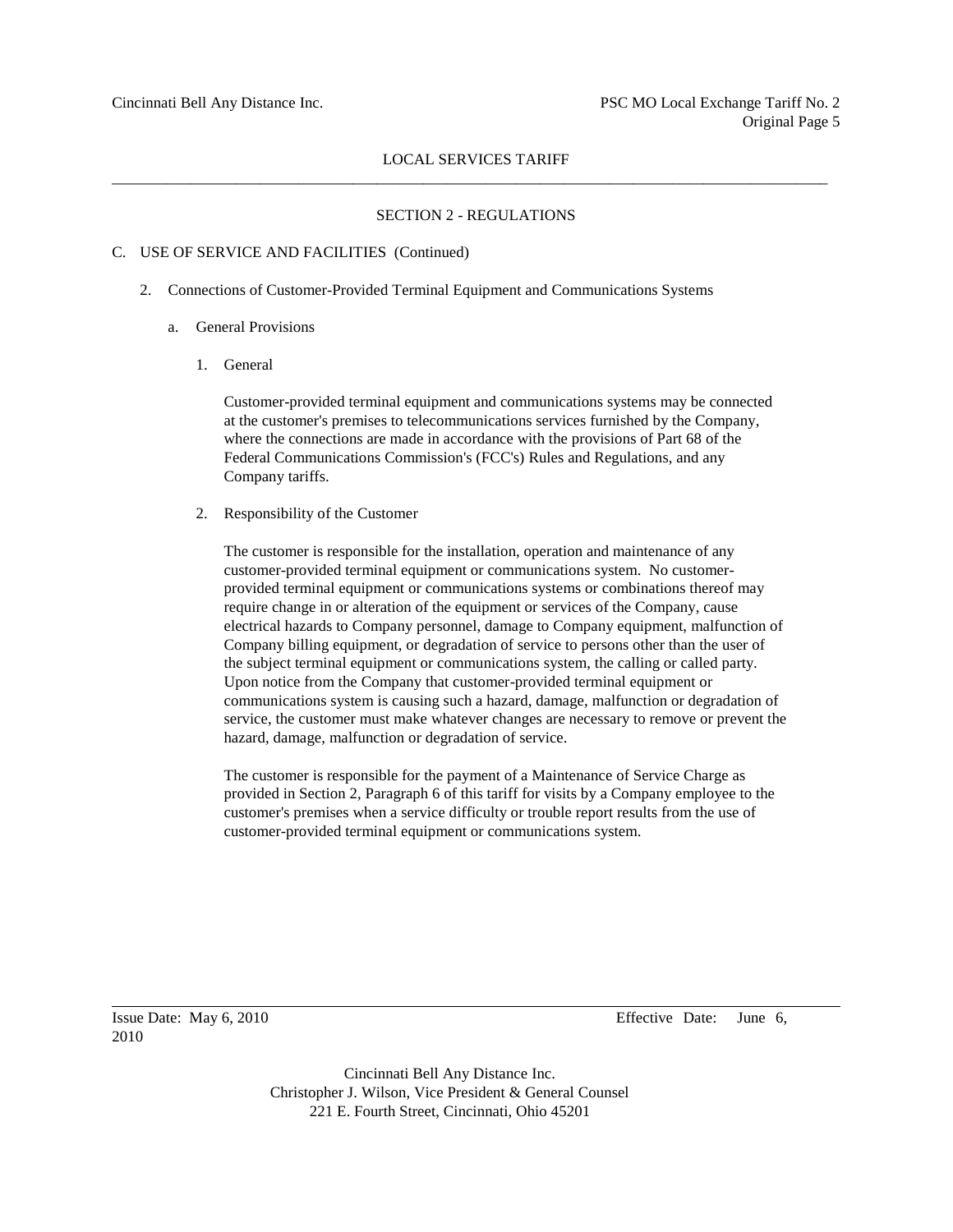# SECTION 2 - REGULATIONS

### C. USE OF SERVICE AND FACILITIES (Continued)

2. Connections of Customer-Provided Terminal Equipment and Communications Systems (Continued)

### a. General Provisions (Continued)

3. Responsibility of The Company

Telecommunications services are not represented as adapted to the use of customerprovided terminal equipment or communications systems. Where customer-provided terminal equipment or communications systems are used with telecommunications services, the responsibility of the Company is limited to furnishing service components suitable for telecommunications services and to the maintenance and operation of service components in a proper manner for those services. Subject to this responsibility, the Company is not responsible for (1) the through-transmission of signals generated by the customer-provided terminal equipment or communications systems, or for the quality of, or defects in this transmission; or (2) the reception of signals by customer-provided terminal equipment or communications systems; or (3) address signaling, where this signaling is performed by customer-provided signaling equipment.

At the customer's request, the Company will provide the interface parameters needed to permit customer-provided terminal equipment to operate properly with the Company's telecommunications services.

The Company may make changes in its telecommunications services, equipment, operations or procedures, where these changes are consistent with Part 68 of the FCC's Rules and Regulations. If changes made by the Company can be reasonably expected to render any customer's communications system or terminal equipment incompatible with telecommunications services, or require modification or alteration of the customerprovided communications systems or terminal equipment, or otherwise materially affect its use or performance, the customer will be given adequate notice of the changes in writing, to allow the customer an opportunity to maintain uninterrupted service.

4. Recording of Two-Way Telephone Conversations

The recording of two-way telephone conversations is governed by state and federal laws and regulations.

2010

Issue Date: May 6, 2010 Effective Date: June 6,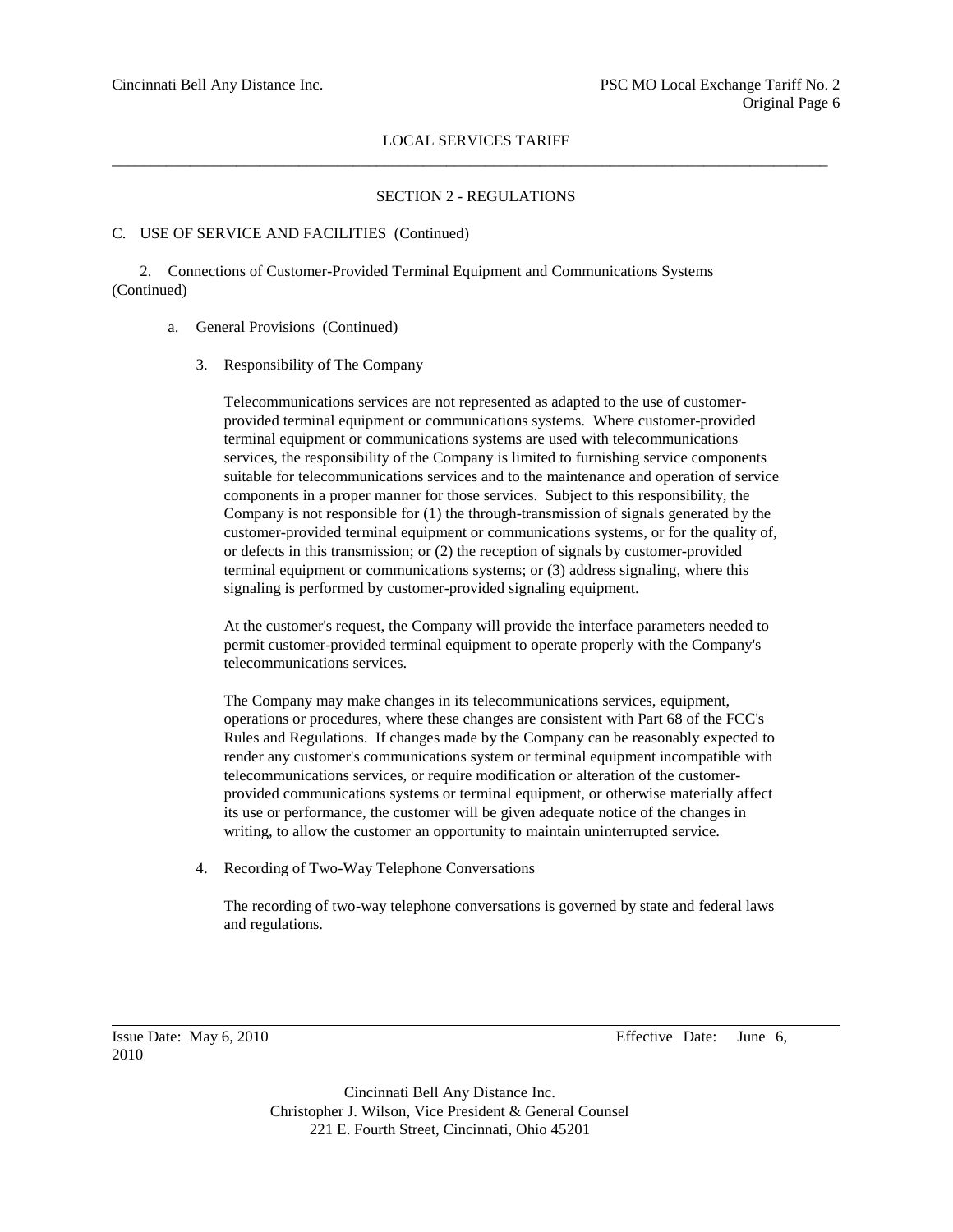# SECTION 2 - REGULATIONS

#### C. USE OF SERVICE AND FACILITIES (Continued)

2. Connections of Customer-Provided Terminal Equipment and Communications Systems (Continued)

### a. General Provisions (Continued)

5. Violation of Regulations

When any customer-provided terminal equipment or communications system is used with telecommunications services in violation of any of the provisions in this Section 2, part C.2, the Company will take whatever immediate action is necessary for the protection of the telecommunications network and Company employees, and will promptly notify the customer of the violation.

The customer must discontinue use of the terminal equipment or communications system or correct the violation and must confirm in writing to the Company within 10 days, following the receipt of written notice from the Company, that such use has ceased or that the violation has been corrected. Failure of the customer to discontinue such use or to correct the violation and to give the required written confirmation to the Company within the time stated above will result in suspension of the customer's service until the customer complies with the provisions of this tariff.

b. Connections of Registered Equipment

The term "Registered Equipment" denotes equipment which complies with and has been approved within the registration provisions of FCC Part 68.

Customer-provided registered terminal equipment, registered protective circuitry, and registered communications systems may be directly connected to the telecommunications network at the customer premises, subject to FCC Part 68.

c. Premises Wiring Associated With Registered Communications Systems

Premises wiring is wiring which connects separately-housed equipment entities or system components to one another, or wiring which connects an equipment entity or system component with the telephone network interface or demarcation point not within an equipment housing. All premises wiring, whether fully protected or unprotected, must be installed in compliance with FCC Part 68.

Customers who intend to connect premises wiring other than fully protected to the telephone network must give advance notice to the Company in accordance with the procedures specified in FCC Part 68 or as otherwise authorized by the FCC. Issue Date: May 6, 2010 Effective Date: June 6, 2010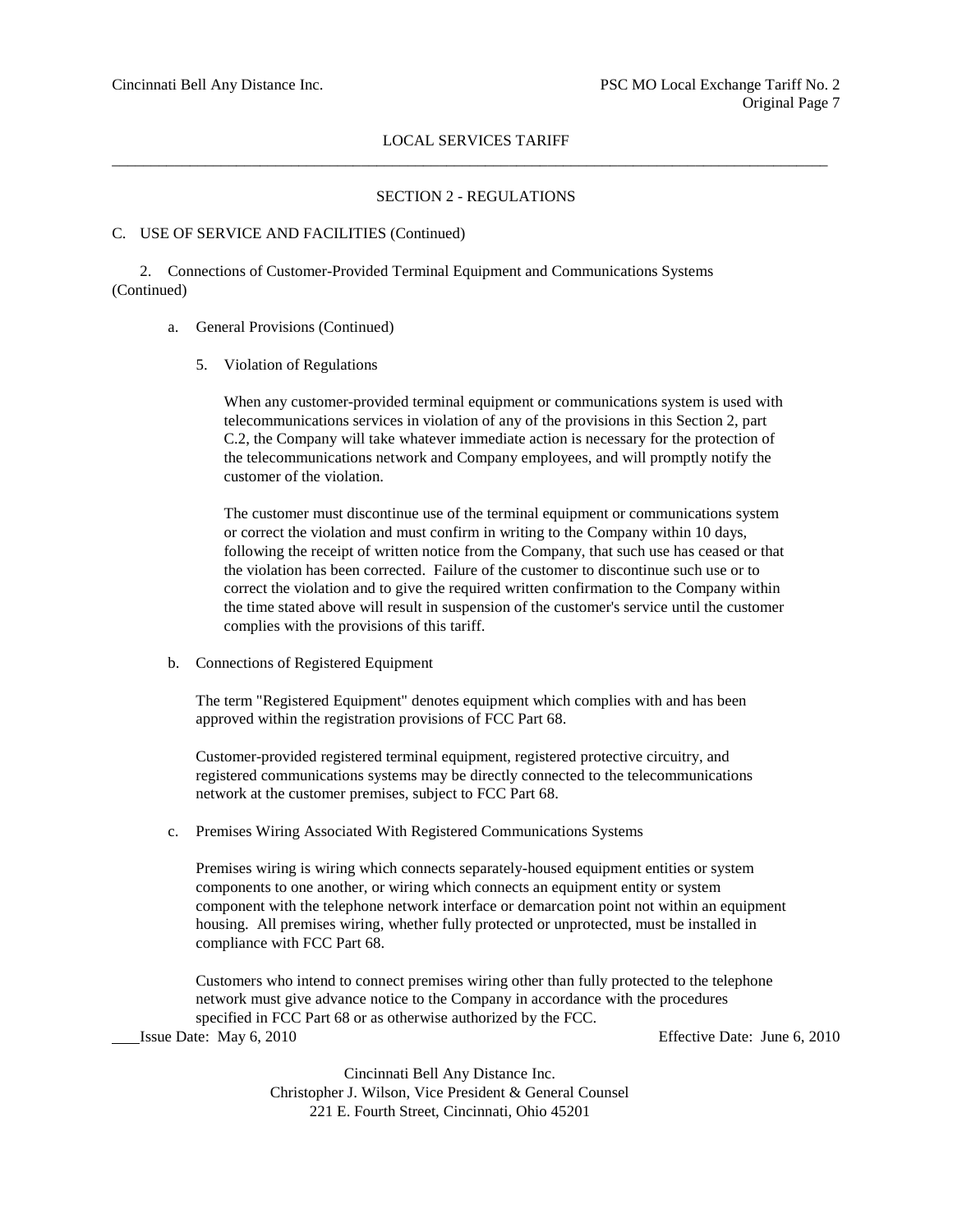### SECTION 2 - REGULATIONS

## D. ESTABLISHMENT AND FURNISHING OF SERVICE

#### 1. Application for Service

The Company may refuse an application for service if objection is made by or on behalf of any governmental authority to furnishing the service.

An application for service becomes a contract upon the establishment of service. Neither the contract nor any rights acquired under it may be assigned or transferred in any manner except as specifically provided for in this tariff. Requests for additional service, when established, become a part of the original contract, except that each item of additional service is furnished subject to payment of applicable charges.

If an applicant has an outstanding account with the Company, the Company reserves the right to reject application for service until the amount due for local services included in this tariff has been paid in full.

A contract for service may be transferred to another individual, partnership, association, or corporation. No billing adjustment for local exchange service previously furnished will be made and the new customer must assume all outstanding indebtedness of the original customer. No charge applies to service transferred in accordance with these provisions.

2010

Issue Date: May 6, 2010 Effective Date: June 6,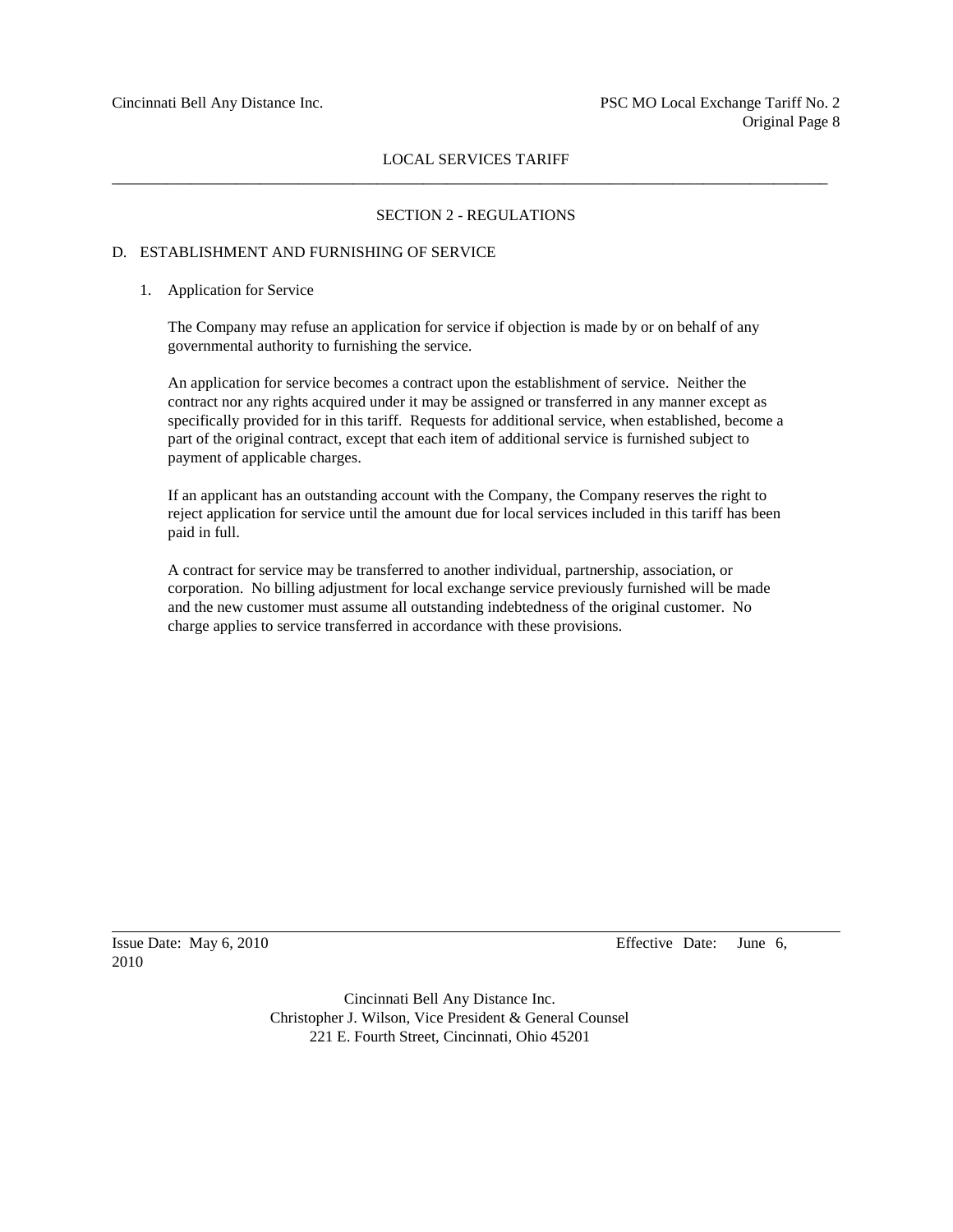# SECTION 2 - REGULATIONS

### D. ESTABLISHMENT AND FURNISHING OF SERVICE (Continued)

### 2. Deposits

- a. A telecommunications company may require a deposit or guarantee as a condition of new service. The deposit may be required prior to and no more than thirty (30) calendar days after the telecommunications company actually provides service as stated in the company's tariff.
- b. A telecommunications company may require a deposit or guarantee as a condition of continued service under either of the following circumstances:
	- 1. The customer has delinquent charges in two (2) out of the last twelve (12) billing periods. A telecommunications company, with respect to each customer, shall maintain a record of all charges which have become delinquent within the last twelve (12) billing periods; or
	- 2. The customer has had service discontinued under 4 CSR 240-33.070(1)(A) or (B) at any time during the preceding twelve (12) billing periods.
- c. No deposit, guarantee, additional deposit nor additional guarantee shall be required by a telecommunications company because of race, sex, creed, national origin, marital status status, age, number of dependents, source of income, disability or geographical area of residence.
- d. A deposit shall be subject to the following terms:
	- 1. It shall not exceed estimated charges for two (2) months' service based on the average bill during the preceding twelve (12) months, or, in the case of new applicants for service, the average monthly bill for new subscribers within a customer class;
	- 2. It shall bear interest at a rate which is equal to one percent (1%) above the prime lending rate as published in the Wall Street Journal. This rate shall be adjusted annually on December 1 using the prime lending rate, as published in the Wall Street Journal on the last business day of September of each year, plus one percent (1%). The interest shall be credited annually upon the account of the customer or paid upon the return of the deposit, whichever occurs first. Interest shall not accrue on any deposit after the date on which a reasonable effort has been made to return it to the customer. Records shall be kept of efforts made to return a deposit;
	- 3. Upon discontinuance or termination, it shall be credited, with accrued interest, to the charge stated on the final bill and the balance, if any, shall be returned to the customer within twenty-one (21) days of the rendition of such final bill;

2010

Issue Date: May 6, 2010 Effective Date: June 6,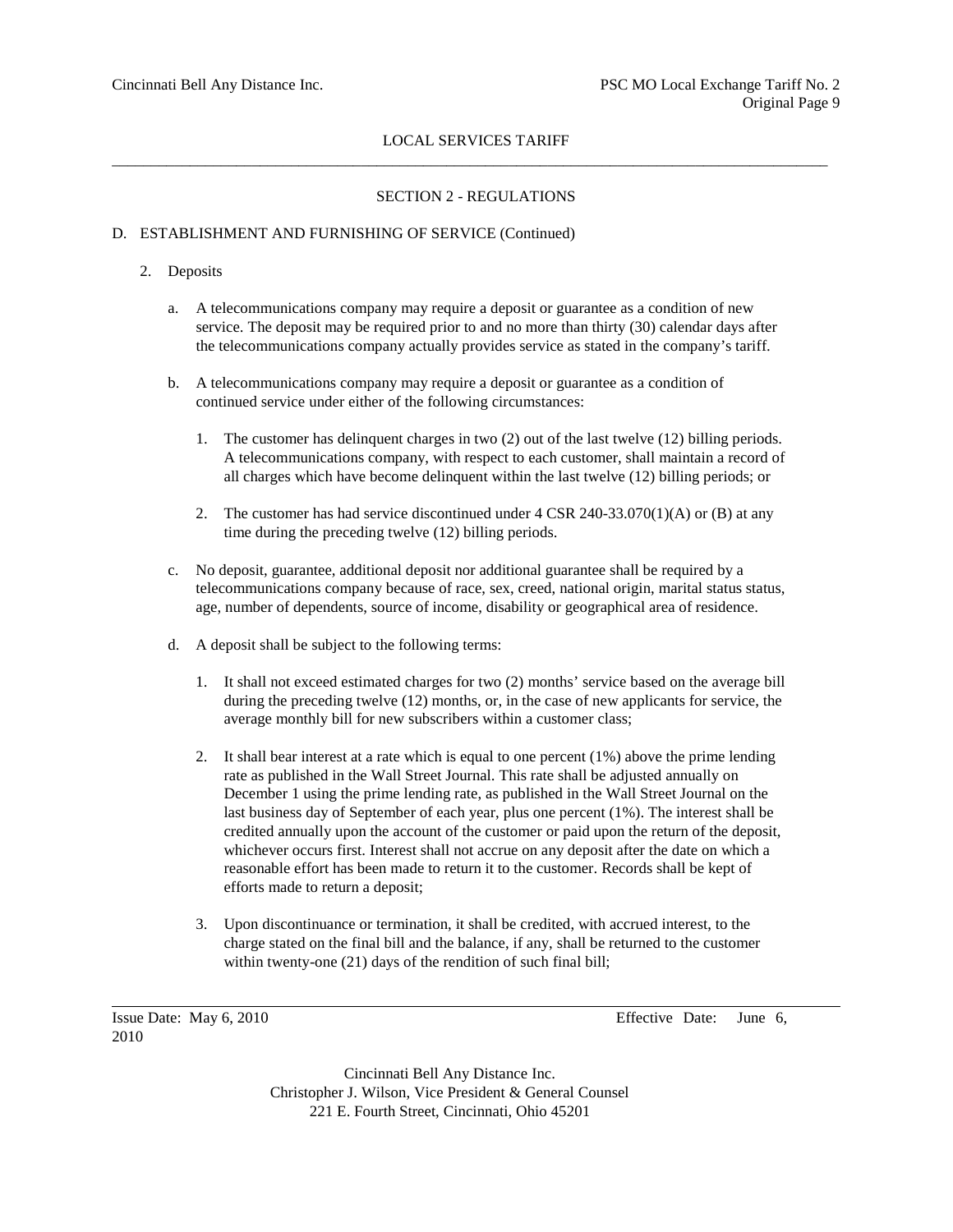# SECTION 2 - REGULATIONS

# D. ESTABLISHMENT AND FURNISHING OF SERVICE (Continued)

# 2. Deposits

- 4. Upon satisfactory payment of all undisputed charges during the last twelve (12) billing periods, it shall with accrued interest be promptly refunded or credited against charges stated on subsequent bills. A telecommunications company may withhold refund of a deposit pending the resolution of a dispute with respect to charges secured by such deposit;
- 5. A telecommunications company shall maintain records which show the name of each customer who has posted a deposit, the current address of such customer, the date and amount of deposit, the date and amount of interest paid and the earliest possible refund date;
- 6. A telecommunications company shall upon request provide within ten (10) days a receipt that contains the following information:
	- 1) Name of customer;
	- 2) Address where the service for which the deposit is required will be provided;
	- 3) Place where deposit was received or a designated code which identifies the location;
	- 4) Date when the deposit was received;
	- 5) Amount of the deposit; and
	- 6) The terms which govern retention and refund of the deposit;
- 7. A telecommunications company shall maintain a record of the deposit refunded and interest paid on such deposit for a period of at least two (2) years after the refund is made; and
- 8. A telecommunications company shall permit a customer to post a deposit required as a condition of continued service in two (2) equal monthly installments or as otherwise agreed upon. A company may bill these installments as a line-item on customer bills.
- e. In lieu of a deposit a telecommunications company may accept a written guarantee. The guarantee shall not exceed the amount of a cash deposit that the telecommunications company could request under this section.
- f. A guarantor shall be released upon satisfactory payment of all undisputed charges during the last twelve (12) billing periods. Payment of a charge is satisfactory if received prior to the date upon which the charge becomes delinquent, provided it is not in dispute. All telecommunications companies shall provide to the commission upon request credit criteria and screening procedures, and standardized record keeping and verification procedures for uncollectible accounts.
- g. A telecommunications company may request an advance payment for the limited purpose of securing payment of installation charges, if applicable for that customer, and estimated charges for one (1) month of services requested by the customer unless a different amount is otherwise specified in the telecommunications company's tariff.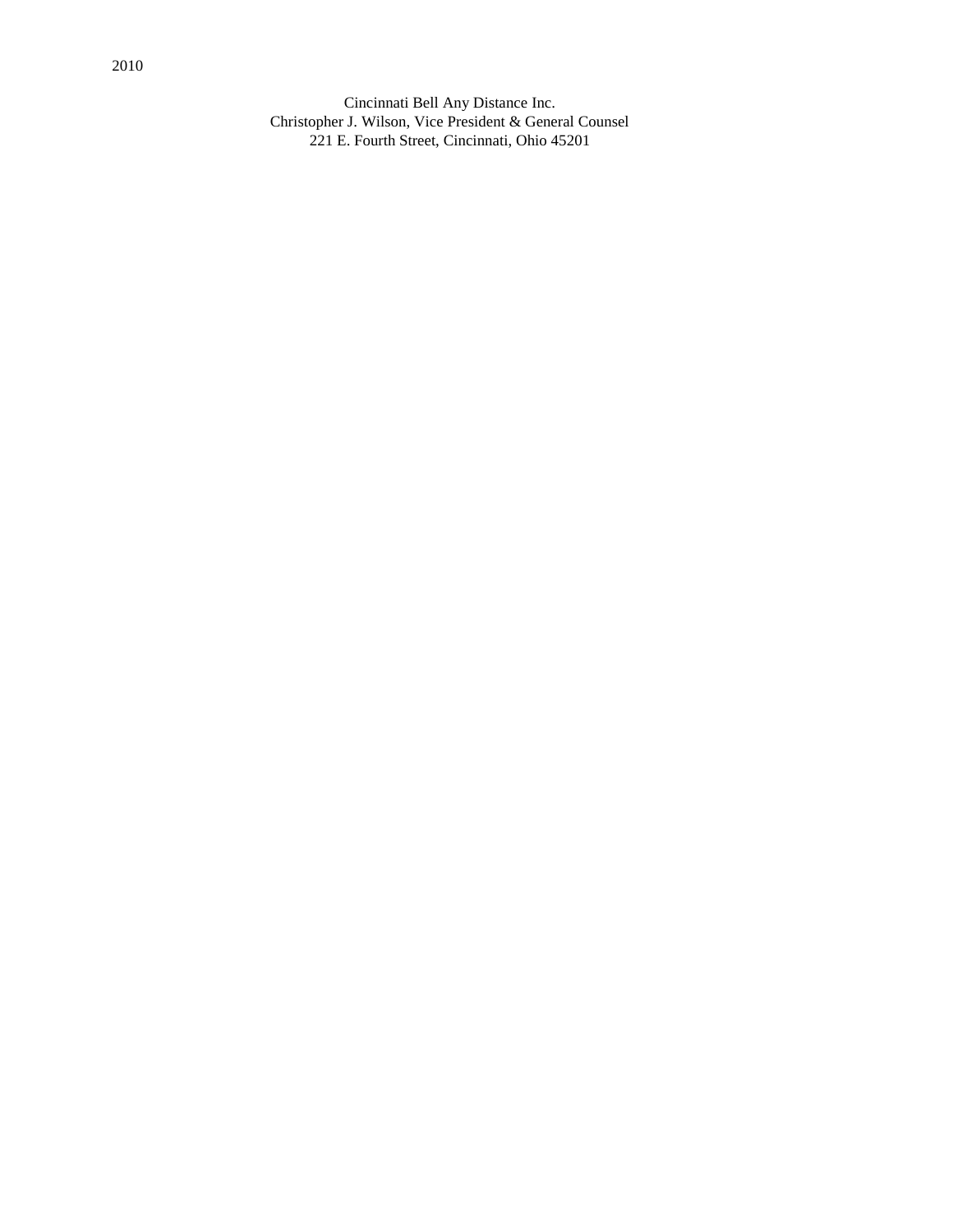# SECTION 2 - REGULATIONS

### D. ESTABLISHMENT AND FURNISHING OF SERVICE (Continued)

#### 3. Telephone Numbers

The customer has no property right in the telephone number which is assigned by the Company, or any right to continuance of service through any particular central office, and the Company reserves the right to change the telephone number or the central office designation, or both, of a customer whenever it deems it necessary to do so in the conduct of its business.

- 4. Payment for Service
	- a. The customer is responsible for payment; monthly, or on demand, of all charges for facilities and services furnished the customer, including charges for services originated, or charges accepted, at such facilities. Charges are payable at the Telephone Company's Business offices or at any agency authorized to receive such payments.
	- b. Bills are rendered monthly and include charges for local service for the current service month.
	- c. Prior written notice will be given if service is to be temporarily denied or the contract terminated for the non-payment of any sum due in accordance with Paragraph D.5. following. Service will not be denied prior to five days from the date contained on said notice.
	- d. All service, provided to the same customer as one business service, regardless of the tariff under which the service is provided, is considered one service for payment purposes. All service may be disconnected for non-payment even though payment is current for service provided under one or more tariffs.
	- e. Where the Company provides billing inquiry service, customer inquiries relative to toll charges will be responded to promptly by the Company.
	- f. Where the inquiry service is provided by an IXC or its designated agent, the IXC or agent will be responsible for notifying the Company immediately regarding any bona fide dispute over outstanding toll charges, so that service will not be terminated during the investigation of the dispute.

2010

Issue Date: May 6, 2010 Effective Date: June 6,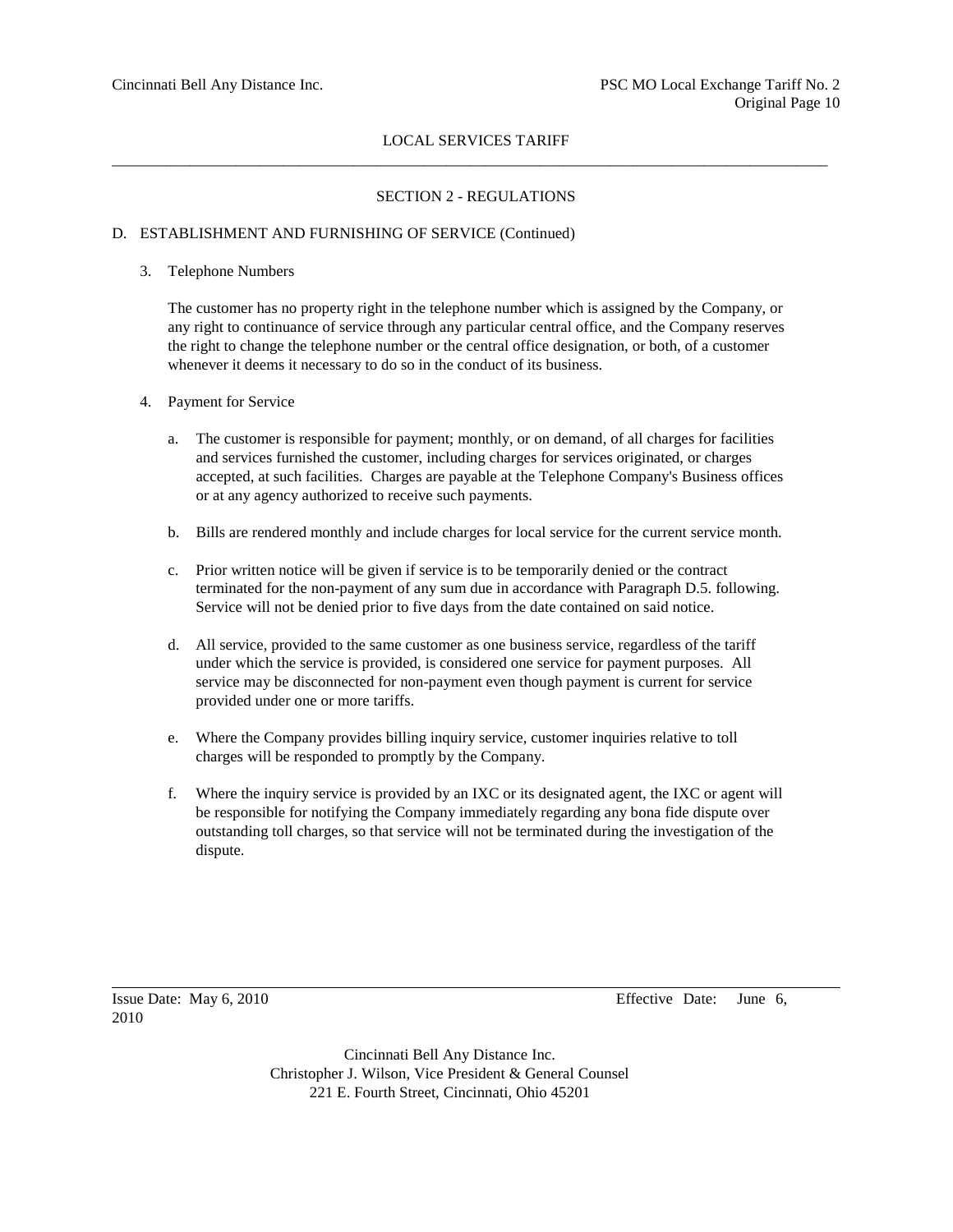# SECTION 2 - REGULATIONS

### D. ESTABLISHMENT AND FURNISHING OF SERVICE (Continued)

- 4. Payment for Service (Continued)
	- h. A subscriber who orders service or equipment installations, moves, or changes prior to the date of any increase in the one time charge applicable to such work will be subject to the one time charge in effect at the time the subscriber's order was received by the Company, provided the work is completed within the Company's normal installation interval in effect at the time the order was placed. However, if subsequent to the effective date of the increase in the one time charge, the completion of such work is delayed beyond the Company's normal installation interval and the delay is not caused by the Company, the subscriber will then be subject to the one-time charge in effect at the time the work is completed by the Company.
	- i. Insufficient Fund Checks

Customers will be charged \$30.00 on all checks issued to the Company which are returned due to insufficient funds. At the discretion of the Company, the insufficient funds check charge may be waived under appropriate circumstances (e.g. a bank error).

j. Late Payment Charge

Customers will be charged a late payment penalty in the amount of 1.5% per month on all delinquent amounts owed to the Company.

- 5. Denials or Disconnection and Restoral of Service
	- a. Upon five (5) days written notice, the Company may discontinue service or cancel an application for service without incurring any liability for any of the following reasons:
		- 1. Non-payment of any sum due to the Company for service for more than thirty days beyond the date of rendition of the bill for such service;
		- 2. Violation of any regulation governing the service under this tariff;
		- 3. Violation of any law, rule, or regulation of an government authority having jurisdiction over the service; or
		- 4. The Company is prohibited from furnishing services by order of a court or other government authority having jurisdiction.
		- 5. Customer uses equipment in such a manner as to adversely affect the Company's equipment or service to others.

2010

Issue Date: May 6, 2010 Effective Date: June 6,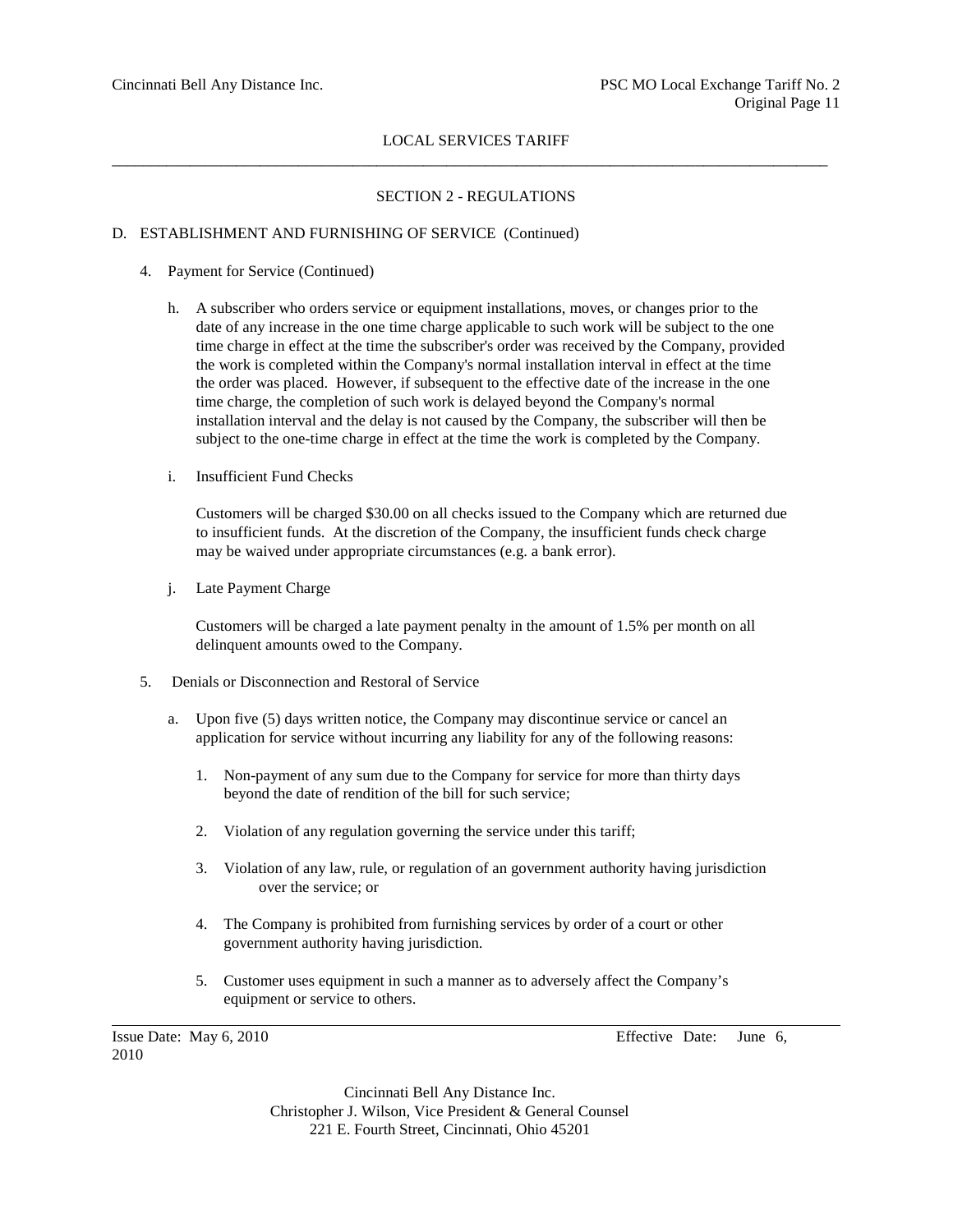# SECTION 2 - REGULATIONS

### D. ESTABLISHMENT AND FURNISHING OF SERVICE (Continued)

- 5. Denial or Disconnection and Restoral of Service (Continued)
	- b. The Company reserves the right to discontinue or refuse service because of abuse or fraudulent use of service. Abuse or fraudulent use of service includes the use of service or facilities of the Company to transmit a message or to locate a person or otherwise to give or obtain information without payment of appropriate charges, or violation of any law or regulation pertaining to telecommunications service.
	- c. Service may not be refused, denied or disconnected for any of the following reasons:
		- 1. Delinquency in payment for service by a previous occupant at the premises to be served;
		- 2. Failure to pay any amount which, according to established payment dispute and resolution procedures, is in bona fide dispute;
		- 3. Failure to pay directory advertising charges or any other non-regulated service charges including 900/700 or any "dial-it"-like service charges.

2010

Issue Date: May 6, 2010 Effective Date: June 6,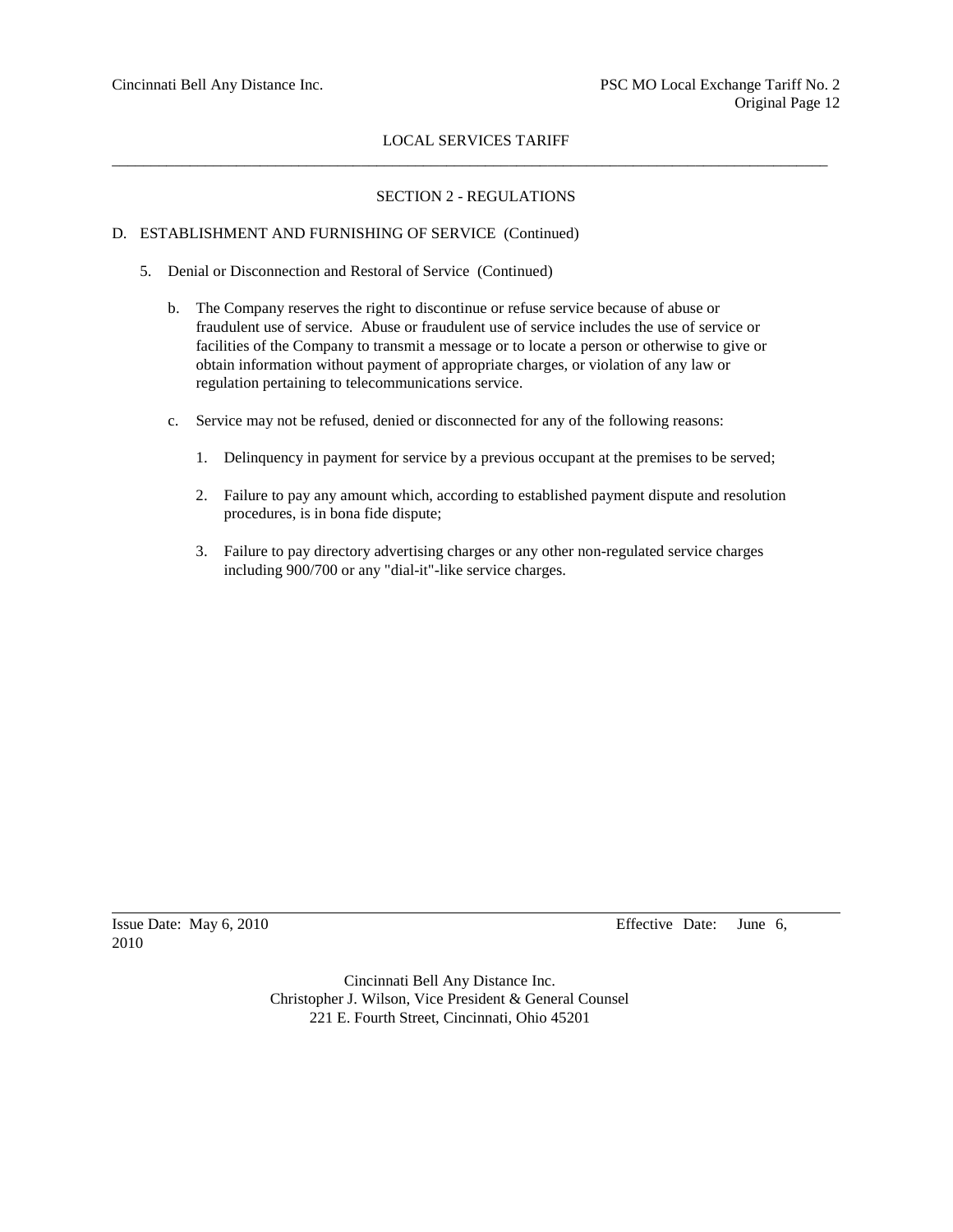# SECTION 2 - REGULATIONS

#### D. ESTABLISHMENT AND FURNISHING OF SERVICE (Continued)

#### 6. Maintenance and Repairs

The Company undertakes to maintain and repair the equipment and facilities which it furnishes to customers pursuant to its tariffs. The customer is responsible for damages to equipment or facilities of the Company caused by the negligence or willful act of the customer.

The customer may not rearrange, disconnect, remove, or attempt to repair, or permit others to rearrange, disconnect, remove, or attempt to repair any equipment or facilities which the Company maintains or repairs pursuant to its tariffs, without the express consent of the Company.

If trouble develops and the customer has any equipment or facilities which the Company does not maintain or repair, the customer will make appropriate tests to determine whether that equipment or facility is the cause of the trouble before reporting an out-of-service or other trouble condition to the Company.

Customers will be required to pay the maintenance of service charges, for visits made by the Company to the customer's premises, when a service difficulty or trouble report results from equipment or facilities not maintained or repaired by the Company. The customer will be advised, before a visit to his premises, of the possibility of a maintenance of service charge.

Maintenance of Service Charge:

| (1) During Normal Working Hours     | <b>ICB</b> |
|-------------------------------------|------------|
| (2) Outside of Normal Working Hours | <b>ICB</b> |

Normal Working Hours are defined as Monday to Friday, 7am to 7pm in the time zone of the customer's location of the dispatch. If a visit begins and/or ends outside this period, it is considered Outside of Normal Working Hours.

Any dispatch that begins or ends from 12:01 am to 12:00 am the following day the time zone of the customer's location of the dispatch. If a visit begins and/or ends outside this period, it is considered Outside of Normal Working Hours. Any dispatch that begins or ends from 12:01 am to 12:00 amthe following day the time zone of the Customer's Premises on these holiday's will also be considered "Outside of Normal Working Hours":

| New Year's Day         | Memorial Day    | Martin Luther King Jr. |
|------------------------|-----------------|------------------------|
| Day                    |                 |                        |
| Independence Day       | Labor Day       | Thanksgiving Day       |
| Day after Thanksgiving | Presidents' Day | Christmas Day          |

2010

Issue Date: May 6, 2010 Effective Date: June 6,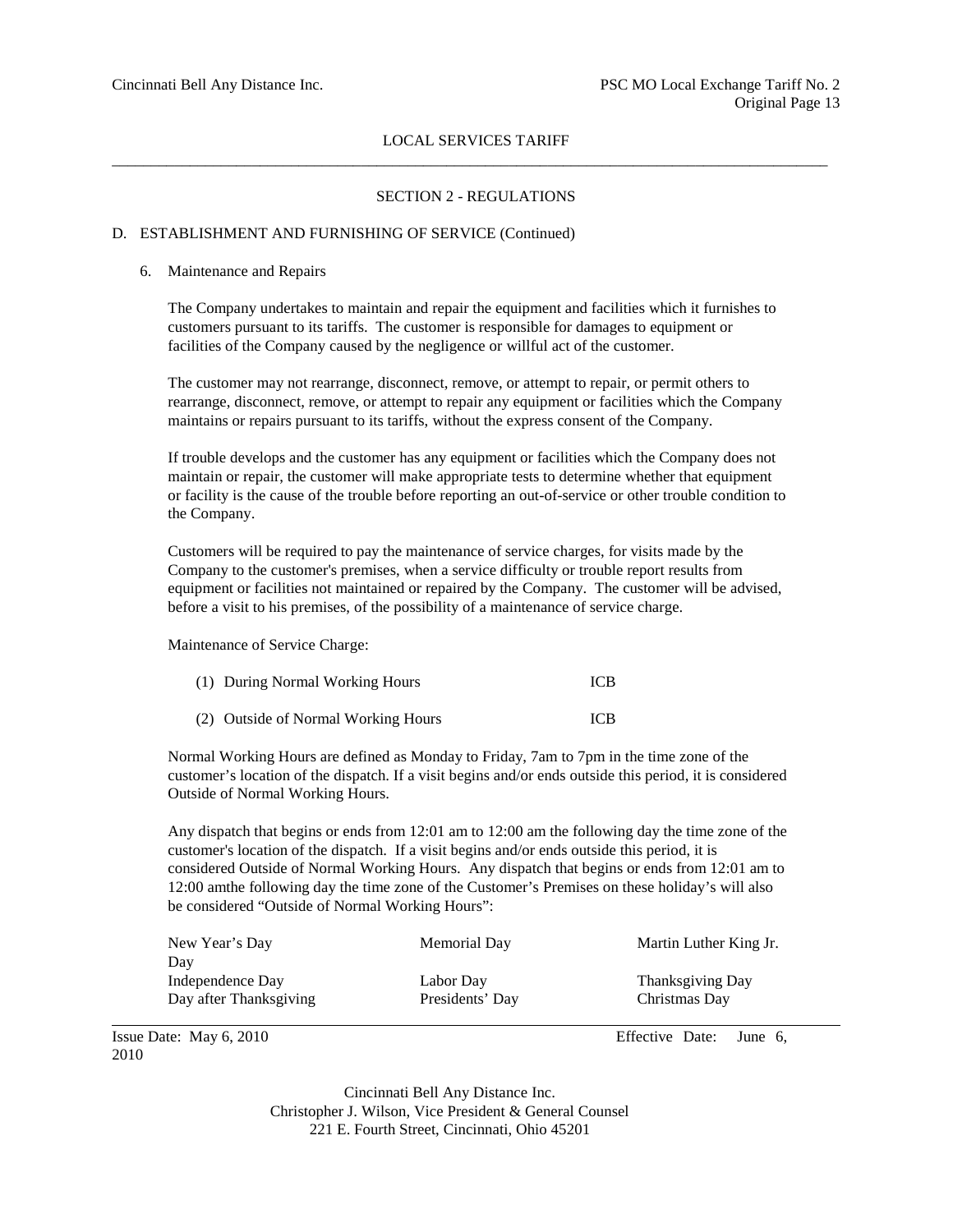## SECTION 2 - REGULATIONS

## D. ESTABLISHMENT AND FURNISHING OF SERVICE (Continued)

#### 7. Special Equipment and Arrangements

Special equipment and arrangements requested by customers and not otherwise provided for in this tariff may be furnished where possible, if not detrimental to any of the services furnished by the Company, at charges that are in addition to other applicable charges.

8. Overtime

For work performed outside the normal working hours of the Company at the request of the customer, the additional expense incurred by the Company is charged to the customer in addition to other charges which are applicable. In such cases, charges based on the cost of labor, materials, and other costs incurred by or charged to the Company will apply. The customer will be notified in advance if such charges may apply.

9. Individual Case Basis (CB) Arrangements

Pursuant to Section 392.200.8 RSMO. Customer-specific Individual Case Basis (ICB) pricing is authorized only for: (1) dedicated, nonswitched, private line, and special access services, (2) central office based switching systems which substitute for customer premise, private branch exchange (PBX) services and (3) any retail business service. Company will provide copies of its customer contracts to the Staff, upon request, on a proprietary basis.

2010

Issue Date: May 6, 2010 Effective Date: June 6,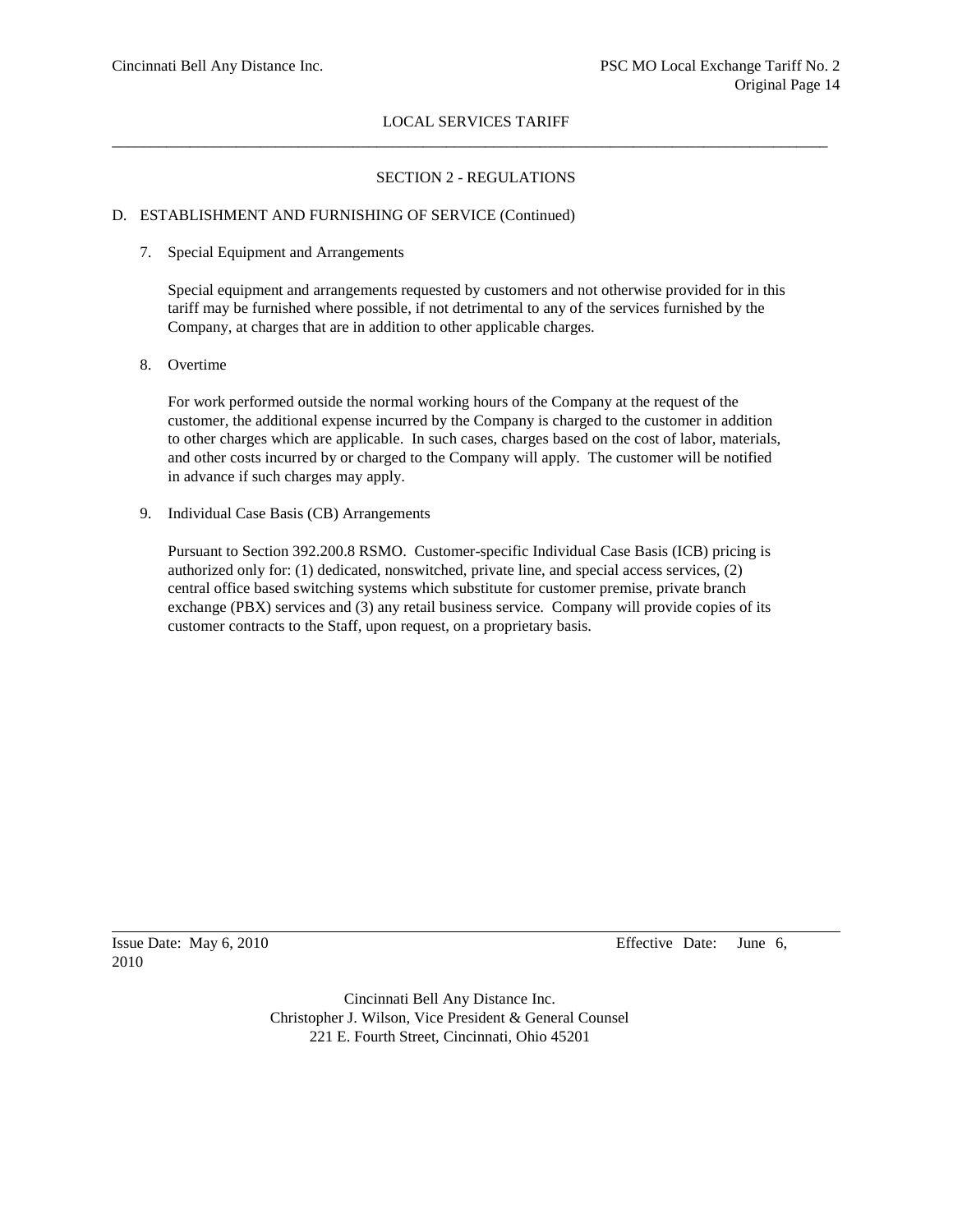# SECTION 2 - REGULATIONS

## D. ESTABLISHMENT AND FURNISHING OF SERVICE (Continued)

#### 10. Identity of Customer-Announcement Facilities

Use of Company facilities for public announcement service or non-public announcement service is subject to the following conditions:

- a. For purposes of identification, exchange service customers who transmit recorded announcements over facilities provided by the Company must include in the recorded message the name of the organization or individual responsible for the service and the address at which the service is provided.
- b. Customers transmitting factual announcements such as time, weather, stock market quotations, airline schedules, and similar information are excluded from the preceding conditions.
- c. Failure to comply with the provisions of this tariff will be cause for termination of the service.
- d. The Company will reveal on request, to the extent the information is available from its records, the identity of the individual responsible for service with which announcement facilities have been associated.
- 11. Wire Tap Investigation

When a wire tap investigation is made by the Company at the request of a customer, and no wire tap trouble condition in Company equipment or facilities can be found, the cost incurred for inspection of the facilities and equipment serving the customer may be charged to the customer.

2010

Issue Date: May 6, 2010 Effective Date: June 6,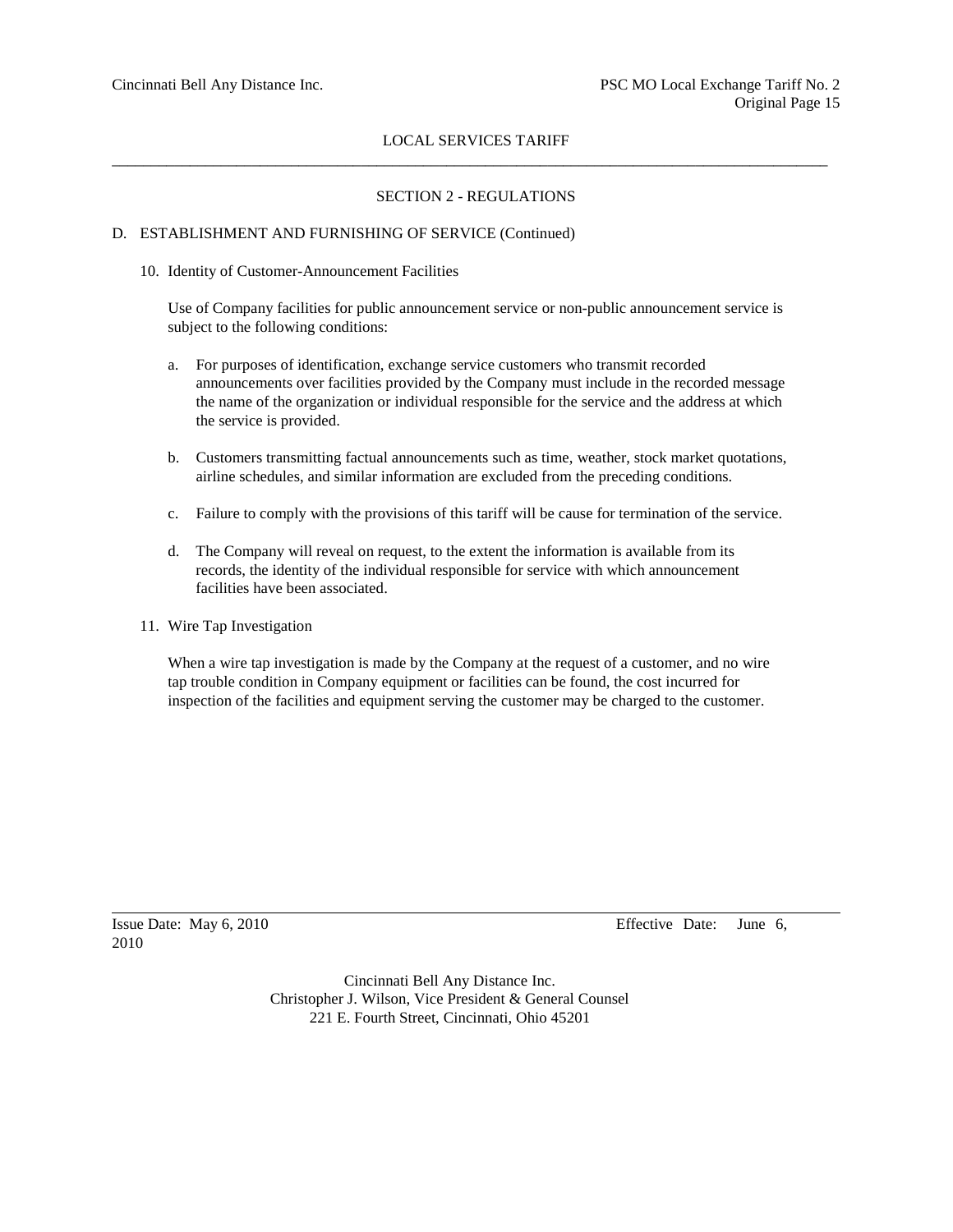## SECTION 2 - REGULATIONS

### D. ESTABLISHMENT AND FURNISHING OF SERVICE (Continued)

12. Telecommunications relay Service (TRS)

Enables deaf, hard-of-hearing or speech-impaired persons who use a text telephone or similar device, to communicate freely with the hearing population who do not use a text telephone. A Customer will be able to access the state provider to complete such calls. When applicable, the Company will impose a surcharge to all Customers at a level determined by the Commission.

13. Provisions for Certain State and Local Taxes and Fees

There shall be added to the customer's bill, as a separate item, an amount equal to the customer's proportionate part of any license, occupation, franchise, or other similar tax or fee, now or hereafter agreed to or imposed upon the Company by state or local taxing authorities, whether imposed by ordinance, franchise agreement or otherwise, and whether imposed upon or measured by the gross receipts, net receipts or revenues of the Company. Such amount will be added to the bill of each customer who receives service within the territorial limits of the taxing authority. Where more than one such tax or fee is imposed, each of the amounts applicable to the customer shall be added to the customer's bill as a separately identified item.

2010

Issue Date: May 6, 2010 Effective Date: June 6,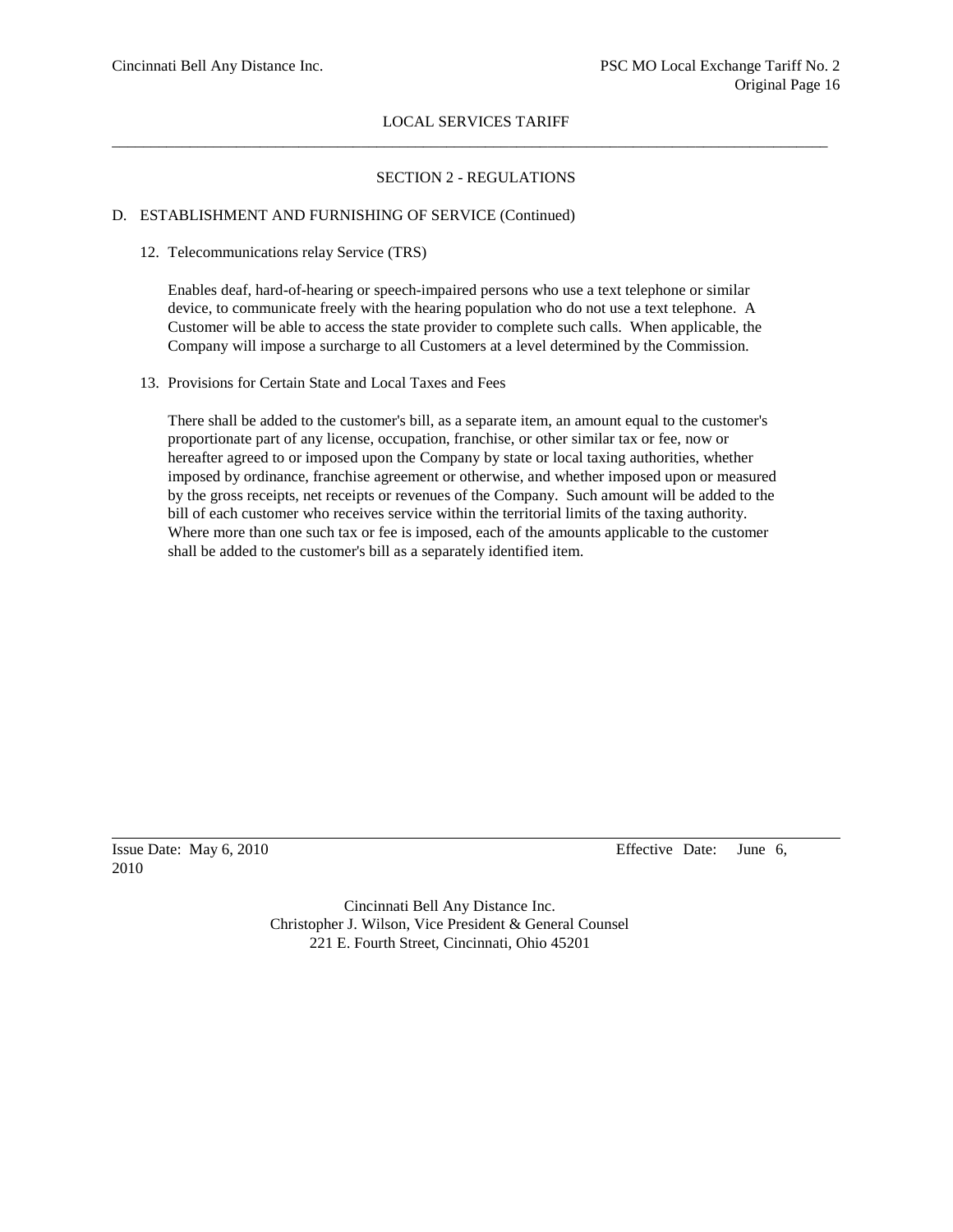$\overline{\phantom{a}}$ 

# SECTION 2 - REGULATIONS

# E. DIRECTORIES

1. Ownership and Use

The Company reserves the right to charge for directories issued in replacement of directories defaced or mutilated while in possession of customers.

2. Distribution

The Telephone Company will furnish to its customers without charge, only such directories as it deems necessary for the efficient use of service.

2010

Issue Date: May 6, 2010 Effective Date: June 6,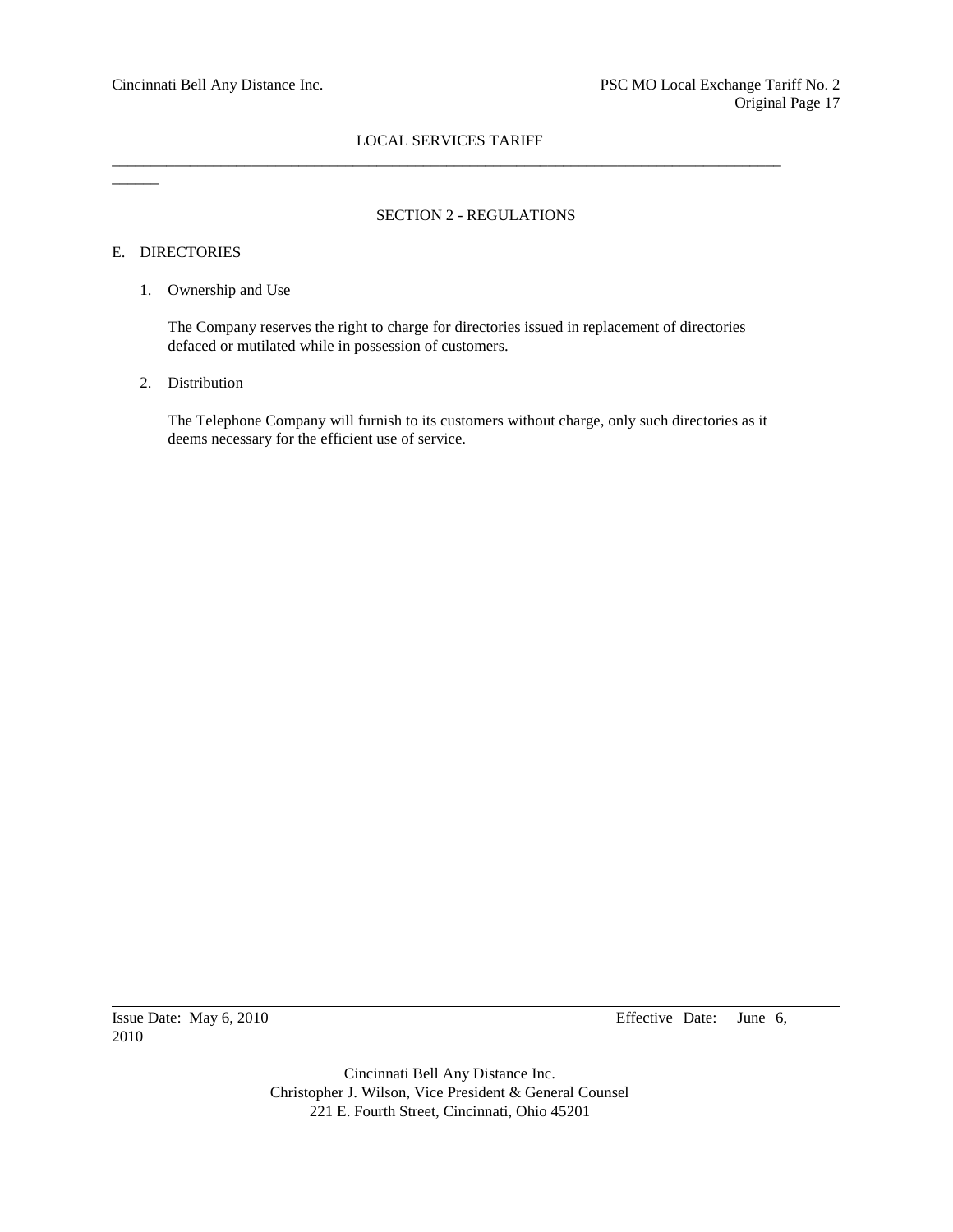#### Original Page 18

# LOCAL SERVICES TARIFF \_\_\_\_\_\_\_\_\_\_\_\_\_\_\_\_\_\_\_\_\_\_\_\_\_\_\_\_\_\_\_\_\_\_\_\_\_\_\_\_\_\_\_\_\_\_\_\_\_\_\_\_\_\_\_\_\_\_\_\_\_\_\_\_\_\_\_\_\_\_\_\_\_\_\_\_\_\_\_\_\_\_\_\_\_\_\_\_\_\_\_\_

#### SECTION 2 - REGULATIONS

#### F. EMERGENCY NUMBER 911 SERVICE

This service is offered solely as an aid in handling assistance calls in connection with fire, police or other emergencies. The Company is not responsible for any losses, claims, demands, suits or any liability whatsoever, whether suffered, made, instituted or asserted by the Customer or by any other party or person for any personal injury to or death of any person or persons, and for any loss, damage or destruction of any property, whether owned by the Customer or others, caused or claimed to have been caused by : (1) mistakes, omissions, interruptions, delays, errors or other defects in the provision of this service, or (2) installation, operation, failure to operate, maintenance, removal, presence, condition, location or use of any equipment and facilities furnishing this service.

The Company is not responsible for any infringement or invasions of the right of privacy of any person or persons, caused or claimed to have been caused, directly or indirectly, by the installation, operation, failure to operate, maintenance, removal, presence, condition, occasion or use of emergency 911 service features and the equipment associated therewith, or by any services furnished by the Company including, but not limited to, the identification of the telephone number, address or name associated with the telephone used by the party or parties accessing emergency 911 service, and which arise out of the negligence or other wrongful act of the Company, the Customer, its Customers, agencies or municipalities, or the employees or agents of any one of them.

# G. 811 SERVICE

811 Service is a three-digit local dialing arrangement that allows local exchange end users to reach a state service center that provides advance excavation notice services. The 811 code was assigned, pursuant to Federal Communications Commission (FCC) Order in CC Docket 92-105, to provide a one call system ("call before you dig" service) for excavators and the general public to notify facilities operators in advance of excavation activities. The Company provides the routing for calls made to 811 to the service center. The Company does not operate the 811 Service center.

811 calls cannot be placed using 1+ calling, 0+ calling, 0-Operator Assisted Calling, or 101XXXX calling.

Certain equipment, such as coin telephones and PBXs, may require special programming to allow 811 calling.

811 Service can only be accessed for calls originating on the Company's network, either from end user customers who directly purchase the Company's service or from customers of other LECs that resell the Company's services.

The Company will make every effort to route 811 calls to the appropriate service center. The Company's only obligation under 811 Service is to attempt to transmit the call to the appropriate service center. However, the Company will not be held responsible for routing mistakes, service interruptions, or other intervening acts that may interfere with telephone service and/or completion of the call.

2010

Issue Date: May 6, 2010 Effective Date: June 6,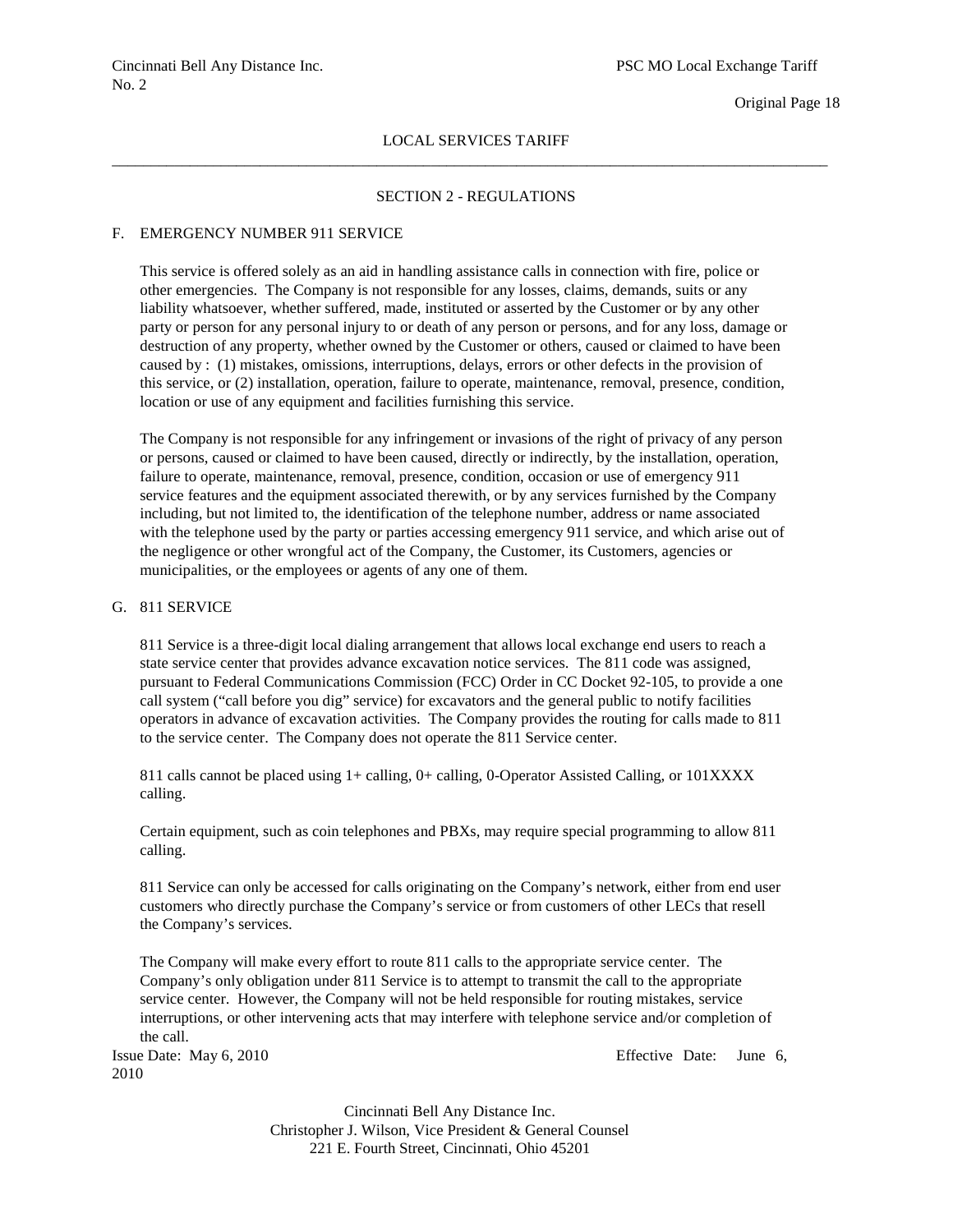### SECTION 2 - REGULATIONS

#### G. 811 SERVICE (Continued)

The Company is not responsible for redirecting or otherwise handling 911 and other calls misdialed or misrouted as 811 calls. The 811 Service center is responsible for developing an appropriate method for responding to 811 calls placed in error or due to customer confusion.

The Company's provision of 811 Service shall not be interpreted, construed, or regarded, either expressly or implied, as being for the benefit of or creating any Company obligation toward, or any right of action on behalf of, any third person or legal entity including end users of the Company or any other carriers or service providers.

The Company's liability with respect to 811 Service, including damages arising out of mistakes, omissions, interruptions, delays, errors or defects in transmission, or failures or defects in facilities provided by the Company, shall be limited to the terms set forth in Section 2, part B of this tariff.

There is no charge for 811 Service, and 811 calls will not result in local measured service usage charges.

2010

Issue Date: May 6, 2010 Effective Date: June 6,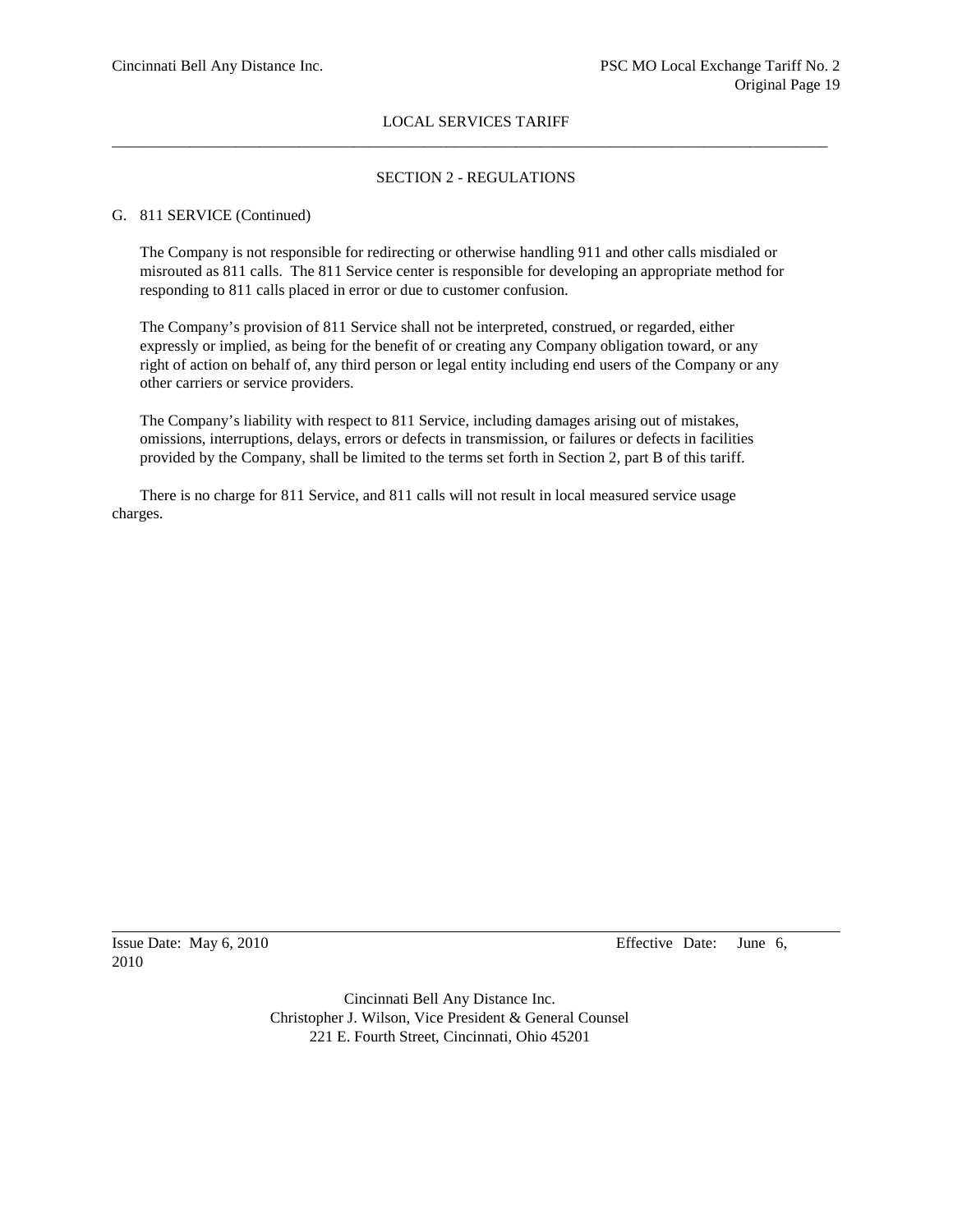# SECTION 3 - DIRECTORY LISTINGS

# A. TERMS AND CONDITIONS

Listings are regularly provided in connection with local exchange service. At the request of the customer, the listing may be omitted from the directory and directory assistance records (Non-Published Service).

The rates and regulations specified in this section apply only to the alphabetical directory. The alphabetical directory is a list of telephone numbers of customers and others arranged alphabetically by surname, business, association, institution, or other nonresidence name.

The alphabetical directory is designed for the purpose of informing calling parties of the telephone number of customers and others listed in it. Accordingly, listings are intended solely for purposes of identification and are limited to information which is essential to such identification.

The Company does not publish a directory of subscriber listings. The Company, however, does arrange for the Subscriber's main billing number to be placed in the directory of the dominant local exchange carrier.

All Directory Listings, regardless of type, must conform to the specifications for the directories. The Company reserves the right to modify the listings to accommodate the space limitations in the directory. Not all listing types are available in all directories.

The Company may refuse a listing which does not constitute a legally authorized or adopted name, or any listing which in its opinion is likely to mislead or to deceive calling parties as to the identity of the listed party, or is intended for advertising purposes or is more elaborate than is reasonably necessary to identify the listed party. The listing of a service, commodity or trade name is not permitted except when such service, commodity or trade name is a part of the name under which the listed party conducts his or her business. The Company may, upon notifying the Customer, discontinue any listing found to be in violation of the foregoing regulations.

A descriptive term characterizing the listed party's business or purpose in a general way may be furnished (in abbreviated form) as a part of the listing, when desired and available. When the character of the listed party's business or purpose is apparent from the name under which it is conducted, a further designation is unnecessary and is not furnished.

2010

Issue Date: May 6, 2010 Effective Date: June 6,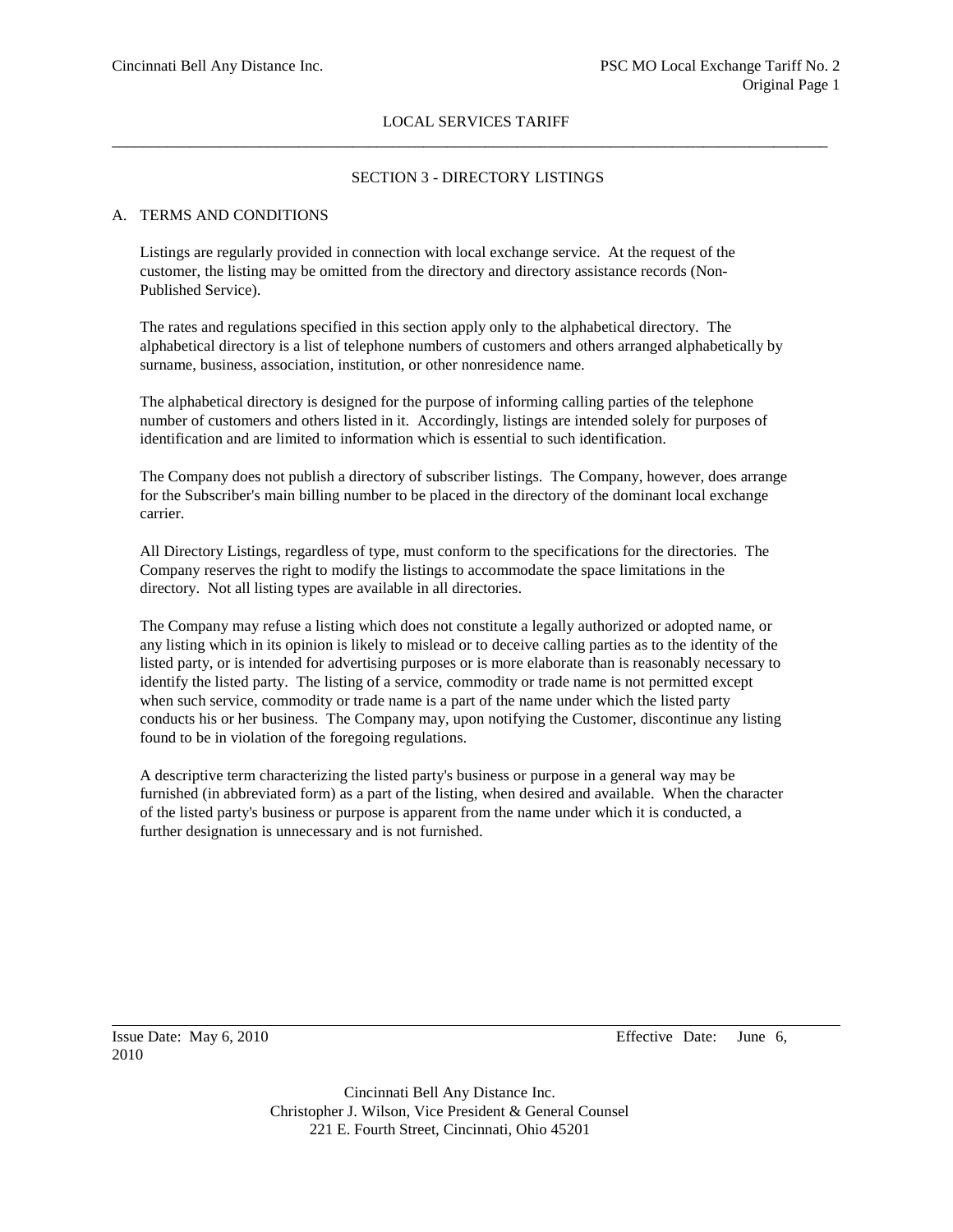## SECTION 3 - DIRECTORY LISTINGS

#### A. TERMS AND CONDITIONS (Continued)

Abbreviations may be used to limit the length of any listing when in the opinion of the Company, the clearness of the listing and the identification of the listed party is not impaired by use of abbreviations.

Special arrangement of names is not permitted.

Non-Published Service customers forfeit non-address, non-list, or non-published service privacy when calling the Universal Emergency Number Service (911). The telephone number and address of the station from which the emergency call originates are passed to the Public Safety Answering Point along with the call in order for emergency units to respond to the call.

Incoming calls to Non-Published Service customers will be completed by the Company only when the calling party places the call by number. The Company will adhere to this practice regardless of any claim of emergency the calling party may present.

The acceptance by the Company of the customer's request for Non-Published Service does not create any relationship or obligation, direct or indirect, to any person other than the Customer.

The Company makes every effort to safeguard the address and numbers of Non-Published Service customers. However, in the absence of gross negligence or willful misconduct, no liability will attach to the Company for damages arising from inadvertently publishing the address or telephone number of a Non-Published Service customer in the directory; or disclosing the number or address to any person. The customer indemnifies and saves the Company harmless against any and all claims for damages caused or claimed to have been caused, directly or indirectly, by the publication of the number of a Non-Published Service customer in the directory or otherwise disclosed, the Company's liability is limited to and satisfied by a refund of any monthly charges made by the Company.

Providing the name, address and/or telephone number of a Non-Published Service customer to the customer's primary interexchange carrier for billing purposes only, does not constitute publication or disclosure of the customer's name, number and/or address under this tariff.

2010

Issue Date: May 6, 2010 Effective Date: June 6,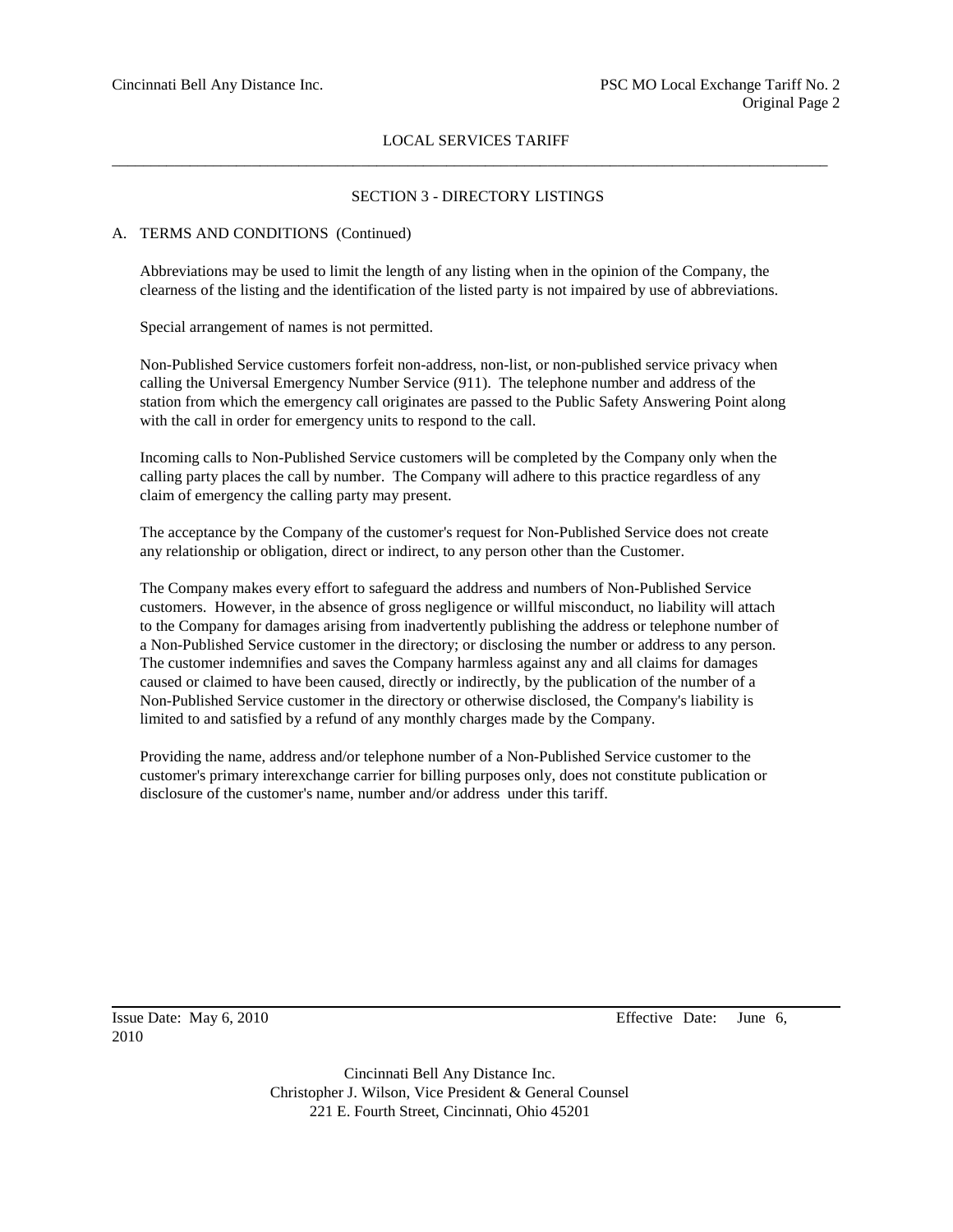# SECTION 3 - DIRECTORY LISTINGS

# A. TERMS AND CONDITIONS (Continued)

Interexchange carriers may not release the name, address, and/or telephone number of any Non-Published Service customer, except as follows:

- a. Use of name and address for the rendering the interexchange carrier's bill to the customer.
- b. Release of the telephone number only for purposes of detail billing.

Issue Date: May 6, 2010 Effective Date: June 6, 2010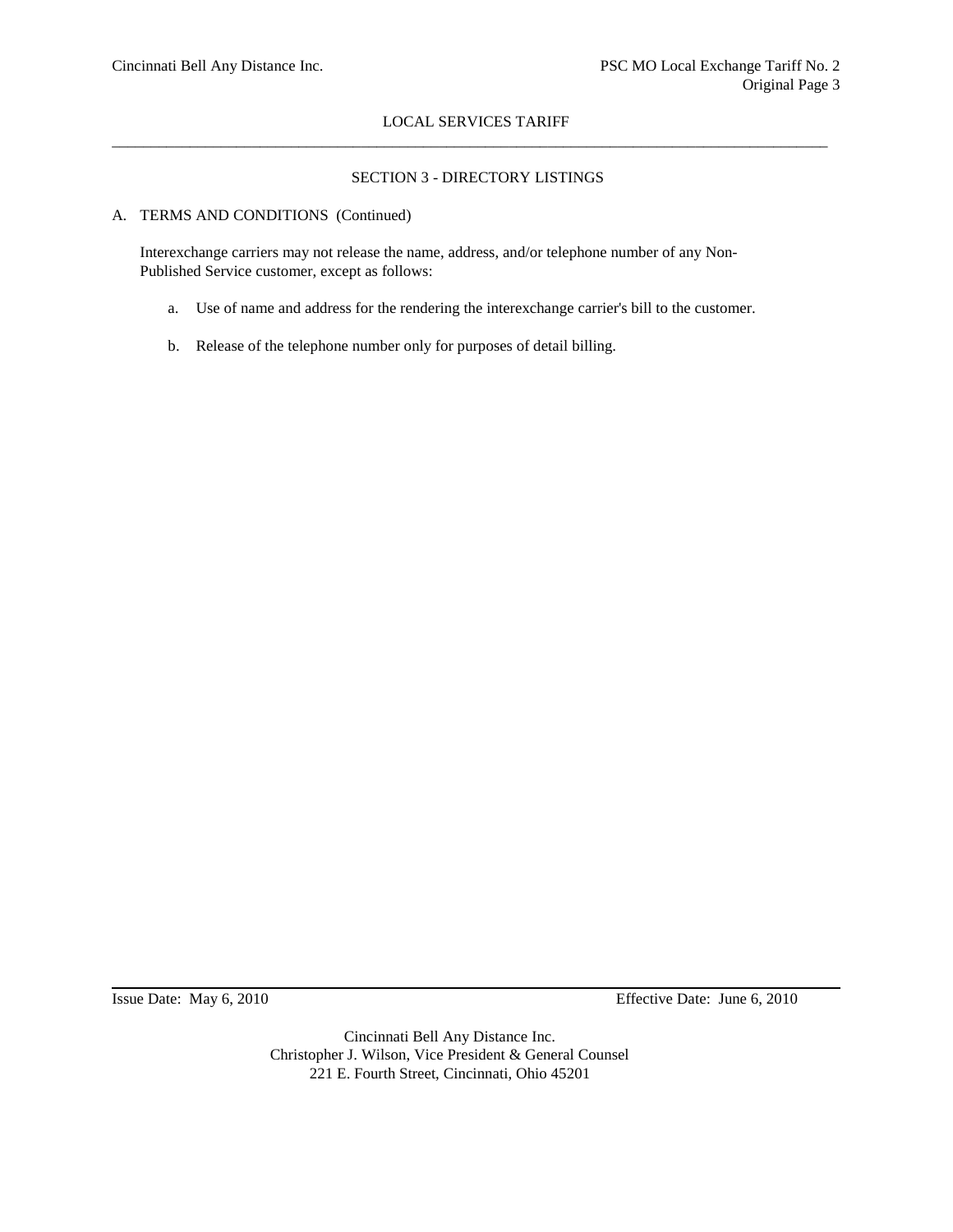### SECTION 3 - DIRECTORY LISTINGS

#### A. TERMS AND CONDITIONS (Continued)

- 1. Definitions
	- a. Primary Listing

A primary listing is the listing furnished as a part of the local exchange service. It includes the name of the customer; a business, purpose, or other nonresidence designation when required; the address; and the telephone number.

b. Additional Listings

To be eligible for any type of additional listing, a customer must pay the appropriate monthly rate, if any, for a primary listing or its equivalent. Additional listings are listings which are similar to primary listings and furnished in addition to primary listings at the request of the customer.

c. Alternate Listings

Alternate listings are supplementary listings which usually follow a primary or regular additional listing and refer a calling party to other telephone numbers under certain conditions. The alternate telephone numbers may be those of other customers, subject to their consent.

d. Non-Published Service

Non-published listings are not printed in directories nor available from directory assistance. A nonpublished telephone service will be furnished, at the Customer's request providing for the omission or deletion of the Customer's telephone listing from the telephone directory and, in addition, the Customer's telephone listing will be omitted or deleted from the directory assistance records. Per Line Number Privacy will be provided when requested by the customer, to all non-published service customers at no monthly charge.

e. Foreign Listings

Where available, a listing in a phone directory which is not in the Customer's immediate calling area. The Customer will be charged the rates specified in the tariff published by the specific exchange carrier providing the Foreign Listing.

2010

Issue Date: May 6, 2010 Effective Date: June 6,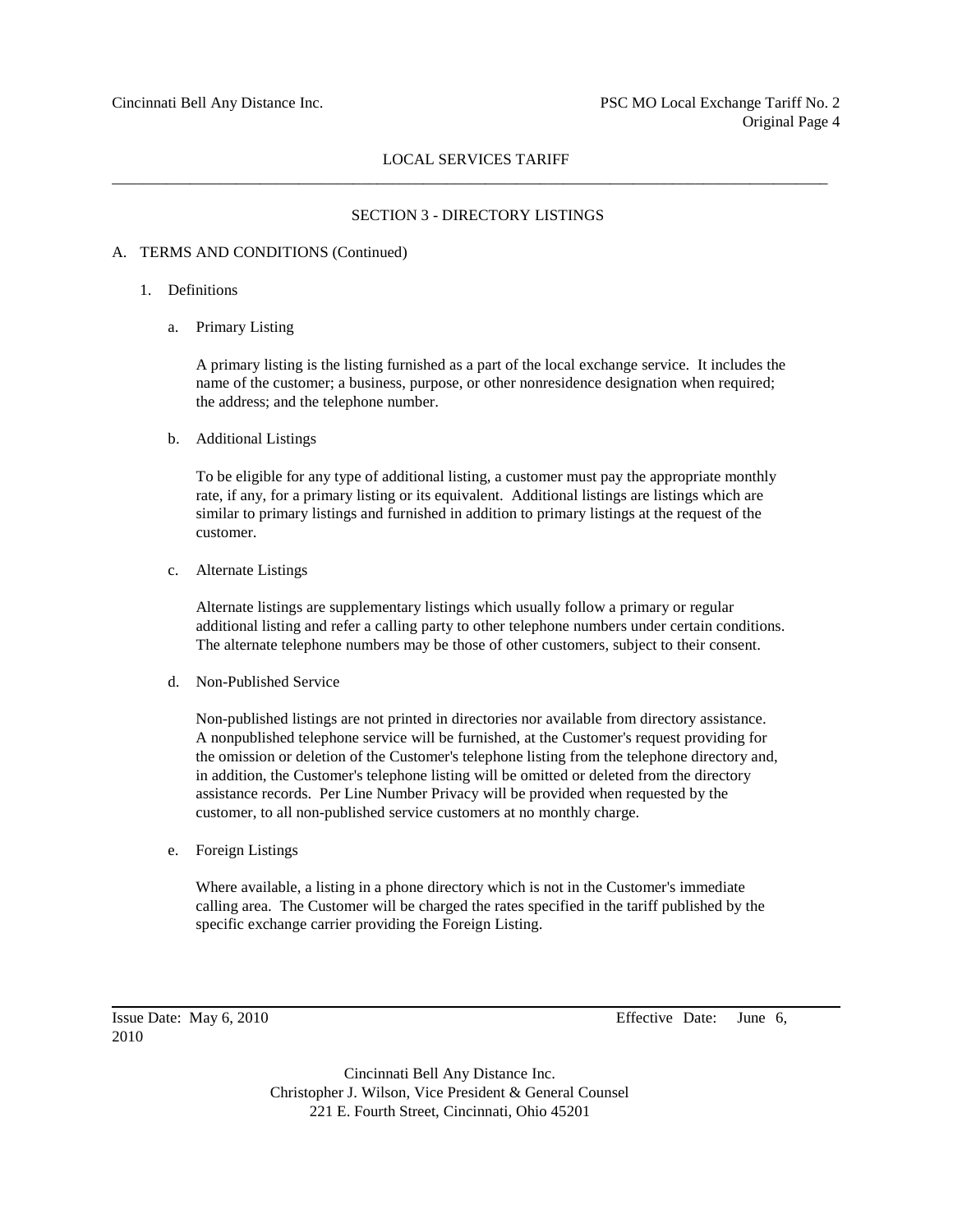## SECTION 3 - DIRECTORY LISTINGS

# B. RATES AND CHARGES

Non-Recurring Charges:

| $\ldots$                  |                                      |
|---------------------------|--------------------------------------|
|                           | Per Listing or<br>Per number charges |
|                           |                                      |
| <b>Additional Listing</b> | <b>ICB</b>                           |
| Alternate Listings        | <b>ICB</b>                           |
| Non-Published Number      | <b>ICB</b>                           |
| <b>Foreign Listings</b>   | <b>ICB</b>                           |
|                           |                                      |

Non-Recurring charges will be applied when service is established and when there are subsequent changes to the listing.

### Recurring Charges:

| <b>Additional Listing</b> | <b>ICB</b> |
|---------------------------|------------|
| Alternate Listings        | <b>ICB</b> |
| Non-Published Number      | <b>ICB</b> |
| Foreign Listings          | <b>ICB</b> |

Issue Date: May 6, 2010 Effective Date: June 6,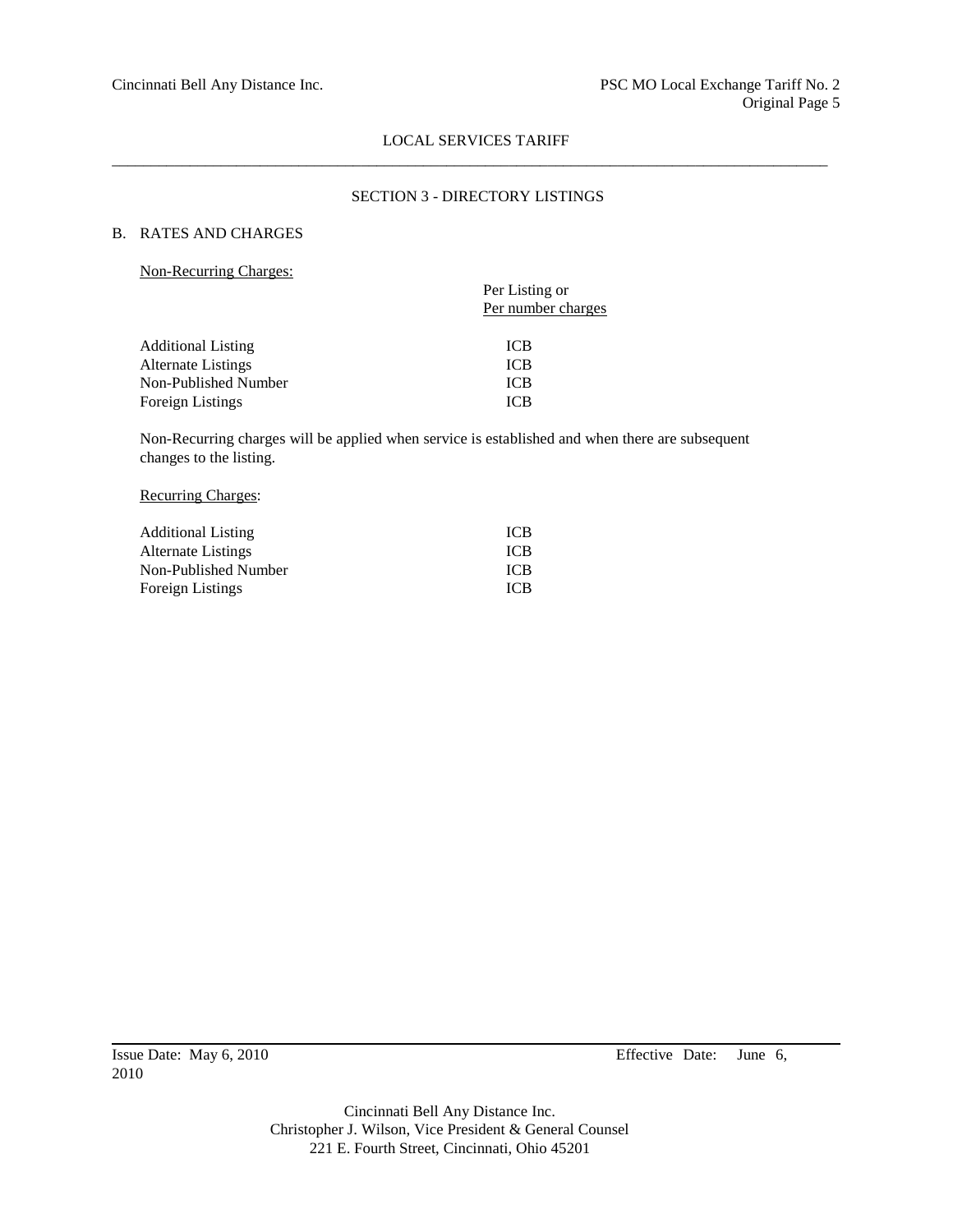### A. TERMS AND CONDITIONS

A Customer may obtain directory assistance in determining telephone numbers within its local calling area by calling the directory assistance operator. The directory assistance charges applies to each call regardless of whether or not the directory assistance operator is able to furnish the requested information.

#### B. RATES AND CHARGES

Each call to directory assistance will be charged as follows:

ICB

The Customer may make one request on each directory assistance call.

A credit will be given for calls to directory assistance as follows:

- The customer experiences poor transmission or is cut-off during the call; or
- The customer is given an incorrect telephone number.

To obtain such a credit, the customer must notify the Company.

2010

Issue Date: May 6, 2010 Effective Date: June 6,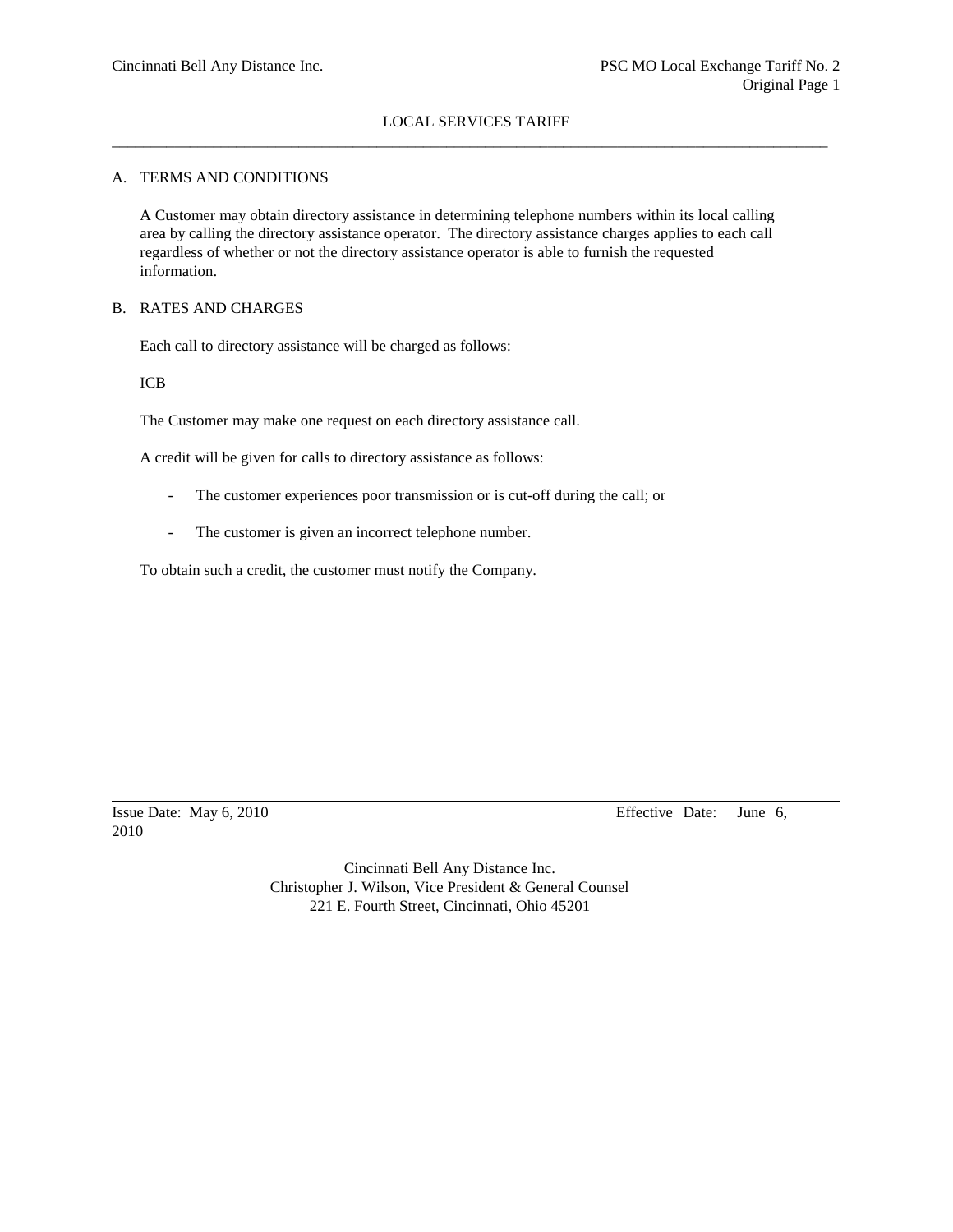# SECTION 5 - OPERATOR ASSISTANCE

# A. SERVICE DESCRIPTIONS

- 1. General Assistance: The Customer has the option to request general information from the operator, such as dialing instructions, county or city codes, area code information and Customer Service 800 telephone numbers, but does not request the operator to complete the call.
- 2. Busy Line Verification and Interrupt Service, provides the Customer with the following options:
	- a. Busy Line Verification: Upon request of the calling patty, the Company will determine if the line is clear or in use and report to the calling party.
	- b. Busy Line Verification with interrupt: The operator will interrupt the call on the called line only if the calling party indicates an emergency and requests interruption.

2010

Issue Date: May 6, 2010 Effective Date: June 6,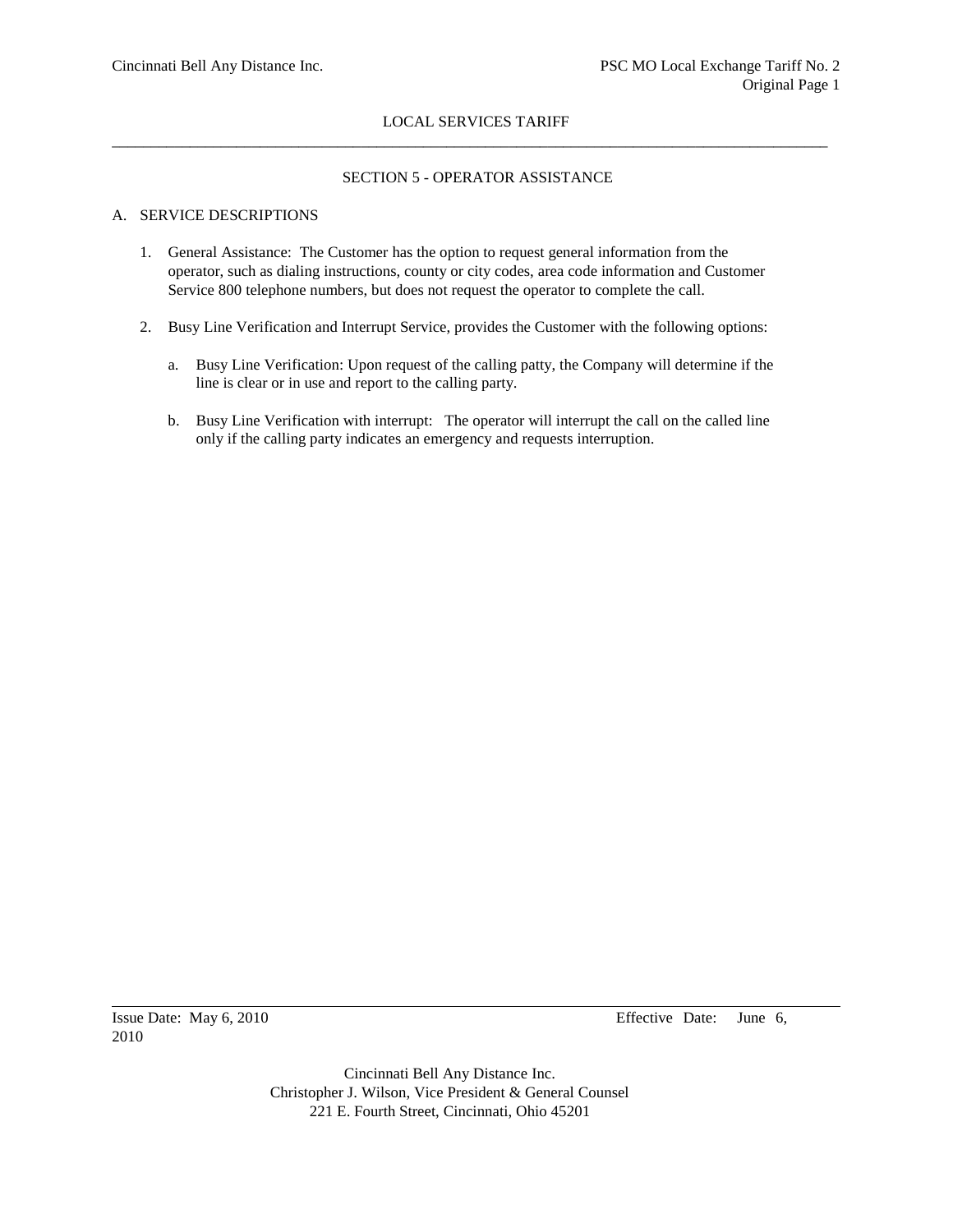# SECTION 5 - OPERATOR ASSISTANCE

## B. RATES AND CHARGES

1. The following charges will be applied on a per call basis:

General Assistance ICB

- 2. Rates for busy line verification and interrupt services, as specified below, will apply under the following circumstances, per request:
	- a. The operator verifies that the line is busy with a call in progress.
	- b. The operator verifies that the line is available for incoming calls.
	- c. The operator verifies that the called number is busy with a call in progress and the customer requests interruption. The operator will then interrupt the call, advising the called party the name of the calling party. One charge will apply for both verification and interruption.

| <b>Busy Line Verification</b> | <b>ICB</b> |
|-------------------------------|------------|
| <b>Busy Line Interrupt</b>    | <b>ICB</b> |

2010

Issue Date: May 6, 2010 Effective Date: June 6,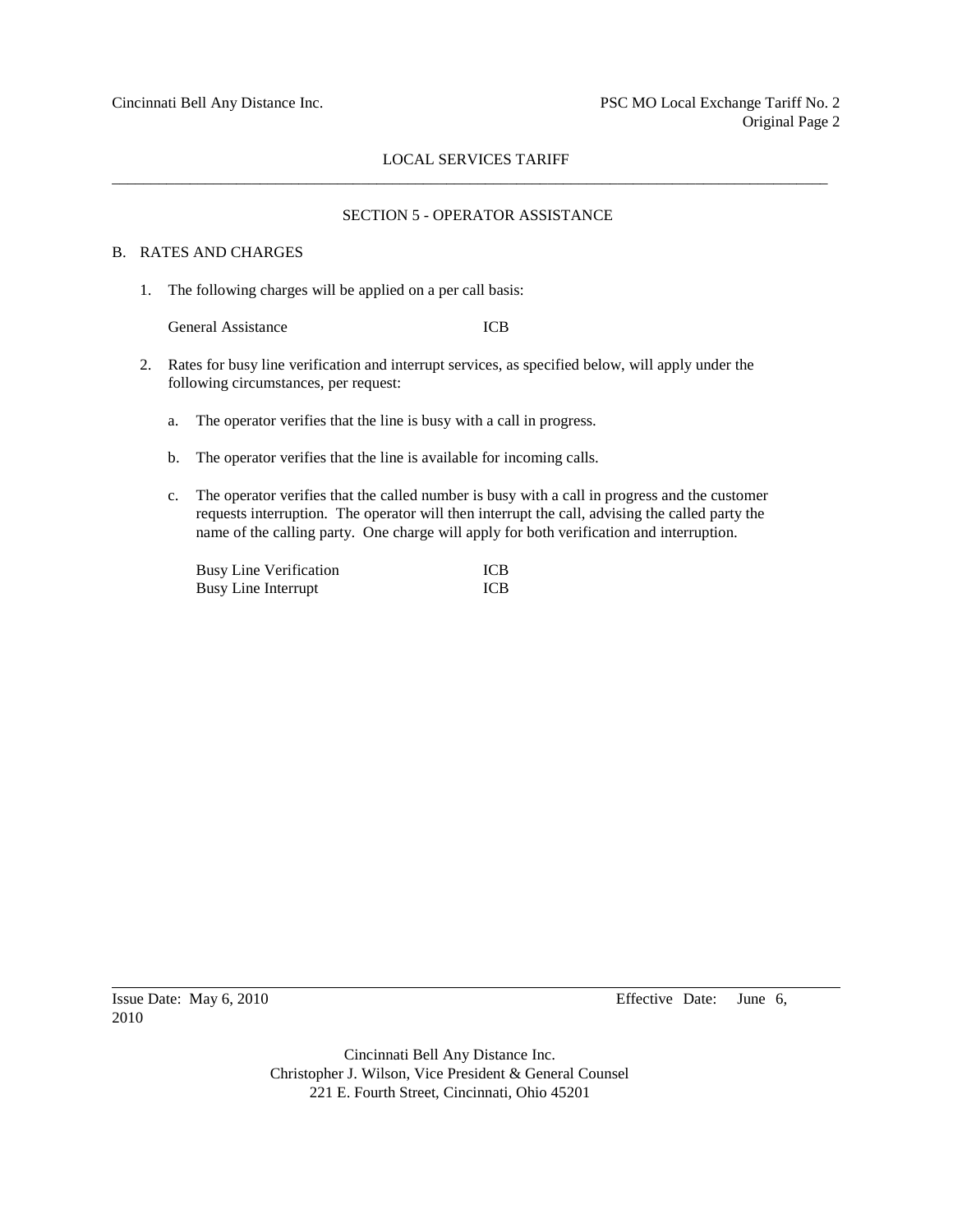### SECTION 6 – BUSINESS EXCHANGE SERVICE

#### A. BUSINESS ACCESS LINES

1. General

Business Access Lines may be purchased individually.

2. Terms and Conditions

Business Access Lines include the serving central office line equipment and all outside plant facilities including the network interface necessary to connect the serving central office to the customer's premises.

Touch Tone capability is provided at no extra charge on all Business Access Lines.

Business Access Lines provide access to and usage of 911 services where available, access to operator services and directory assistance, and access to telecommunications relays service.

Business Access Lines allow for presubscription to toll services and access to interexchange toll providers.

The local calling area shall be the same as the local calling areas of the facilities-based Carriers with whom a resale agreement exists between such Carrier and CBAD, unless stated otherwise in the tariff.

Local exchange services are only available where facilities permit and may be subject to special construction charges.

#### 3. Rates and Charges

2010

a. Monthly Charge

|                         | <b>First Lines</b>                                                                                | <b>ICB</b>      |         |  |
|-------------------------|---------------------------------------------------------------------------------------------------|-----------------|---------|--|
|                         | Additional Lines, All Accounts                                                                    | <b>ICB</b>      |         |  |
| b.                      | NonRecuring Charge                                                                                |                 |         |  |
|                         | 1. To establish or move an Business Access Line, per line                                         | <b>ICB</b>      |         |  |
|                         | 2. To change telephone number associated with a Business ICB<br>Access Line, per telephone number |                 |         |  |
|                         | 3. To change billing arrangements associated with Business ICB<br>Access Lines, per line          |                 |         |  |
| Issue Date: May 6, 2010 |                                                                                                   | Effective Date: | June 6, |  |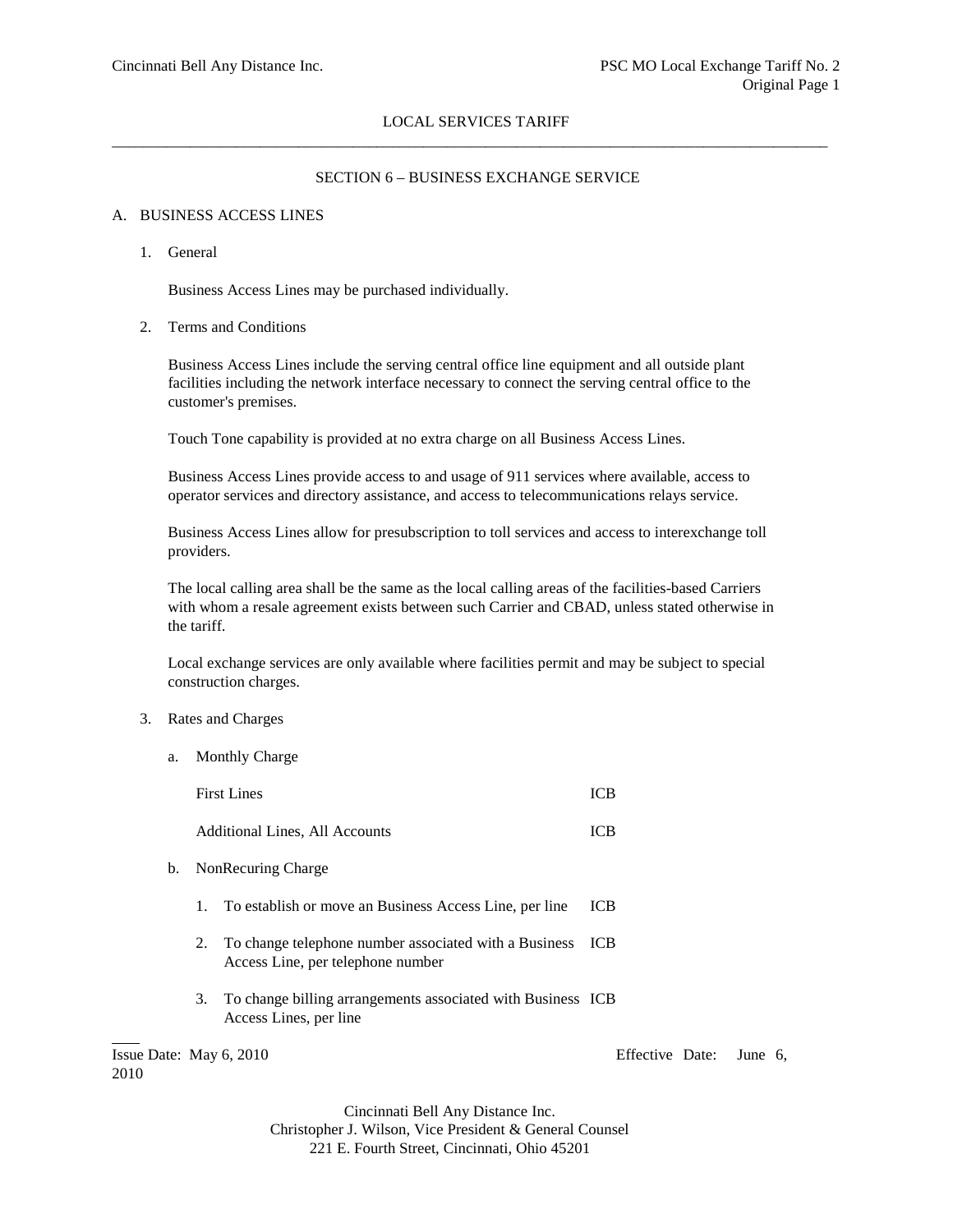# SECTION 6 – BUSINESS EXCHANGE SERVICE

# B. BUSINESS LOCAL SERVICE BUNDLE

# 1. General

Business Local Service Bundles provide a flat rate line, in combination with value added services. Subscriber may select any or all of the features in a bundle, where available. The Customer must specify which features to include in the bundle at the time the order is placed. These bundles provide unlimited use of the optional features selected by the Customer to include in the bundle.

# 2. Regulations

- a. Features associated with an individual Local Service bundle are per line. Features cannot be split between lines.
- b. All charges (such as E-911 Service, taxes and other surcharges) normally associated with a flat rate line will be billed in addition to the Business Local Service Bundle charges.
- c. The nonrecurring charge associated with the Business Bundle applies when a customer installs new service, moves to a new address or changes the telephone number associated with the Business Bundle.
- 3. Service Description

Customers subscribing to the Business Local Service bundle may subscribe to any or all of the following features where available.

- a. Call Waiting allows a customer to control the treatment applied to incoming calls while the customer is off-hook on an existing call. While on an existing call, Call Waiting Deluxe notifies the customer of an incoming call with the call waiting tone.
- b. Calling Name and Number provides for the delivery of the listed name and telephone number associated with the calling party telephone number on incoming calls. This information is provided to the subscriber to Calling Name and Number service so that the information may be displayed on a customer-provided display device attached to the subscriber's line or telephone set.
- c. Voice Mail Support Package provides the combination of the Call Forwarding Busy, Call Forwarding Don't Answer, and Message Waiting Indicator services.
- d. Hunting is the process by which two or more exchange service lines, served from the same central office and furnished to the same customer, are grouped so that incoming calls overflow to the first non-busy line if the called line is busy. A busy signal is not given unless all the grouped lines are busy.

2010

Issue Date: May 6, 2010 Effective Date: June 6,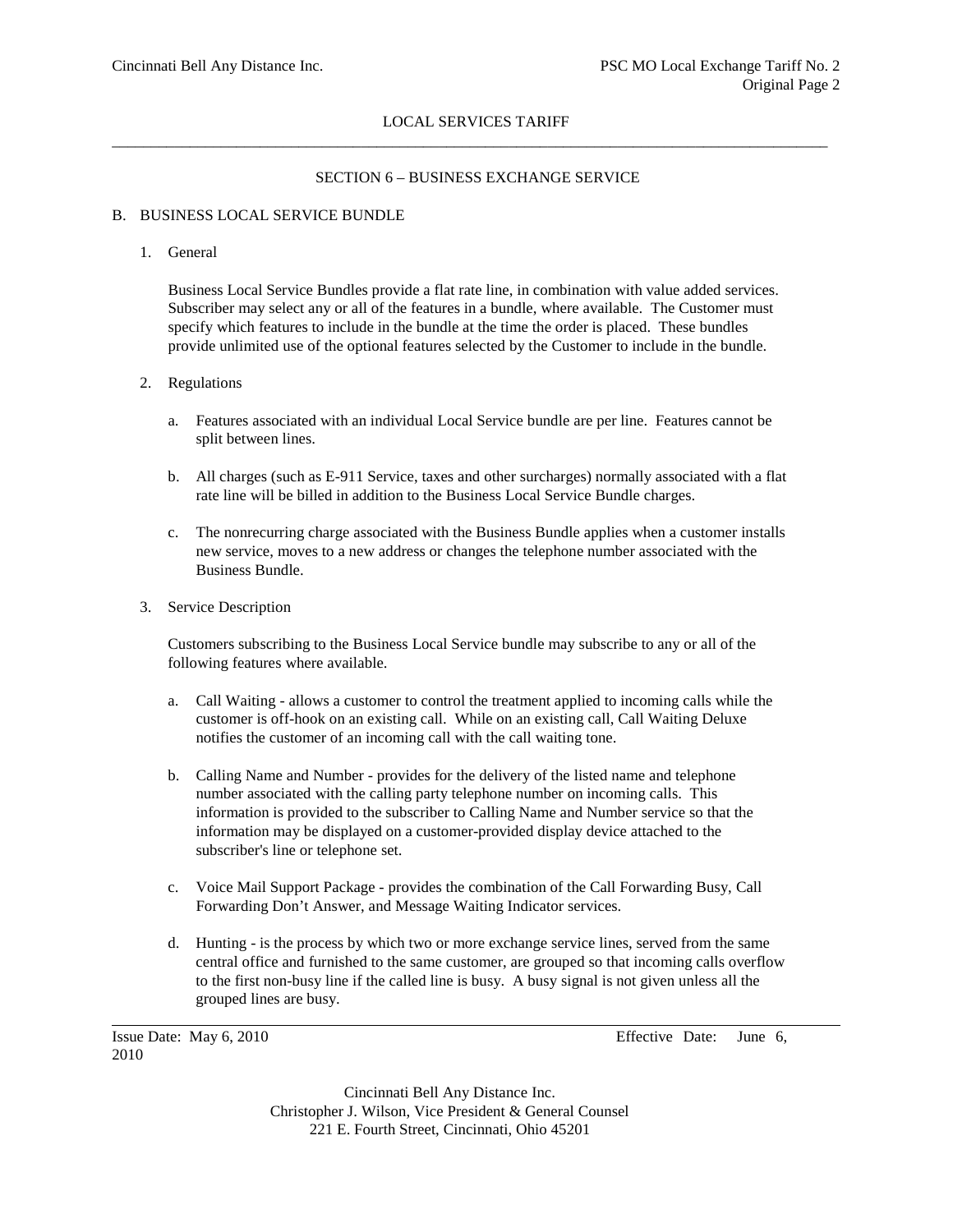## SECTION 6 – BUSINESS EXCHANGE SERVICE

# B. BUSINESS LOCAL SERVICE BUNDLE (Continued)

- 4. Rates and Charges
	- a. Monthly Charge

ICB

b. Nonrecurring Charge

ICB

2010

Issue Date: May 6, 2010 Effective Date: June 6,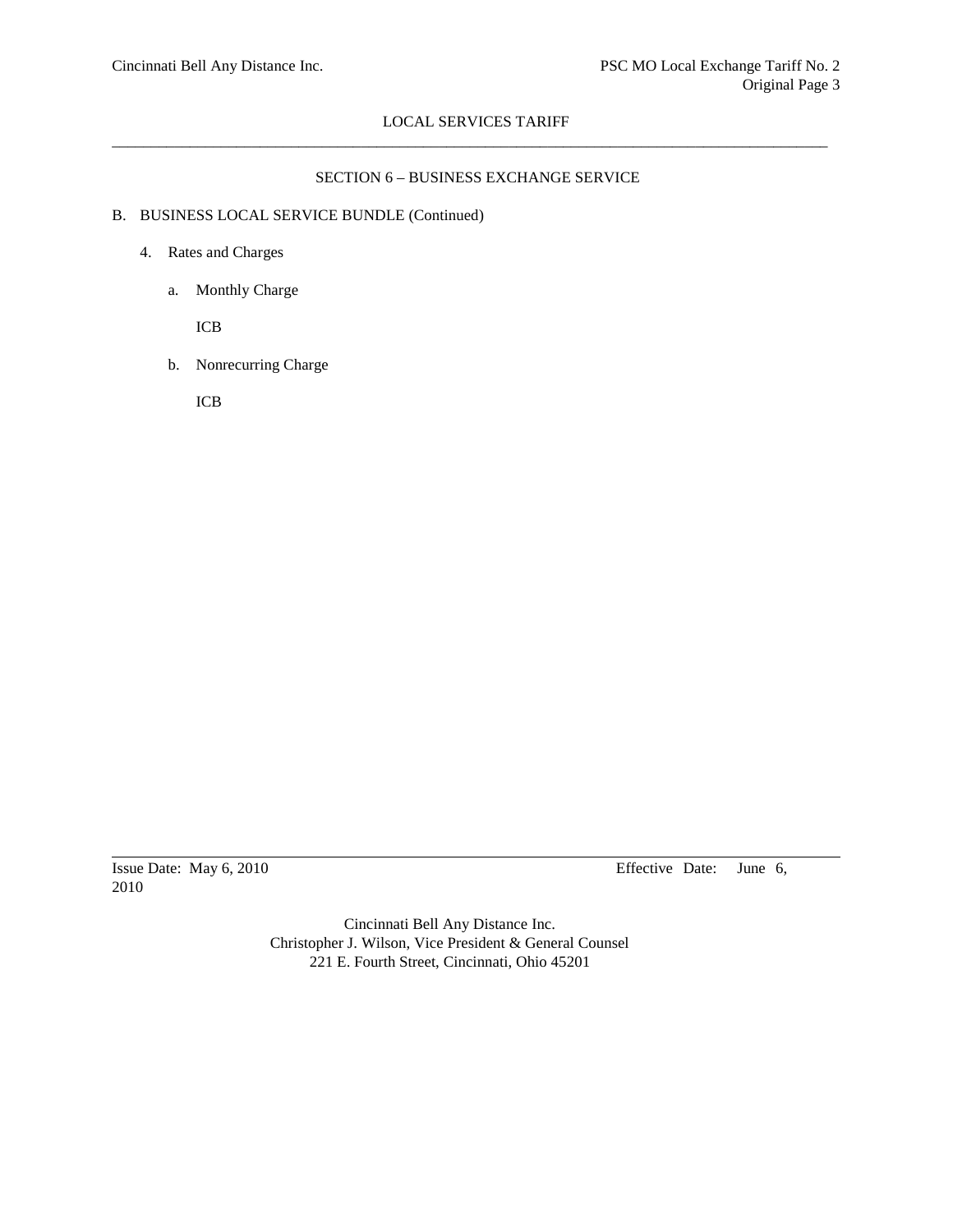## SECTION 7 – PRI SERVICE

#### A. TERMS AND CONDITIONS

#### 1. Service Description

PRI Service is an ISDN local exchange service that provides a Customer with the ability to transmit and receive multiple voice and data circuit switched calls simultaneously over a single Primary Rate Facility. PRI Service is available from suitably equipped central offices and where suitable loop facilities exist.

PRI Service consists of a Primary Rate Facility and B-Channel Bearer Trunks and D-Channel Bearer Services. The Primary Rate Facility and the ISDN Bearer Trunks are not offered separately. Up to twenty-three B-Channels Bearer Trunks and one D-Channel Bearer Service may be provisioned on each access line. In addition, optional features may be purchased as specified in B.5 of this section.

PRI Service will provide transport of customer information over the 23 available B channels in the form of circuit-switched voice or data at speeds up to 64 Kbps. The basic service will include the 1.544 Mbps switched facility and the D-Channel Bearer Service. B-Channels will be ordered in addition to the Primary Rate Facility.

Dedicated B-Channel configuration: Dedicated trunk groups are the standard feature for PRI Service. Dedicated trunk groups must be assigned to handle one specific call type (examples: DID, DOD).

Two Way DID channels provide capability for two way standard service and direct inward dialing service.

D-Channel configuration: Each Basic PRI service will include a dedicated D-Channel for signaling.

All Bearer Trunk Channels use MF or DTMF signaling.

Only flat rate trunk channels are available.

2010

Issue Date: May 6, 2010 Effective Date: June 6,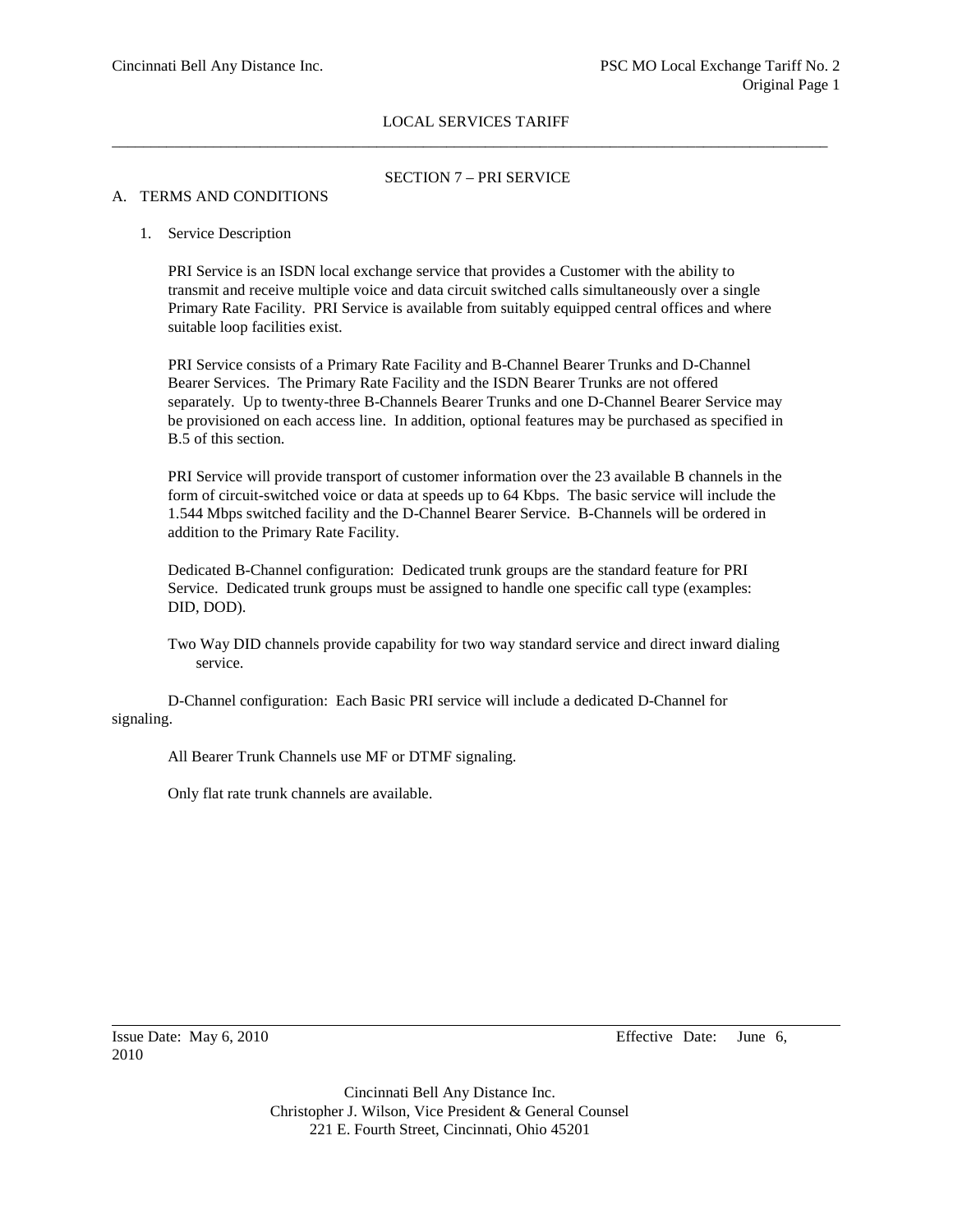# SECTION 7 – PRI SERVICE

# A. TERMS AND CONDITIONS (Continued)

### 2. Definitions

a. Primary Rate Facility

A Primary Rate Facility is a digital pipe from the Customer's location to the Company central office which transports one or more ISDN Bearer Trunks (b. and c. following). A Primary Rate Facility can carry up to twenty-three 64 Kbps B-Channel Bearer Trunks and one 64 Kbps D-Channel Bearer Service. All selected Bearer Trunks and Services can operate on the Primary Rate Facility simultaneously.

b. B-Channel Bearer Trunks

B-Channel Bearer Trunks define the types of traffic that the Primary Rate Facility will carry. A B-Channel Bearer Trunk is a 64 Kbps information channel used in conjunction with circuitswitched service. These trunks can be configured as 1-Way In, 1-Way Out, or 2-Way.

c. D-Channel Bearer Services

The D-Channel Bearer Service is a 64 Kbps signaling channel used to control associated B Channels. One D-Channel is required for each Primary Rate Facility, and is included in the Primary Rate Facility's monthly rate.

Issue Date: May 6, 2010 Effective Date: June 6,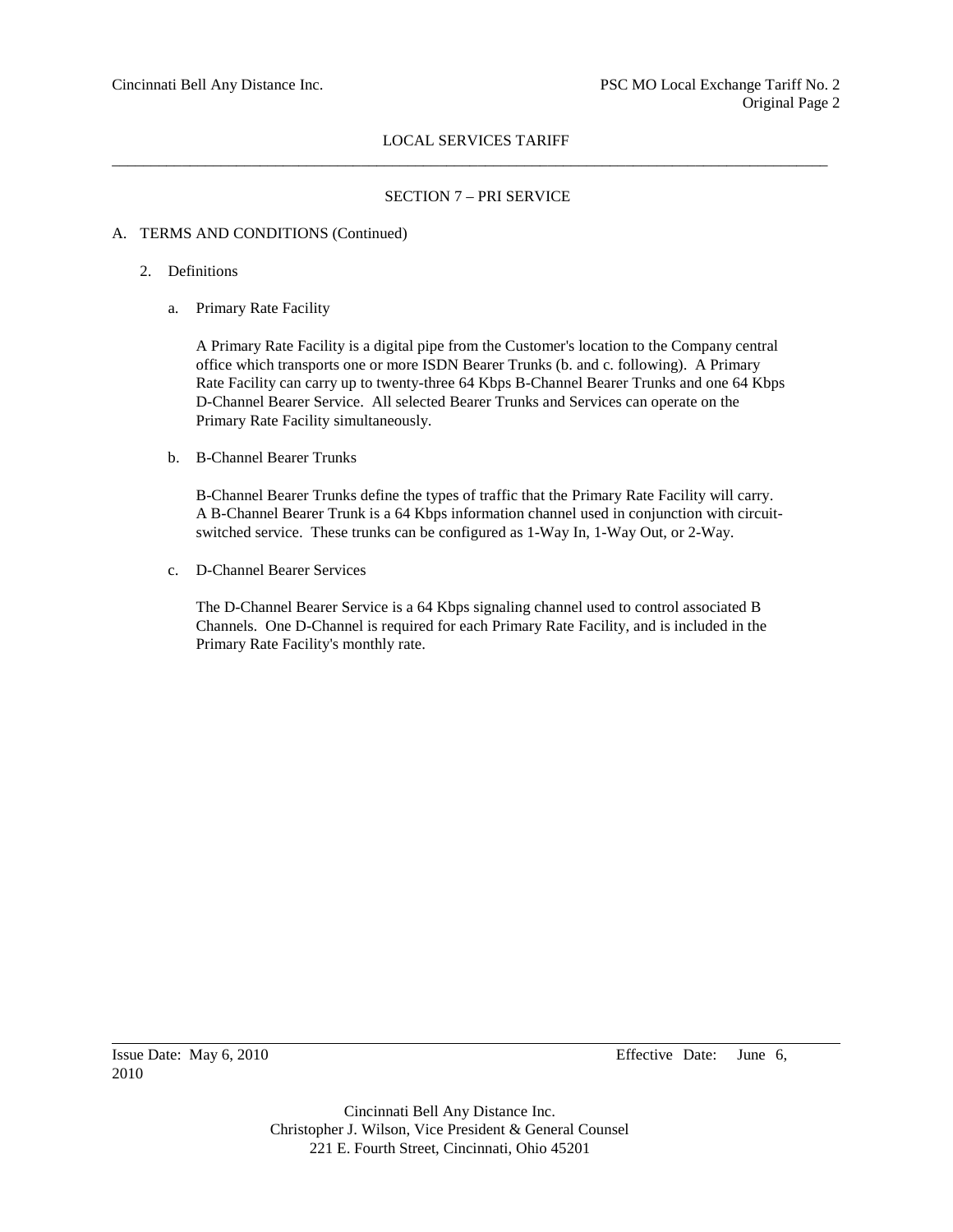### SECTION 7 – PRI SERVICE

#### A. TERMS AND CONDITIONS (Continued)

3. Regulations

PRI Service is furnished subject to the availability of suitable facilities and is only served from specially-equipped digital central offices.

Service from some central offices may not provide all of the features and functionality described in this section.

PRI Service is offered under the Variable Term Payment Plan as outlined in this tariff.

Early contract termination charges as outlined in the Variable Term Payment Plan section of this tariff apply to this service.

The minimum service period for PRI Service is twelve months.

The Customer must provide customer premises equipment that meets the technical requirements of the serving central office.

The Customer is responsible for providing power to all customer premises equipment (CPE) attached to the Primary Rate Facility.

The Customer must notify the Company when call type maximums and minimums are to be changed for the call-by-call feature. This is in order to maintain the proper provision of directory numbers and call control on the line.

When a customer transfers a call, the customer is responsible for any toll charges associated with the customer originated leg(s) of the call.

2010

Issue Date: May 6, 2010 Effective Date: June 6,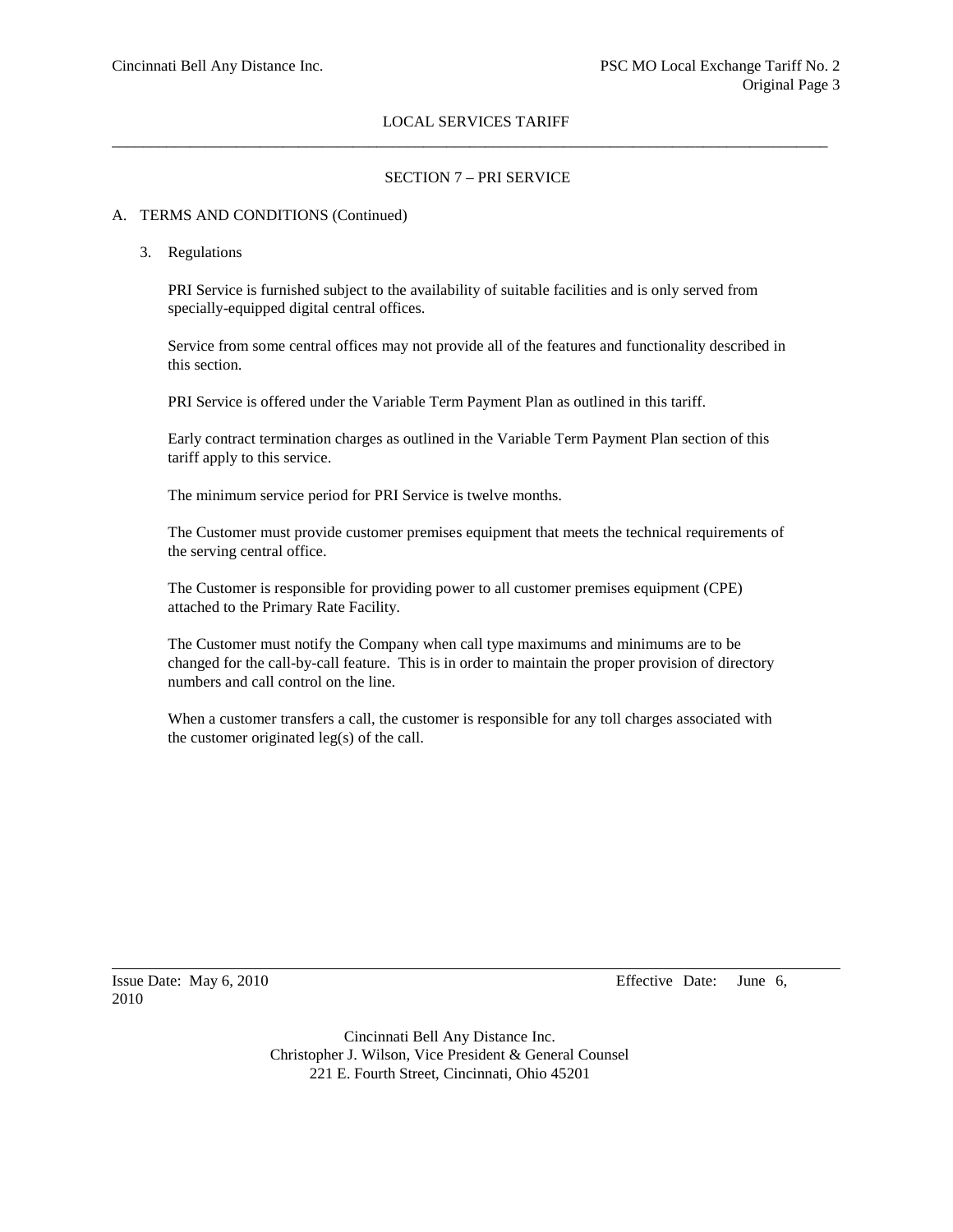### SECTION 7 – PRI SERVICE

#### A. TERMS AND CONDITIONS (Continued)

4. PRI Service Optional Features

The following features are available to PRI Service customers at additional cost.

a. Call-By-Call Service Selection

This feature provides the option for B-Channels to be assigned into a flexible trunk group which can support different call types based on real-time traffic needs. Call-By-Call service selection also allows primary as well as secondary long-distance carriers to be established for the entire trunk group (e.g., Alternate Routing Arrangement).

b. Individual Calling Line Identification (ICLID)

This feature provides customer access to the calling party's number. Feature operation is dependent on customer premise equipment and technology in use at the calling party's serving office.

c. Direct Inward Dialing (DID)

This feature provides Direct Inward Dialing to a station. DID Termination rates will apply per B-Channel configured with this option. ISDN Primary Rate Interface Service DID Number Blocks are ordered with DID Terminations on the B-Channels

d. Back-up D-Channel

This feature provides a minimum of three or more Primary Rate Interface Service facilities terminating at the same customer premises to share one primary and one secondary (or Backup) D-Channel. The number of Primary Rate Interface Service facilities that can be shared by this feature will be based upon the availability of central office and other network facilities, and will be subject to change on a central office by central office basis.

e. Channel Transfer Service

This feature allows the customer to transfer an incoming call to another line and then hang up leaving the other two parties on a two-way call and freeing up the customer's line for another call. The customer will be responsible for toll charges associated with the transferred call.

2010

Issue Date: May 6, 2010 Effective Date: June 6,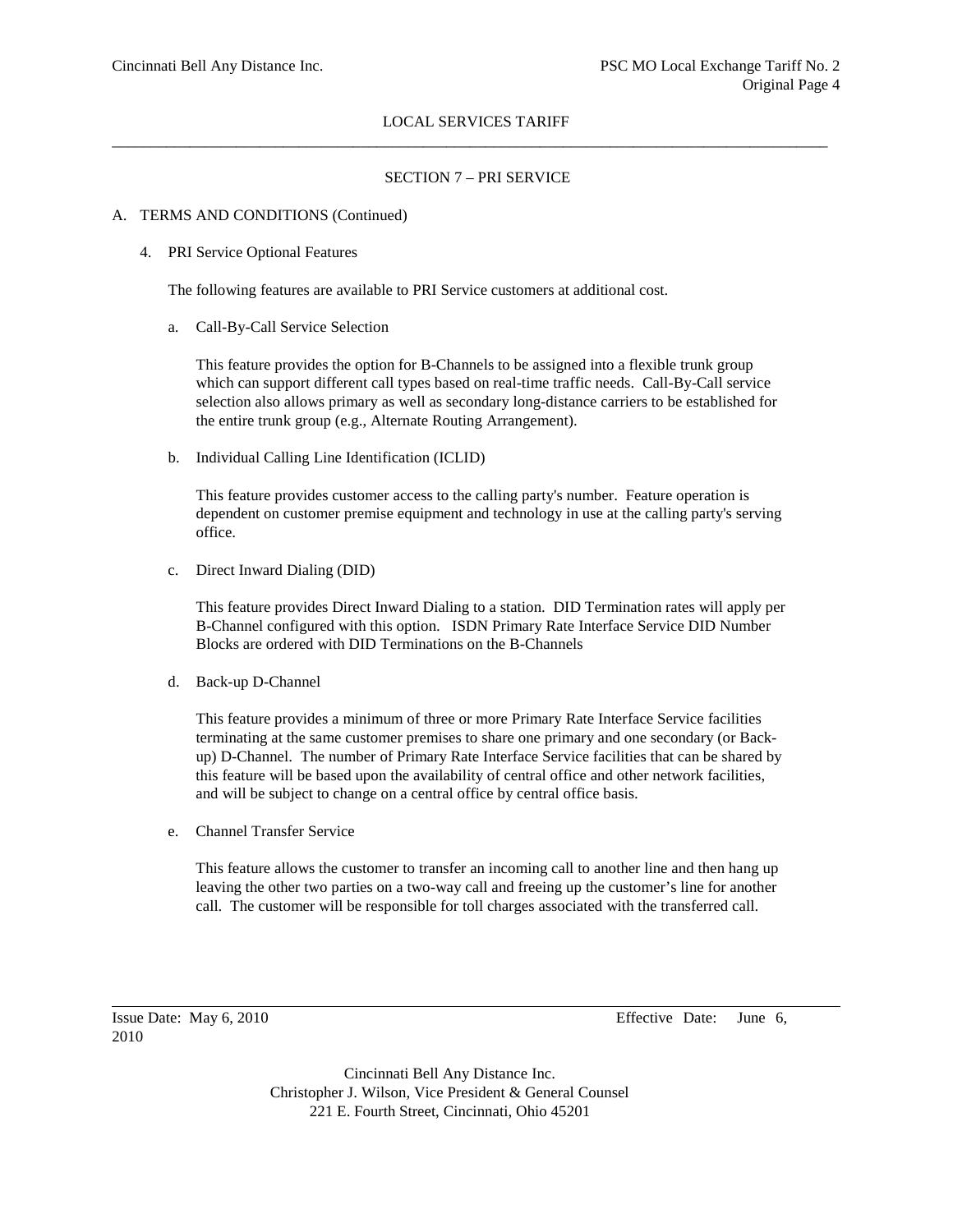#### SECTION 7 – PRI SERVICE

### B. RATES AND CHARGES

1. Base Service

|    |                                                 | Initial<br>Charge | <b>MTM</b> | 12 Mo.     | 24 Mo.     | <u>36 Mo.</u> | 60 Mo.     |
|----|-------------------------------------------------|-------------------|------------|------------|------------|---------------|------------|
|    | Primary Rate Facility                           | <b>ICB</b>        | <b>ICB</b> | <b>ICB</b> | <b>ICB</b> | <b>ICB</b>    | <b>ICB</b> |
|    | B-Channel Bearer Trunks with Flat Rate Service: |                   |            |            |            |               |            |
|    | Each Two-Way/<br><b>DID</b> Channel             | <b>ICB</b>        | <b>ICB</b> | <b>ICB</b> | <b>ICB</b> | <b>ICB</b>    | <b>ICB</b> |
|    | <b>DID Number Blocks:</b>                       |                   |            |            |            |               |            |
|    | Each group of 20<br>DID Numbers (Note 2)        | <b>ICB</b>        | <b>ICB</b> | <b>ICB</b> | <b>ICB</b> | <b>ICB</b>    | <b>ICB</b> |
| 2. | <b>Optional Features</b>                        |                   |            |            |            |               |            |
|    | Call-By-Call                                    | <b>ICB</b>        | <b>ICB</b> | <b>ICB</b> | <b>ICB</b> | <b>ICB</b>    | <b>ICB</b> |
|    | <b>ICLID</b>                                    | <b>ICB</b>        | <b>ICB</b> | <b>ICB</b> | <b>ICB</b> | <b>ICB</b>    | <b>ICB</b> |
|    | Call-By-Call and<br><b>ICLID</b> Combination    | <b>ICB</b>        | <b>ICB</b> | <b>ICB</b> | <b>ICB</b> | <b>ICB</b>    | <b>ICB</b> |
|    | Back-Up D-Channel                               | <b>ICB</b>        | <b>ICB</b> | <b>ICB</b> | <b>ICB</b> | <b>ICB</b>    | <b>ICB</b> |
|    | <b>Channel Transfer</b><br>Service              | <b>ICB</b>        | <b>ICB</b> | <b>ICB</b> | <b>ICB</b> | <b>ICB</b>    | <b>ICB</b> |

Note 2: If multiple DID number blocks are purchased at the same time, Initial Charge applies to the first group of DID numbers only.

2010

Issue Date: May 6, 2010 Effective Date: June 6,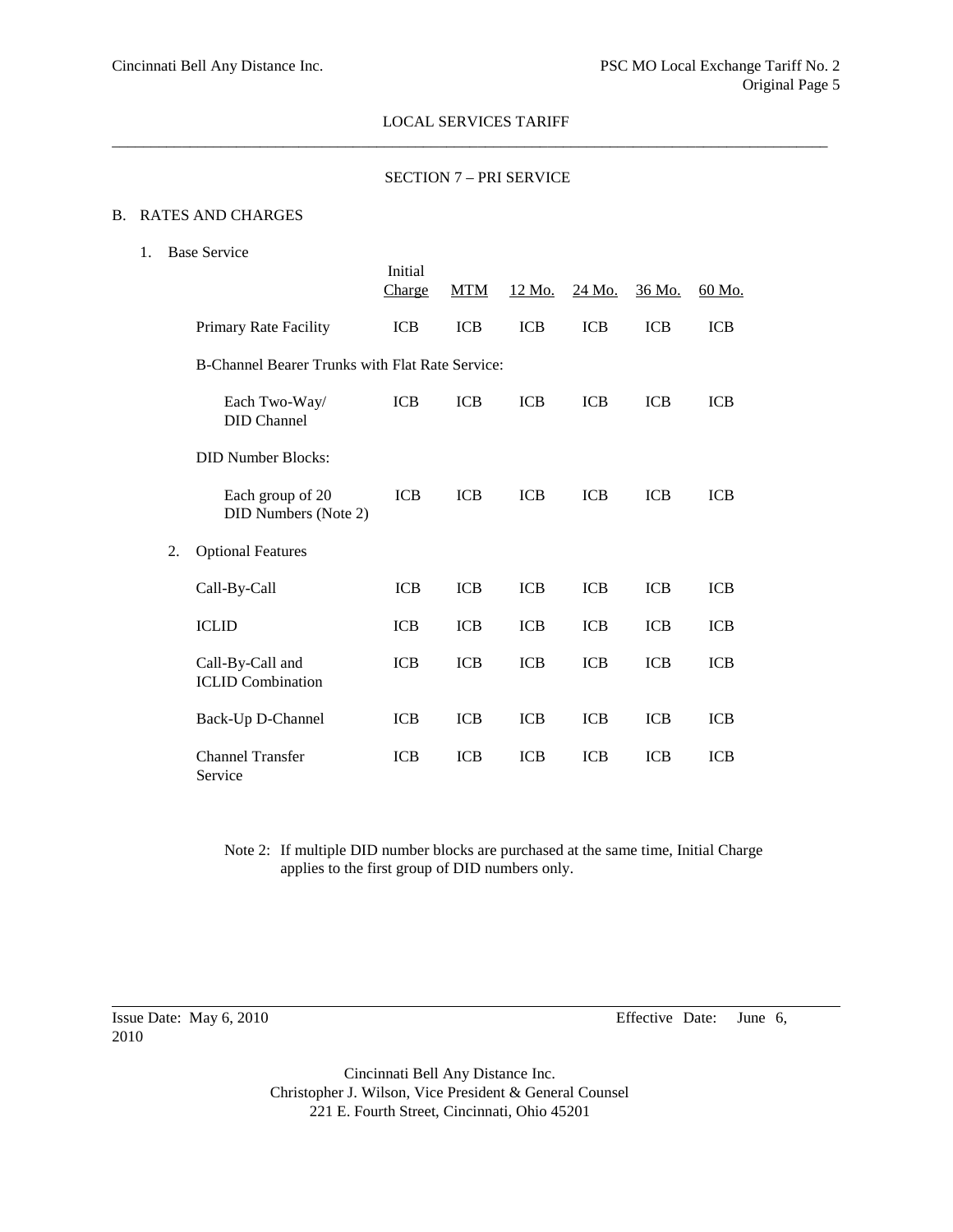### SECTION 8 – EXCHANGE AREAS

## A. SERVICE AREA

Service will be provided in the service areas of any local exchange carriers with whom the Company has a resale agreement in effect. Services are provided subject to technical availability and compatibility with Customer facilities.

The Company hereby mirrors the Map and Legal Description tariffs of the exchanges, where they have a resale agreement, of the Incumbent Local Exchange Carrier to identify its service territory. Any future modifications to these exchange boundaries or legal descriptions of these boundaries will be automatically mirrored by the Company on a going forward basis. If not mirrored, new detailed maps and legal descriptions on an individual exchange basis will be filed with the Commission for approval.

### B. CALLING AREAS

Local Calling areas of the Company are the same as the Local Calling Areas specified by the local exchange carrier with whom the Company has a resale agreement in effect.

# C. EXCHANGES

| Exchange          | <b>Incumbent Local Exchange Carrier</b> |
|-------------------|-----------------------------------------|
| Creve Couer       | Southwestern Bell                       |
| Ferguson          | Southwestern Bell                       |
| <b>Florissant</b> | Southwestern Bell                       |
| Kirkwood          | Southwestern Bell                       |
| Mehlville         | Southwestern Bell                       |
| Oakville          | Southwestern Bell                       |
| Overland          | Southwestern Bell                       |
| Riverview         | Southwestern Bell                       |
| Sappington        | Southwestern Bell                       |
| Spanish Lake      | Southwestern Bell                       |
| St. Louis         | Southwestern Bell                       |
| Webster Groves    | Southwestern Bell                       |
|                   |                                         |

Issue Date: May 6, 2010 Effective Date: June 6,

Christopher J. Wilson, Vice President & General Counsel Cincinnati Bell Any Distance Inc. 221 E. Fourth Street Cincinnati, Ohio 45201